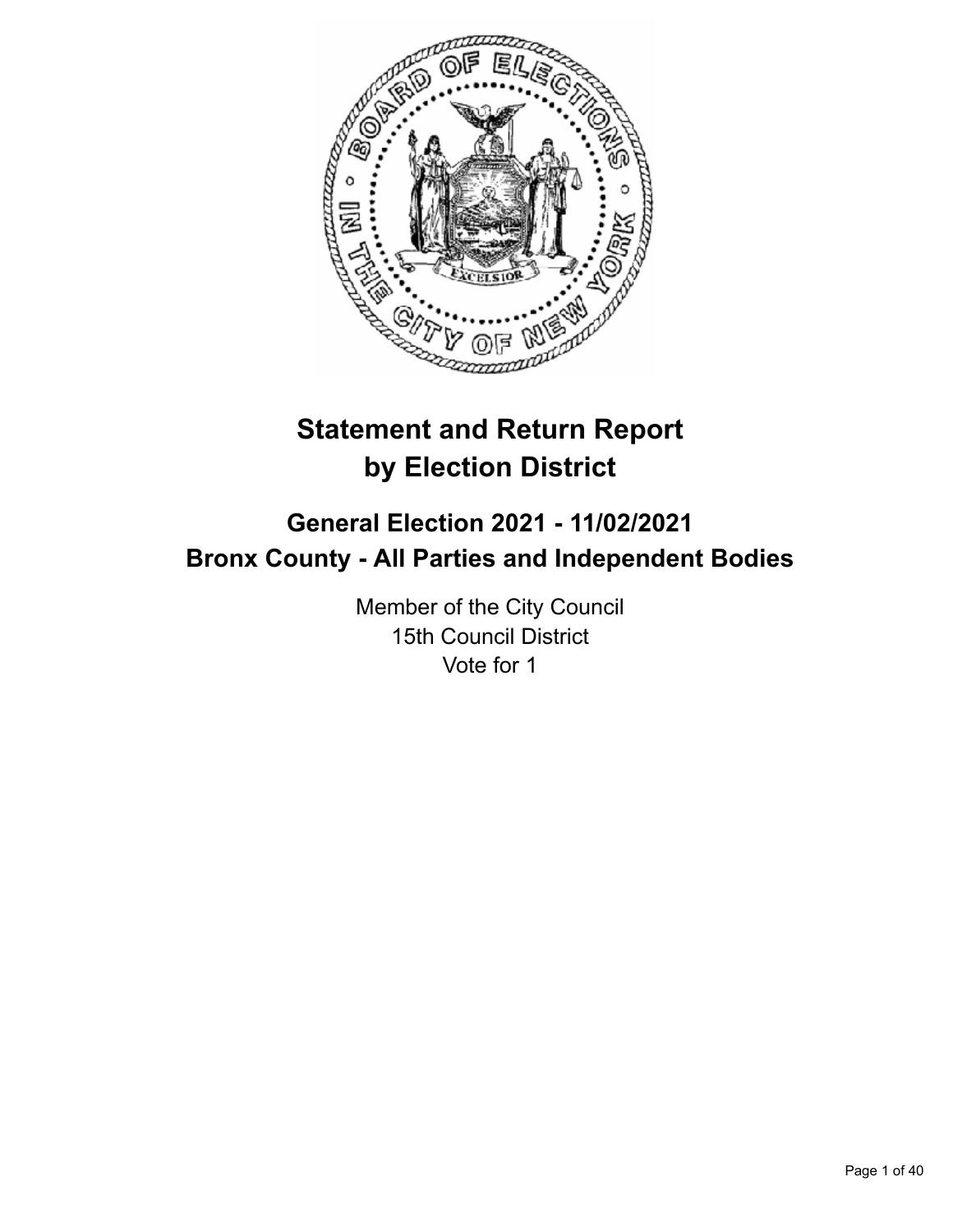

| <b>PUBLIC COUNTER</b>                                    | 48       |
|----------------------------------------------------------|----------|
| MANUALLY COUNTED EMERGENCY                               | 0        |
| ABSENTEE / MILITARY                                      | 8        |
| AFFIDAVIT                                                |          |
| <b>Total Ballots</b>                                     | 57       |
| Less - Inapplicable Federal/Special Presidential Ballots | 0        |
| <b>Total Applicable Ballots</b>                          | 57       |
| OSWALD FELIZ (DEMOCRATIC)                                | 39       |
| ARIEL RIVERA-DIAZ (REPUBLICAN)                           | 9        |
| ARIEL RIVERA-DIAZ (CONSERVATIVE)                         | $\Omega$ |
| <b>Total Votes</b>                                       | 48       |
| Unrecorded                                               | 9        |

| <b>PUBLIC COUNTER</b>                                    | 0 |
|----------------------------------------------------------|---|
| <b>MANUALLY COUNTED EMERGENCY</b>                        | 0 |
| ABSENTEE / MILITARY                                      | 0 |
| AFFIDAVIT                                                | 0 |
| <b>Total Ballots</b>                                     | 0 |
| Less - Inapplicable Federal/Special Presidential Ballots | 0 |
| <b>Total Applicable Ballots</b>                          | 0 |
| OSWALD FELIZ (DEMOCRATIC)                                | 0 |
| ARIEL RIVERA-DIAZ (REPUBLICAN)                           | 0 |
| ARIEL RIVERA-DIAZ (CONSERVATIVE)                         | 0 |
| <b>Total Votes</b>                                       | 0 |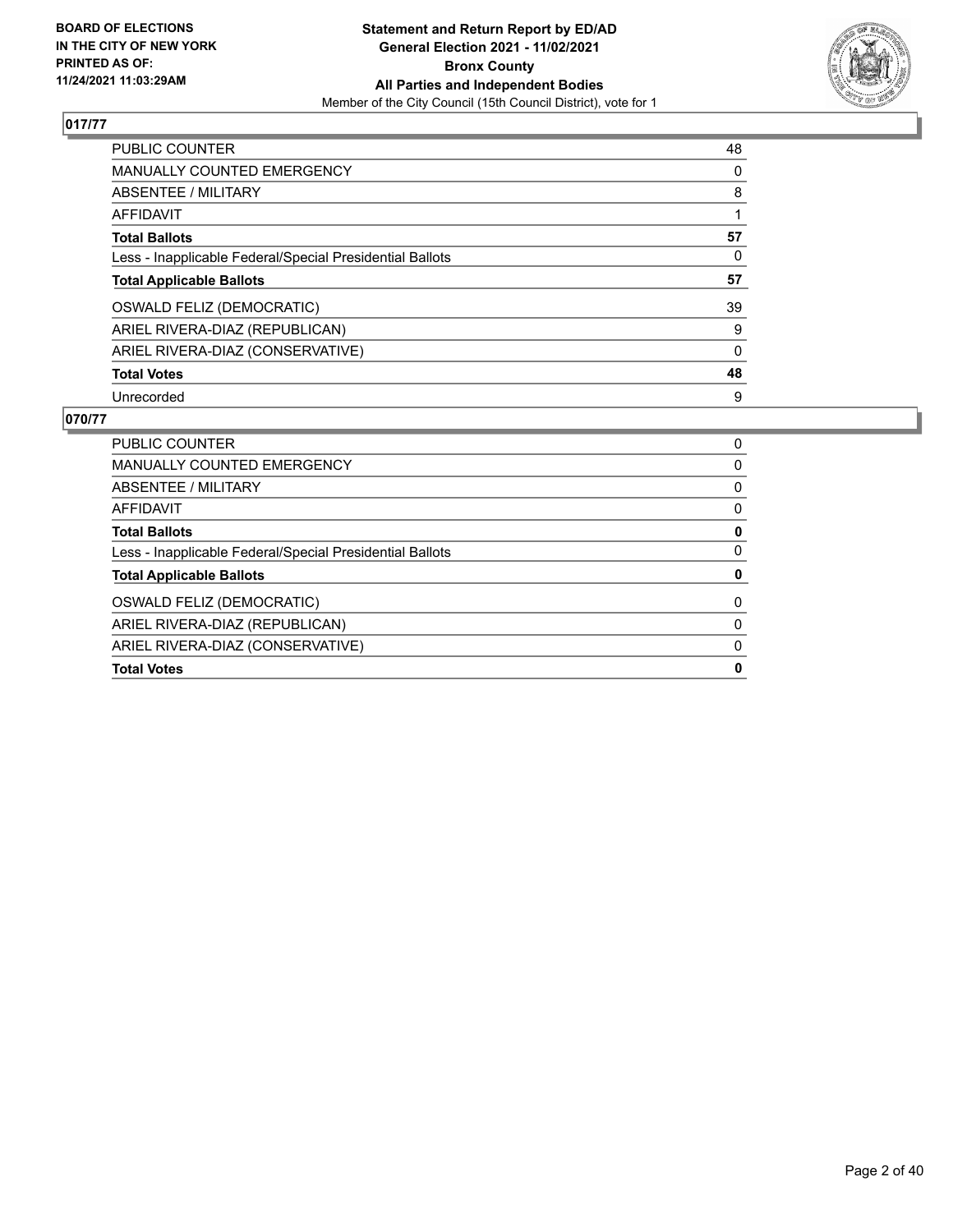

| <b>PUBLIC COUNTER</b>                                    | 119      |
|----------------------------------------------------------|----------|
| <b>MANUALLY COUNTED EMERGENCY</b>                        | $\Omega$ |
| ABSENTEE / MILITARY                                      | 4        |
| AFFIDAVIT                                                | 0        |
| <b>Total Ballots</b>                                     | 123      |
| Less - Inapplicable Federal/Special Presidential Ballots | 0        |
| <b>Total Applicable Ballots</b>                          | 123      |
| OSWALD FELIZ (DEMOCRATIC)                                | 97       |
| ARIEL RIVERA-DIAZ (REPUBLICAN)                           | 6        |
| ARIEL RIVERA-DIAZ (CONSERVATIVE)                         | 0        |
| <b>Total Votes</b>                                       | 103      |
| Unrecorded                                               | 20       |

#### **002/78**

| <b>PUBLIC COUNTER</b>                                    | 79       |
|----------------------------------------------------------|----------|
| <b>MANUALLY COUNTED EMERGENCY</b>                        | 0        |
| ABSENTEE / MILITARY                                      | 10       |
| <b>AFFIDAVIT</b>                                         |          |
| <b>Total Ballots</b>                                     | 90       |
| Less - Inapplicable Federal/Special Presidential Ballots | $\Omega$ |
| <b>Total Applicable Ballots</b>                          | 90       |
| OSWALD FELIZ (DEMOCRATIC)                                | 64       |
| ARIEL RIVERA-DIAZ (REPUBLICAN)                           | 9        |
| ARIEL RIVERA-DIAZ (CONSERVATIVE)                         | 0        |
| <b>Total Votes</b>                                       | 73       |
| Unrecorded                                               | 17       |

| <b>PUBLIC COUNTER</b>                                    | 128 |
|----------------------------------------------------------|-----|
| <b>MANUALLY COUNTED EMERGENCY</b>                        | 0   |
| ABSENTEE / MILITARY                                      | 9   |
| AFFIDAVIT                                                | 1   |
| <b>Total Ballots</b>                                     | 138 |
| Less - Inapplicable Federal/Special Presidential Ballots | 0   |
| <b>Total Applicable Ballots</b>                          | 138 |
| OSWALD FELIZ (DEMOCRATIC)                                | 95  |
| ARIEL RIVERA-DIAZ (REPUBLICAN)                           | 16  |
| ARIEL RIVERA-DIAZ (CONSERVATIVE)                         | 4   |
| MARJORIE VELAZQUEZ (WRITE-IN)                            |     |
| <b>Total Votes</b>                                       | 116 |
| Unrecorded                                               | 22  |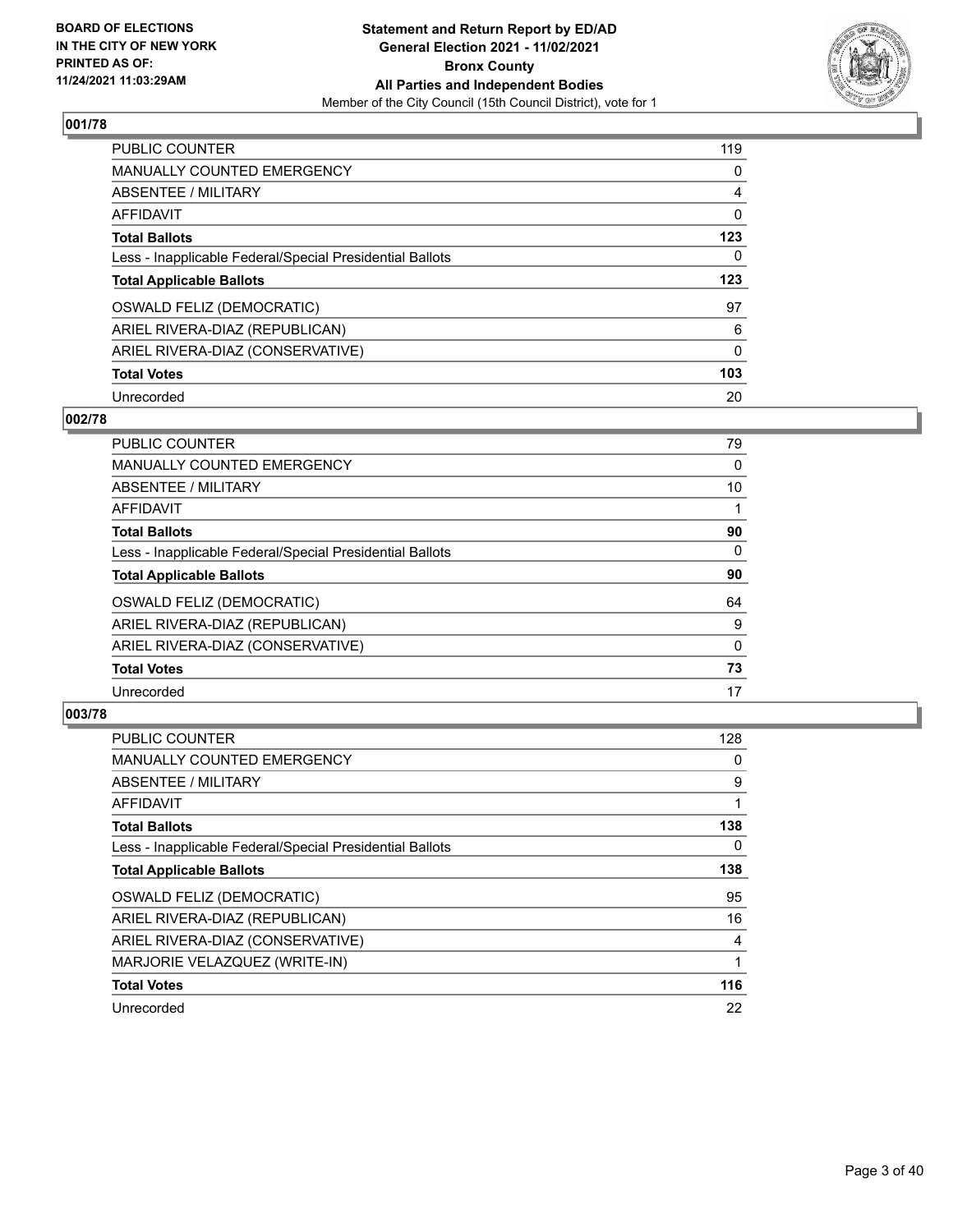

| <b>PUBLIC COUNTER</b>                                    | 57       |
|----------------------------------------------------------|----------|
| <b>MANUALLY COUNTED EMERGENCY</b>                        | 0        |
| ABSENTEE / MILITARY                                      | 5        |
| AFFIDAVIT                                                | $\Omega$ |
| <b>Total Ballots</b>                                     | 62       |
| Less - Inapplicable Federal/Special Presidential Ballots | 0        |
| <b>Total Applicable Ballots</b>                          | 62       |
| OSWALD FELIZ (DEMOCRATIC)                                | 44       |
| ARIEL RIVERA-DIAZ (REPUBLICAN)                           | 8        |
| ARIEL RIVERA-DIAZ (CONSERVATIVE)                         | 3        |
| <b>Total Votes</b>                                       | 55       |
|                                                          |          |

## **005/78**

| <b>PUBLIC COUNTER</b>                                    | 97             |
|----------------------------------------------------------|----------------|
| MANUALLY COUNTED EMERGENCY                               | 0              |
| ABSENTEE / MILITARY                                      | 9              |
| <b>AFFIDAVIT</b>                                         | $\Omega$       |
| <b>Total Ballots</b>                                     | 106            |
| Less - Inapplicable Federal/Special Presidential Ballots | $\Omega$       |
| <b>Total Applicable Ballots</b>                          | 106            |
| OSWALD FELIZ (DEMOCRATIC)                                | 73             |
| ARIEL RIVERA-DIAZ (REPUBLICAN)                           | 16             |
| ARIEL RIVERA-DIAZ (CONSERVATIVE)                         | $\overline{2}$ |
| <b>Total Votes</b>                                       | 91             |
| Unrecorded                                               | 15             |

| <b>PUBLIC COUNTER</b>                                    | 177 |
|----------------------------------------------------------|-----|
| <b>MANUALLY COUNTED EMERGENCY</b>                        | 0   |
| ABSENTEE / MILITARY                                      | 15  |
| <b>AFFIDAVIT</b>                                         |     |
| <b>Total Ballots</b>                                     | 193 |
| Less - Inapplicable Federal/Special Presidential Ballots | 0   |
| <b>Total Applicable Ballots</b>                          | 193 |
| OSWALD FELIZ (DEMOCRATIC)                                | 136 |
| ARIEL RIVERA-DIAZ (REPUBLICAN)                           | 25  |
| ARIEL RIVERA-DIAZ (CONSERVATIVE)                         | 5   |
| <b>Total Votes</b>                                       | 166 |
| Unrecorded                                               | 27  |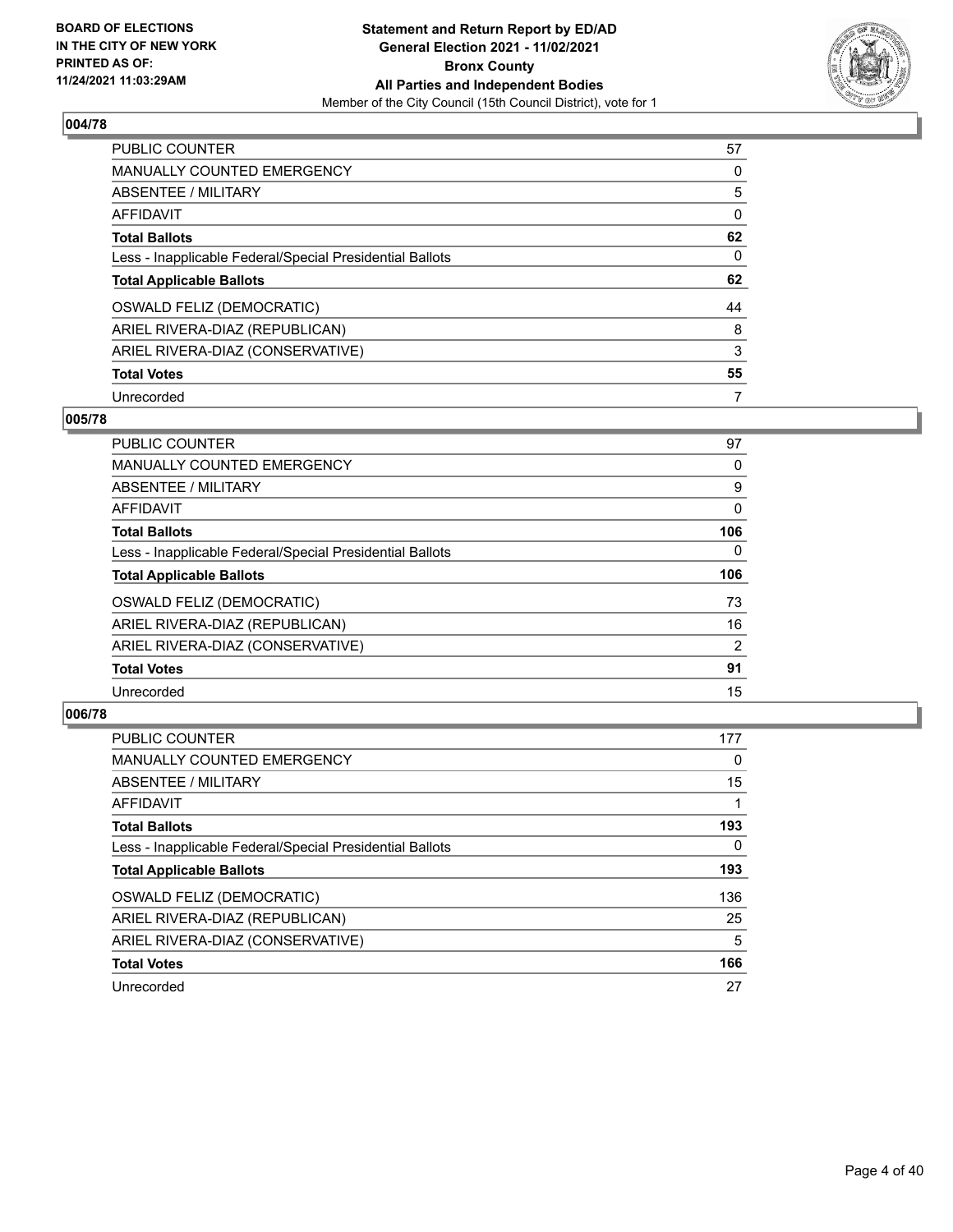

| <b>PUBLIC COUNTER</b>                                    | 39             |
|----------------------------------------------------------|----------------|
| <b>MANUALLY COUNTED EMERGENCY</b>                        | 0              |
| ABSENTEE / MILITARY                                      | 3              |
| AFFIDAVIT                                                | 0              |
| <b>Total Ballots</b>                                     | 42             |
| Less - Inapplicable Federal/Special Presidential Ballots | 0              |
| <b>Total Applicable Ballots</b>                          | 42             |
| OSWALD FELIZ (DEMOCRATIC)                                | 21             |
| ARIEL RIVERA-DIAZ (REPUBLICAN)                           | 10             |
| ARIEL RIVERA-DIAZ (CONSERVATIVE)                         | $\overline{2}$ |
| <b>ISCHIA BRAVO (WRITE-IN)</b>                           |                |
| <b>Total Votes</b>                                       | 34             |
| Unrecorded                                               | 8              |

### **008/78**

| PUBLIC COUNTER                                           | 109 |
|----------------------------------------------------------|-----|
| <b>MANUALLY COUNTED EMERGENCY</b>                        | 0   |
| ABSENTEE / MILITARY                                      | 3   |
| AFFIDAVIT                                                | 2   |
| <b>Total Ballots</b>                                     | 114 |
| Less - Inapplicable Federal/Special Presidential Ballots | 0   |
|                                                          |     |
| <b>Total Applicable Ballots</b>                          | 114 |
| OSWALD FELIZ (DEMOCRATIC)                                | 77  |
| ARIEL RIVERA-DIAZ (REPUBLICAN)                           | 27  |
| ARIEL RIVERA-DIAZ (CONSERVATIVE)                         | 3   |
| <b>Total Votes</b>                                       | 107 |

| PUBLIC COUNTER                                           | 89 |
|----------------------------------------------------------|----|
| <b>MANUALLY COUNTED EMERGENCY</b>                        | 0  |
| ABSENTEE / MILITARY                                      | 8  |
| AFFIDAVIT                                                |    |
| <b>Total Ballots</b>                                     | 98 |
| Less - Inapplicable Federal/Special Presidential Ballots | 0  |
| <b>Total Applicable Ballots</b>                          | 98 |
| OSWALD FELIZ (DEMOCRATIC)                                | 73 |
| ARIEL RIVERA-DIAZ (REPUBLICAN)                           | 2  |
|                                                          |    |
| ARIEL RIVERA-DIAZ (CONSERVATIVE)                         | 3  |
| <b>Total Votes</b>                                       | 78 |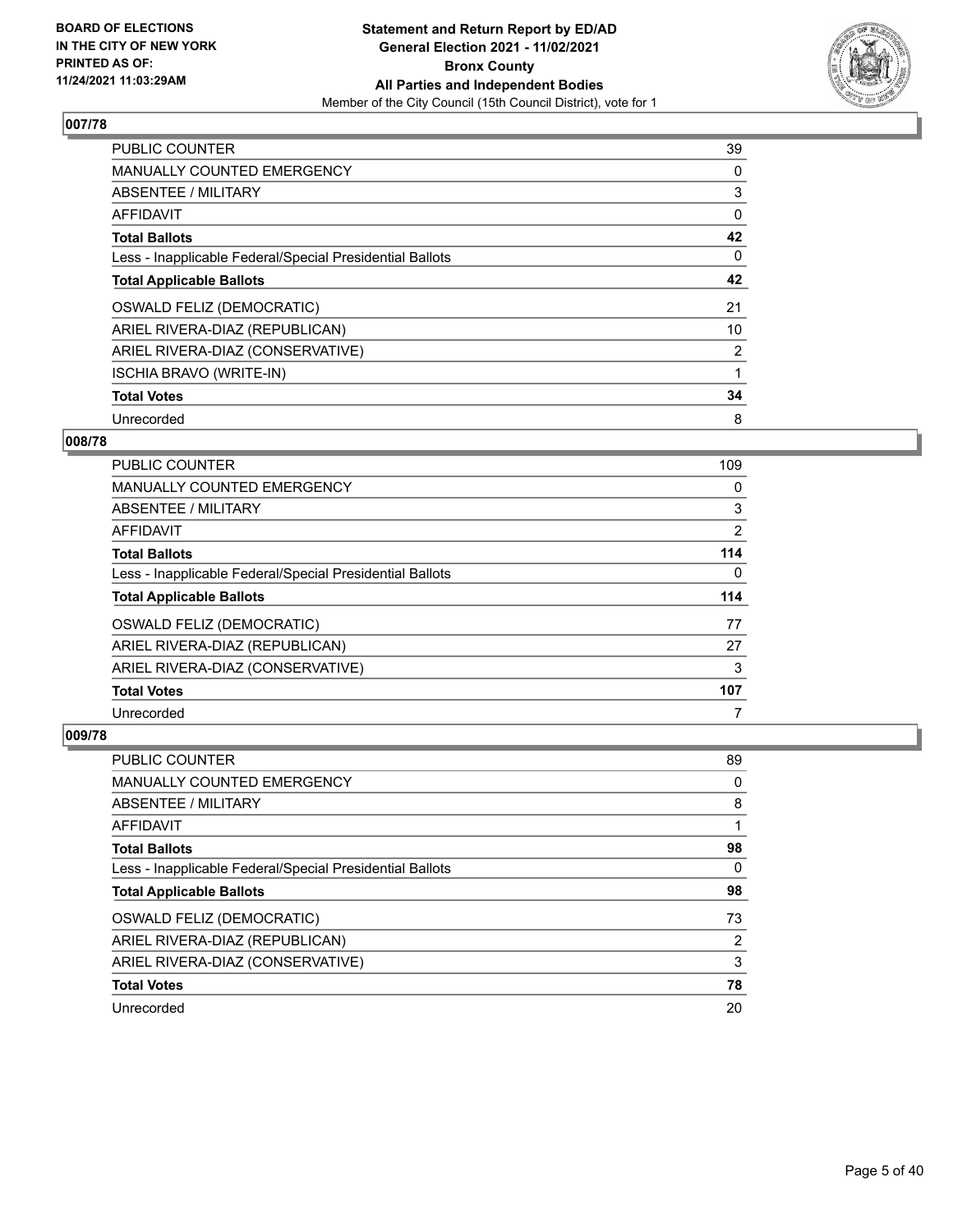

| PUBLIC COUNTER                                           | 91 |
|----------------------------------------------------------|----|
| <b>MANUALLY COUNTED EMERGENCY</b>                        | 0  |
| ABSENTEE / MILITARY                                      | 5  |
| AFFIDAVIT                                                |    |
| <b>Total Ballots</b>                                     | 97 |
| Less - Inapplicable Federal/Special Presidential Ballots | 0  |
| <b>Total Applicable Ballots</b>                          | 97 |
| OSWALD FELIZ (DEMOCRATIC)                                | 69 |
| ARIEL RIVERA-DIAZ (REPUBLICAN)                           | 10 |
| ARIEL RIVERA-DIAZ (CONSERVATIVE)                         |    |
| <b>Total Votes</b>                                       | 80 |
| Unrecorded                                               | 17 |

## **011/78**

| <b>PUBLIC COUNTER</b>                                    | 90       |
|----------------------------------------------------------|----------|
| <b>MANUALLY COUNTED EMERGENCY</b>                        | 0        |
| ABSENTEE / MILITARY                                      | 4        |
| <b>AFFIDAVIT</b>                                         |          |
| <b>Total Ballots</b>                                     | 95       |
| Less - Inapplicable Federal/Special Presidential Ballots | $\Omega$ |
| <b>Total Applicable Ballots</b>                          | 95       |
| OSWALD FELIZ (DEMOCRATIC)                                | 73       |
| ARIEL RIVERA-DIAZ (REPUBLICAN)                           | 6        |
| ARIEL RIVERA-DIAZ (CONSERVATIVE)                         | 2        |
| <b>Total Votes</b>                                       | 81       |
| Unrecorded                                               | 14       |

| <b>PUBLIC COUNTER</b>                                    | 87       |
|----------------------------------------------------------|----------|
| <b>MANUALLY COUNTED EMERGENCY</b>                        | 0        |
| ABSENTEE / MILITARY                                      | 6        |
| AFFIDAVIT                                                | $\Omega$ |
| <b>Total Ballots</b>                                     | 93       |
| Less - Inapplicable Federal/Special Presidential Ballots | 0        |
| <b>Total Applicable Ballots</b>                          | 93       |
| OSWALD FELIZ (DEMOCRATIC)                                | 57       |
| ARIEL RIVERA-DIAZ (REPUBLICAN)                           | 13       |
| ARIEL RIVERA-DIAZ (CONSERVATIVE)                         | 3        |
| <b>Total Votes</b>                                       | 73       |
| Unrecorded                                               | 20       |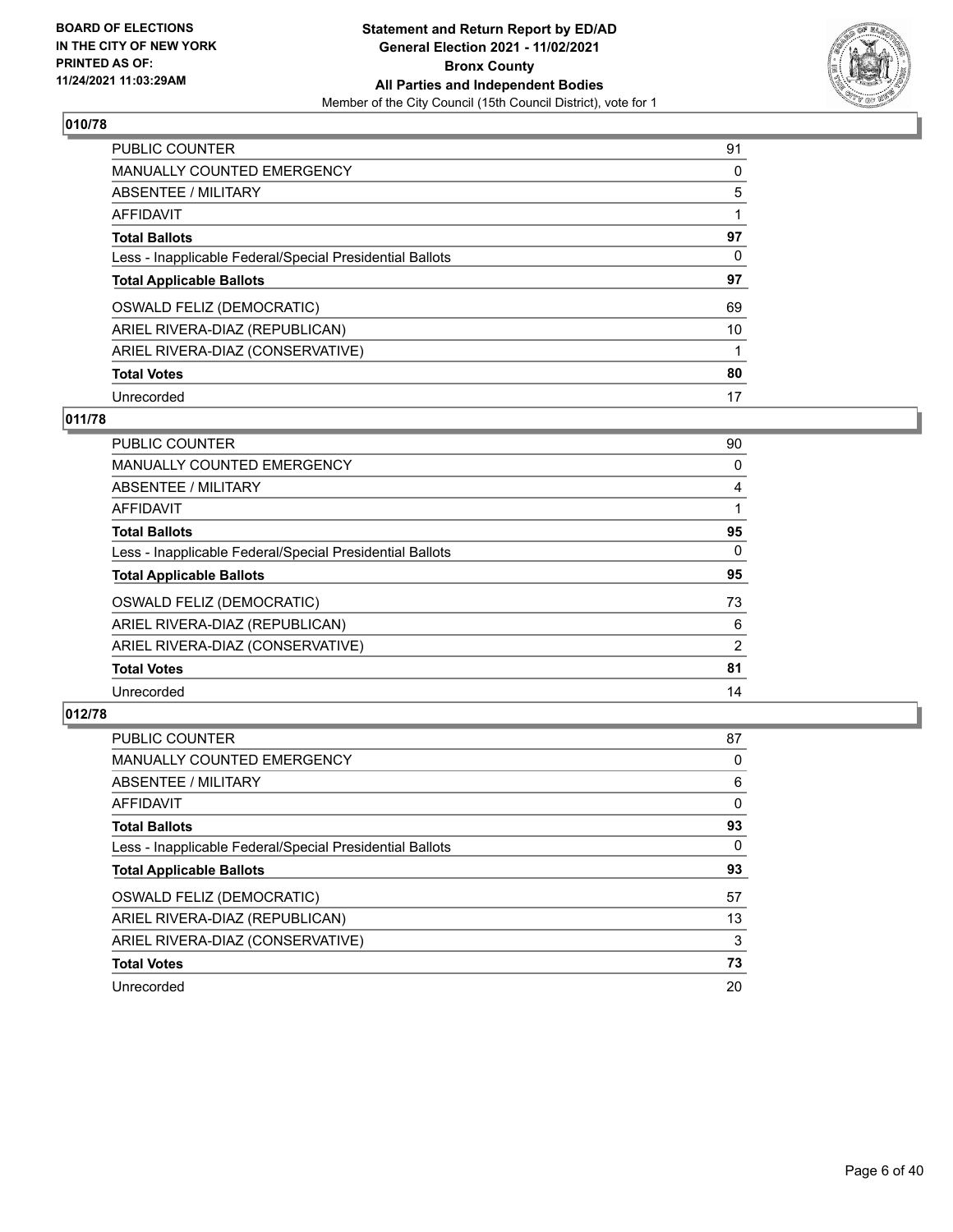

| <b>PUBLIC COUNTER</b>                                    | 110            |
|----------------------------------------------------------|----------------|
| <b>MANUALLY COUNTED EMERGENCY</b>                        | $\Omega$       |
| ABSENTEE / MILITARY                                      | 8              |
| AFFIDAVIT                                                | 0              |
| <b>Total Ballots</b>                                     | 118            |
| Less - Inapplicable Federal/Special Presidential Ballots | 0              |
| <b>Total Applicable Ballots</b>                          | 118            |
| OSWALD FELIZ (DEMOCRATIC)                                | 95             |
| ARIEL RIVERA-DIAZ (REPUBLICAN)                           | 7              |
| ARIEL RIVERA-DIAZ (CONSERVATIVE)                         | $\overline{2}$ |
| <b>Total Votes</b>                                       | 104            |
| Unrecorded                                               | 14             |

## **014/78**

| PUBLIC COUNTER                                           | 127 |
|----------------------------------------------------------|-----|
| <b>MANUALLY COUNTED EMERGENCY</b>                        | 0   |
| ABSENTEE / MILITARY                                      | 4   |
| AFFIDAVIT                                                | 0   |
| <b>Total Ballots</b>                                     | 131 |
| Less - Inapplicable Federal/Special Presidential Ballots | 0   |
| <b>Total Applicable Ballots</b>                          | 131 |
| OSWALD FELIZ (DEMOCRATIC)                                | 96  |
| ARIEL RIVERA-DIAZ (REPUBLICAN)                           | 15  |
| ARIEL RIVERA-DIAZ (CONSERVATIVE)                         | 2   |
| SHEMEEN CHAPPELL (WRITE-IN)                              |     |
| <b>Total Votes</b>                                       | 114 |
| Unrecorded                                               | 17  |

| PUBLIC COUNTER                                           | 67 |
|----------------------------------------------------------|----|
| <b>MANUALLY COUNTED EMERGENCY</b>                        | 0  |
| ABSENTEE / MILITARY                                      | 8  |
| AFFIDAVIT                                                | 4  |
| <b>Total Ballots</b>                                     | 79 |
| Less - Inapplicable Federal/Special Presidential Ballots | 0  |
| <b>Total Applicable Ballots</b>                          | 79 |
| OSWALD FELIZ (DEMOCRATIC)                                | 50 |
| ARIEL RIVERA-DIAZ (REPUBLICAN)                           | 11 |
| ARIEL RIVERA-DIAZ (CONSERVATIVE)                         | 2  |
| <b>Total Votes</b>                                       | 63 |
| Unrecorded                                               | 16 |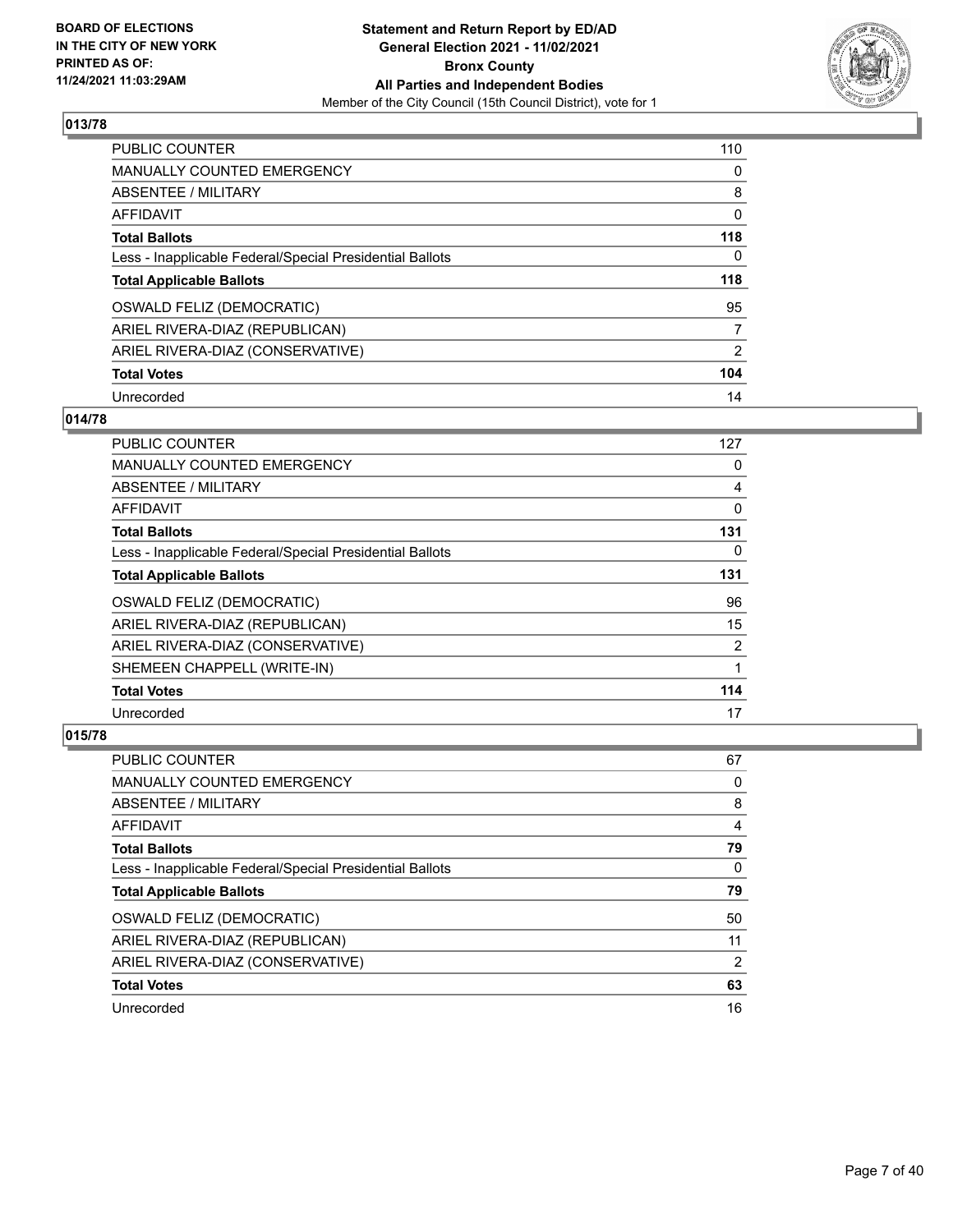

| <b>PUBLIC COUNTER</b>                                    | 160 |
|----------------------------------------------------------|-----|
| <b>MANUALLY COUNTED EMERGENCY</b>                        | 0   |
| ABSENTEE / MILITARY                                      | 7   |
| AFFIDAVIT                                                | 5   |
| <b>Total Ballots</b>                                     | 172 |
| Less - Inapplicable Federal/Special Presidential Ballots | 0   |
| <b>Total Applicable Ballots</b>                          | 172 |
| OSWALD FELIZ (DEMOCRATIC)                                | 124 |
| ARIEL RIVERA-DIAZ (REPUBLICAN)                           | 20  |
| ARIEL RIVERA-DIAZ (CONSERVATIVE)                         | 8   |
| UNATTRIBUTABLE WRITE-IN (WRITE-IN)                       | 1   |
| <b>Total Votes</b>                                       | 153 |
| Unrecorded                                               | 19  |

# **017/78**

| <b>PUBLIC COUNTER</b>                                    | 52            |
|----------------------------------------------------------|---------------|
| MANUALLY COUNTED EMERGENCY                               | 0             |
| ABSENTEE / MILITARY                                      |               |
| AFFIDAVIT                                                |               |
| <b>Total Ballots</b>                                     | 60            |
| Less - Inapplicable Federal/Special Presidential Ballots | 0             |
| <b>Total Applicable Ballots</b>                          | 60            |
| <b>OSWALD FELIZ (DEMOCRATIC)</b>                         | 47            |
| ARIEL RIVERA-DIAZ (REPUBLICAN)                           |               |
| ARIEL RIVERA-DIAZ (CONSERVATIVE)                         | $\mathcal{P}$ |
| <b>Total Votes</b>                                       | 56            |
| Unrecorded                                               | 4             |

| <b>PUBLIC COUNTER</b>                                    | 87            |
|----------------------------------------------------------|---------------|
| <b>MANUALLY COUNTED EMERGENCY</b>                        | 0             |
| ABSENTEE / MILITARY                                      | 10            |
| AFFIDAVIT                                                | 0             |
| <b>Total Ballots</b>                                     | 97            |
| Less - Inapplicable Federal/Special Presidential Ballots | 0             |
| <b>Total Applicable Ballots</b>                          | 97            |
| OSWALD FELIZ (DEMOCRATIC)                                | 63            |
| ARIEL RIVERA-DIAZ (REPUBLICAN)                           | 9             |
| ARIEL RIVERA-DIAZ (CONSERVATIVE)                         | $\mathcal{P}$ |
|                                                          |               |
| <b>Total Votes</b>                                       | 74            |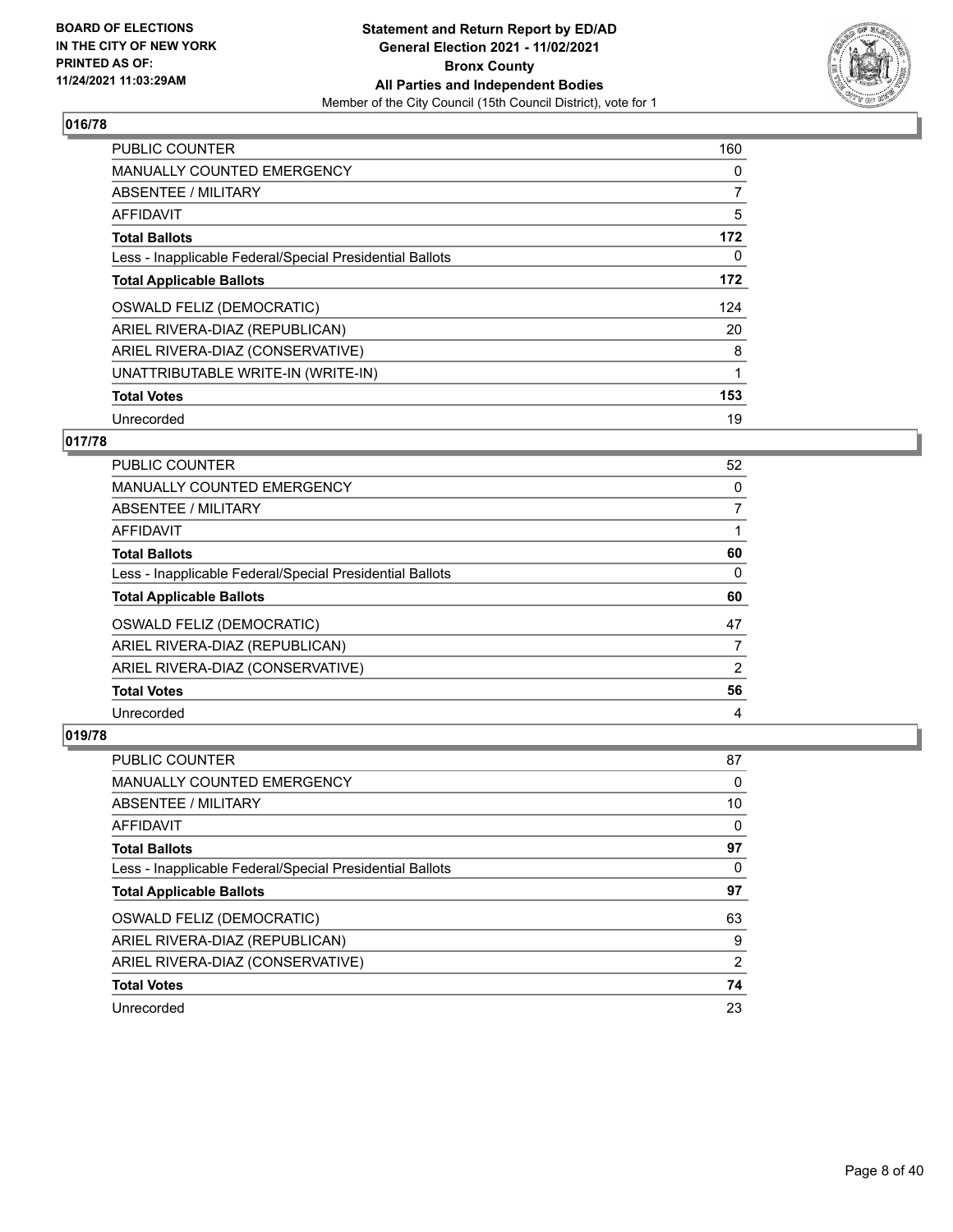

| PUBLIC COUNTER                                           | 84       |
|----------------------------------------------------------|----------|
| <b>MANUALLY COUNTED EMERGENCY</b>                        | $\Omega$ |
| ABSENTEE / MILITARY                                      | 9        |
| AFFIDAVIT                                                | $\Omega$ |
| <b>Total Ballots</b>                                     | 93       |
| Less - Inapplicable Federal/Special Presidential Ballots | 0        |
| <b>Total Applicable Ballots</b>                          | 93       |
| OSWALD FELIZ (DEMOCRATIC)                                | 70       |
| ARIEL RIVERA-DIAZ (REPUBLICAN)                           | 14       |
| ARIEL RIVERA-DIAZ (CONSERVATIVE)                         |          |
| <b>Total Votes</b>                                       | 85       |
| Unrecorded                                               | 8        |

## **021/78**

| <b>PUBLIC COUNTER</b>                                    | 69       |
|----------------------------------------------------------|----------|
| <b>MANUALLY COUNTED EMERGENCY</b>                        | 0        |
| ABSENTEE / MILITARY                                      | 5        |
| <b>AFFIDAVIT</b>                                         | 0        |
| <b>Total Ballots</b>                                     | 74       |
| Less - Inapplicable Federal/Special Presidential Ballots | $\Omega$ |
| <b>Total Applicable Ballots</b>                          | 74       |
| OSWALD FELIZ (DEMOCRATIC)                                | 53       |
| ARIEL RIVERA-DIAZ (REPUBLICAN)                           | 11       |
| ARIEL RIVERA-DIAZ (CONSERVATIVE)                         |          |
| <b>Total Votes</b>                                       | 65       |
| Unrecorded                                               | 9        |

| <b>PUBLIC COUNTER</b>                                    | 77       |
|----------------------------------------------------------|----------|
| <b>MANUALLY COUNTED EMERGENCY</b>                        | 0        |
| ABSENTEE / MILITARY                                      | 6        |
| AFFIDAVIT                                                | $\Omega$ |
| <b>Total Ballots</b>                                     | 83       |
| Less - Inapplicable Federal/Special Presidential Ballots | 0        |
| <b>Total Applicable Ballots</b>                          | 83       |
| OSWALD FELIZ (DEMOCRATIC)                                | 63       |
| ARIEL RIVERA-DIAZ (REPUBLICAN)                           | 11       |
| ARIEL RIVERA-DIAZ (CONSERVATIVE)                         |          |
| <b>Total Votes</b>                                       | 75       |
| Unrecorded                                               | 8        |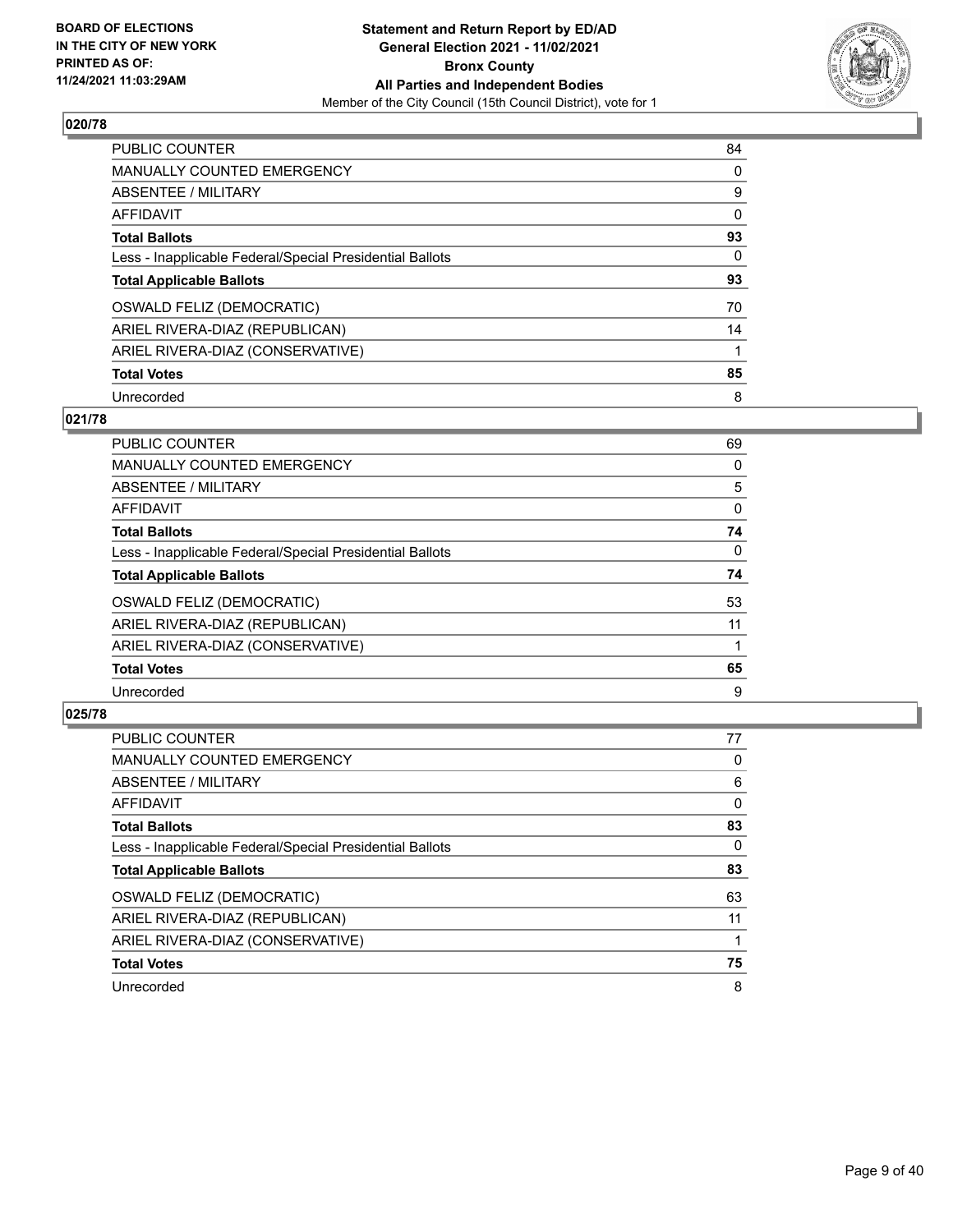

| PUBLIC COUNTER                                           | 128      |
|----------------------------------------------------------|----------|
| <b>MANUALLY COUNTED EMERGENCY</b>                        | $\Omega$ |
| ABSENTEE / MILITARY                                      | 4        |
| AFFIDAVIT                                                | 0        |
| <b>Total Ballots</b>                                     | 132      |
| Less - Inapplicable Federal/Special Presidential Ballots | 0        |
| <b>Total Applicable Ballots</b>                          | 132      |
| OSWALD FELIZ (DEMOCRATIC)                                | 93       |
| ARIEL RIVERA-DIAZ (REPUBLICAN)                           | 14       |
| ARIEL RIVERA-DIAZ (CONSERVATIVE)                         | 5        |
| <b>Total Votes</b>                                       | 112      |
| Unrecorded                                               | 20       |

#### **027/78**

| <b>PUBLIC COUNTER</b>                                    | 113 |
|----------------------------------------------------------|-----|
| <b>MANUALLY COUNTED EMERGENCY</b>                        | 0   |
| ABSENTEE / MILITARY                                      | 4   |
| AFFIDAVIT                                                | 1   |
| <b>Total Ballots</b>                                     | 118 |
| Less - Inapplicable Federal/Special Presidential Ballots | 0   |
| <b>Total Applicable Ballots</b>                          | 118 |
| OSWALD FELIZ (DEMOCRATIC)                                | 90  |
| ARIEL RIVERA-DIAZ (REPUBLICAN)                           | 17  |
| ARIEL RIVERA-DIAZ (CONSERVATIVE)                         |     |
| TYREKE ISRAEL (WRITE-IN)                                 |     |
| <b>Total Votes</b>                                       | 109 |
| Unrecorded                                               | 9   |

| PUBLIC COUNTER                                           | 88 |
|----------------------------------------------------------|----|
| <b>MANUALLY COUNTED EMERGENCY</b>                        | 0  |
| ABSENTEE / MILITARY                                      | 3  |
| AFFIDAVIT                                                | 0  |
| <b>Total Ballots</b>                                     | 91 |
| Less - Inapplicable Federal/Special Presidential Ballots | 0  |
| <b>Total Applicable Ballots</b>                          | 91 |
| OSWALD FELIZ (DEMOCRATIC)                                | 55 |
| ARIEL RIVERA-DIAZ (REPUBLICAN)                           | 11 |
| ARIEL RIVERA-DIAZ (CONSERVATIVE)                         |    |
| <b>Total Votes</b>                                       | 67 |
| Unrecorded                                               | 24 |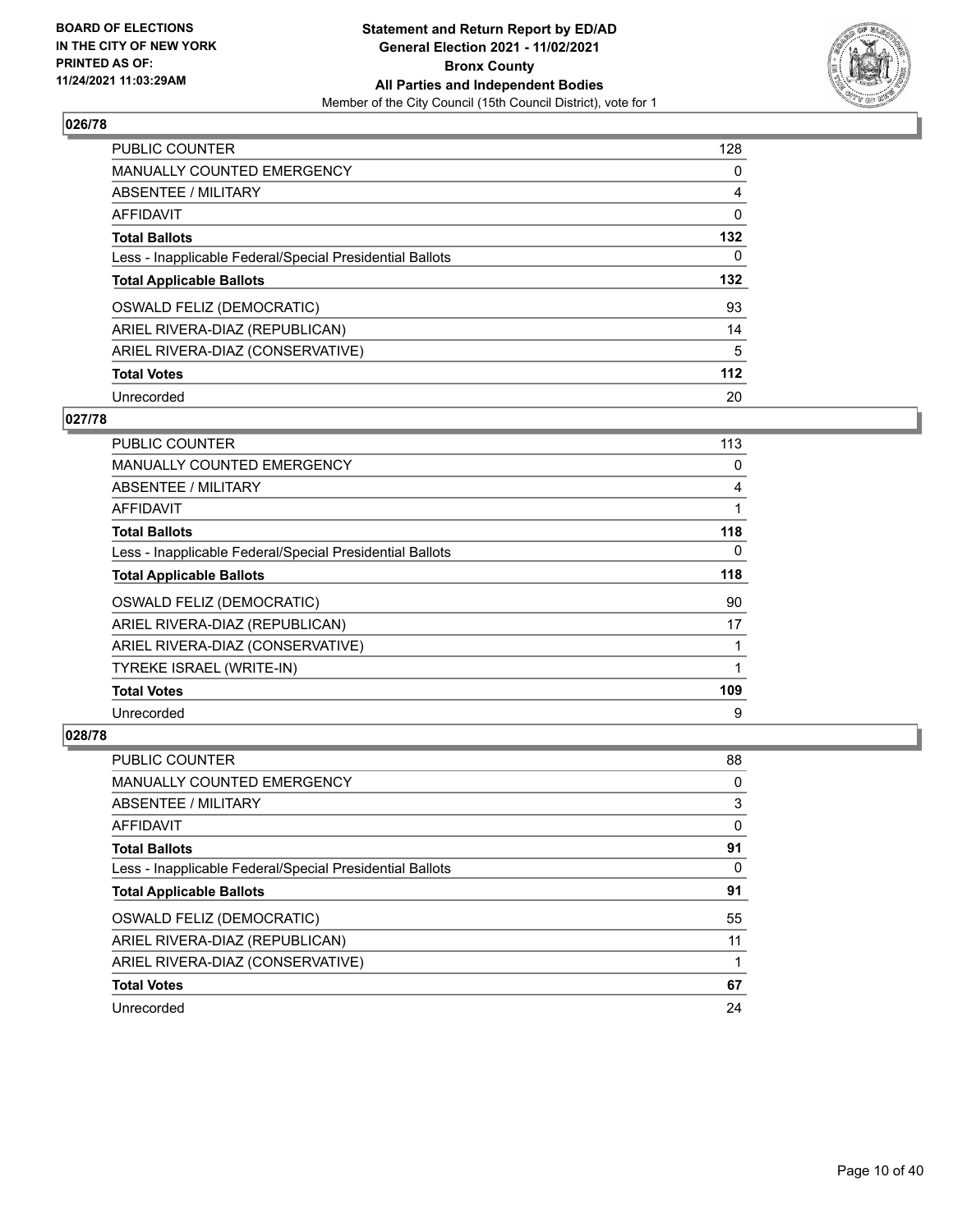

| PUBLIC COUNTER                                           | 17       |
|----------------------------------------------------------|----------|
| <b>MANUALLY COUNTED EMERGENCY</b>                        | 0        |
| ABSENTEE / MILITARY                                      | 4        |
| AFFIDAVIT                                                | $\Omega$ |
| <b>Total Ballots</b>                                     | 21       |
| Less - Inapplicable Federal/Special Presidential Ballots | 0        |
| <b>Total Applicable Ballots</b>                          | 21       |
| OSWALD FELIZ (DEMOCRATIC)                                | 15       |
| ARIEL RIVERA-DIAZ (REPUBLICAN)                           | 3        |
| ARIEL RIVERA-DIAZ (CONSERVATIVE)                         | $\Omega$ |
| <b>Total Votes</b>                                       | 18       |
| Unrecorded                                               | 3        |

## **039/78**

| PUBLIC COUNTER                                           | 38       |
|----------------------------------------------------------|----------|
| <b>MANUALLY COUNTED EMERGENCY</b>                        | 0        |
| ABSENTEE / MILITARY                                      | 15       |
| <b>AFFIDAVIT</b>                                         | 0        |
| <b>Total Ballots</b>                                     | 53       |
| Less - Inapplicable Federal/Special Presidential Ballots | $\Omega$ |
| <b>Total Applicable Ballots</b>                          | 53       |
| OSWALD FELIZ (DEMOCRATIC)                                | 41       |
| ARIEL RIVERA-DIAZ (REPUBLICAN)                           | 5        |
| ARIEL RIVERA-DIAZ (CONSERVATIVE)                         |          |
| <b>Total Votes</b>                                       | 47       |
| Unrecorded                                               | 6        |

| <b>PUBLIC COUNTER</b>                                    | 177      |
|----------------------------------------------------------|----------|
| <b>MANUALLY COUNTED EMERGENCY</b>                        | 0        |
| ABSENTEE / MILITARY                                      | 13       |
| <b>AFFIDAVIT</b>                                         |          |
| <b>Total Ballots</b>                                     | 191      |
| Less - Inapplicable Federal/Special Presidential Ballots | $\Omega$ |
| <b>Total Applicable Ballots</b>                          | 191      |
| OSWALD FELIZ (DEMOCRATIC)                                | 144      |
| ARIEL RIVERA-DIAZ (REPUBLICAN)                           | 25       |
| ARIEL RIVERA-DIAZ (CONSERVATIVE)                         | 4        |
| JONATHAN LA PROK (WRITE-IN)                              |          |
| <b>Total Votes</b>                                       | 174      |
| Unrecorded                                               | 17       |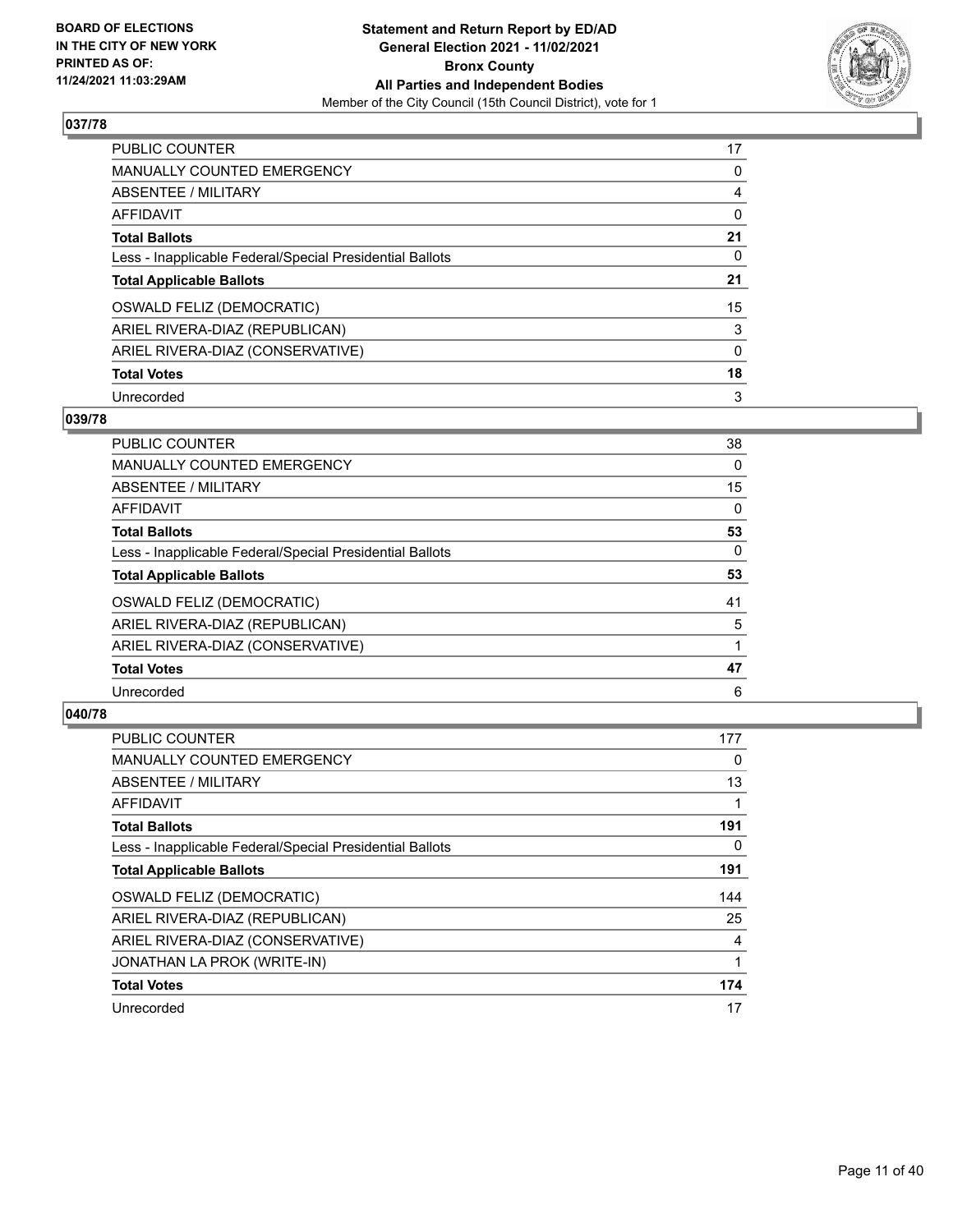

| <b>PUBLIC COUNTER</b>                                    | 224      |
|----------------------------------------------------------|----------|
| <b>MANUALLY COUNTED EMERGENCY</b>                        | $\Omega$ |
| ABSENTEE / MILITARY                                      | 17       |
| <b>AFFIDAVIT</b>                                         | $\Omega$ |
| <b>Total Ballots</b>                                     | 241      |
| Less - Inapplicable Federal/Special Presidential Ballots | 0        |
| <b>Total Applicable Ballots</b>                          | 241      |
| OSWALD FELIZ (DEMOCRATIC)                                | 173      |
| ARIEL RIVERA-DIAZ (REPUBLICAN)                           | 33       |
| ARIEL RIVERA-DIAZ (CONSERVATIVE)                         | 8        |
| <b>Total Votes</b>                                       | 214      |
| Unrecorded                                               | 27       |

## **042/78**

| <b>Total Votes</b>                                       |          |
|----------------------------------------------------------|----------|
| ARIEL RIVERA-DIAZ (CONSERVATIVE)                         | $\Omega$ |
| ARIEL RIVERA-DIAZ (REPUBLICAN)                           | 0        |
| OSWALD FELIZ (DEMOCRATIC)                                |          |
| <b>Total Applicable Ballots</b>                          |          |
| Less - Inapplicable Federal/Special Presidential Ballots | 0        |
| <b>Total Ballots</b>                                     |          |
| <b>AFFIDAVIT</b>                                         | $\Omega$ |
| ABSENTEE / MILITARY                                      | 0        |
| <b>MANUALLY COUNTED EMERGENCY</b>                        | 0        |
| PUBLIC COUNTER                                           |          |

#### **055/78**

| <b>PUBLIC COUNTER</b>                                    | 0 |
|----------------------------------------------------------|---|
| <b>MANUALLY COUNTED EMERGENCY</b>                        | 0 |
| ABSENTEE / MILITARY                                      | 0 |
| AFFIDAVIT                                                | 0 |
| <b>Total Ballots</b>                                     | 0 |
| Less - Inapplicable Federal/Special Presidential Ballots | 0 |
| <b>Total Applicable Ballots</b>                          | 0 |
| <b>OSWALD FELIZ (DEMOCRATIC)</b>                         | 0 |
| ARIEL RIVERA-DIAZ (REPUBLICAN)                           | 0 |
| ARIEL RIVERA-DIAZ (CONSERVATIVE)                         | 0 |
| <b>Total Votes</b>                                       | 0 |
| 056/78 COMBINED into: 055/78                             |   |

**057/78 COMBINED into: 063/78**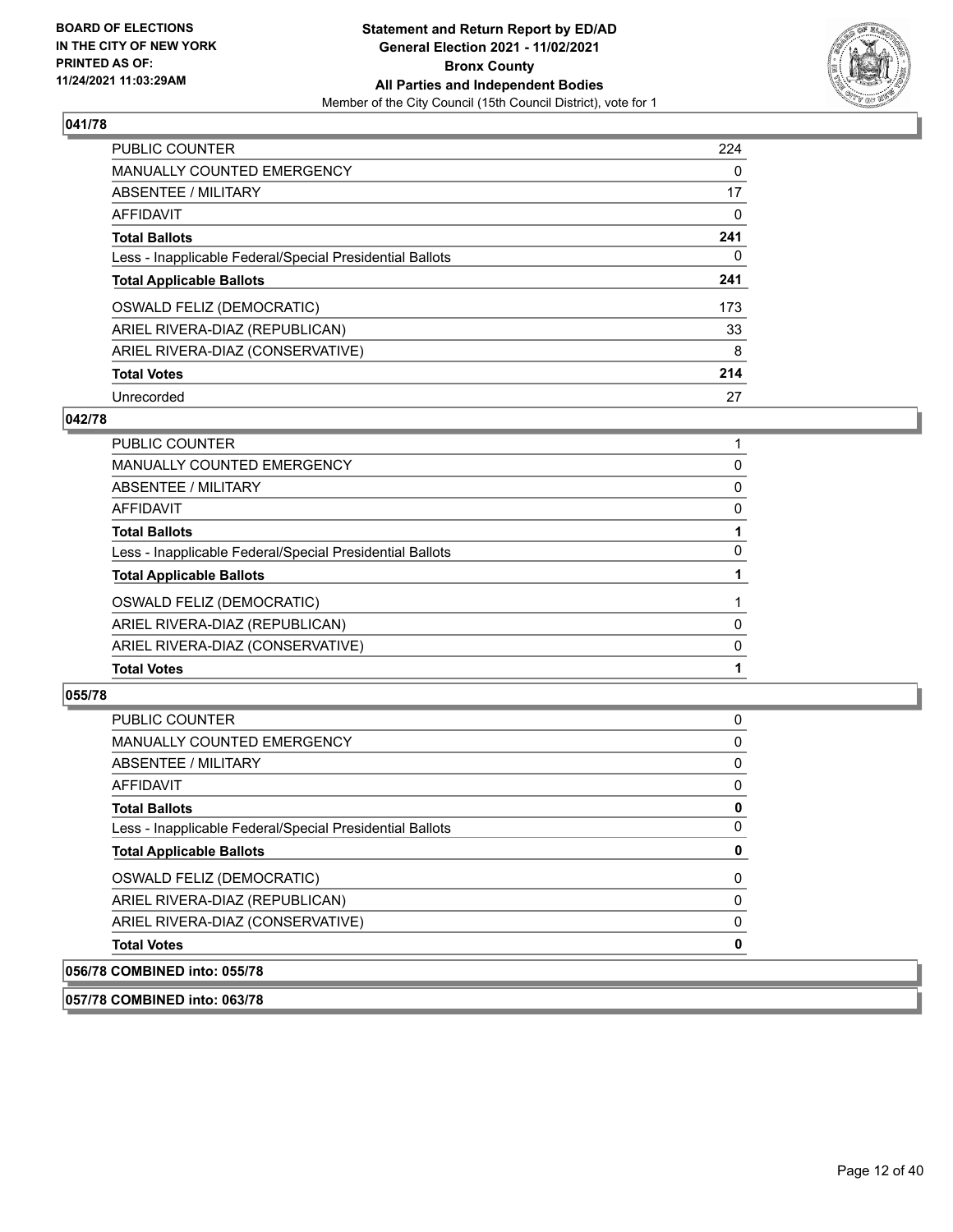

| <b>PUBLIC COUNTER</b>                                    | 70             |
|----------------------------------------------------------|----------------|
| <b>MANUALLY COUNTED EMERGENCY</b>                        | 0              |
| ABSENTEE / MILITARY                                      | 11             |
| <b>AFFIDAVIT</b>                                         | 0              |
| <b>Total Ballots</b>                                     | 81             |
| Less - Inapplicable Federal/Special Presidential Ballots | 0              |
| <b>Total Applicable Ballots</b>                          | 81             |
| OSWALD FELIZ (DEMOCRATIC)                                | 56             |
| ARIEL RIVERA-DIAZ (REPUBLICAN)                           | 14             |
| ARIEL RIVERA-DIAZ (CONSERVATIVE)                         | $\overline{2}$ |
| ERIC DINOWITZ (WRITE-IN)                                 |                |
| <b>Total Votes</b>                                       | 73             |
| Unrecorded                                               | 8              |

## **062/78**

| <b>PUBLIC COUNTER</b>                                    | 86             |
|----------------------------------------------------------|----------------|
| <b>MANUALLY COUNTED EMERGENCY</b>                        | 0              |
| ABSENTEE / MILITARY                                      | 4              |
| AFFIDAVIT                                                | 0              |
| <b>Total Ballots</b>                                     | 90             |
| Less - Inapplicable Federal/Special Presidential Ballots | 0              |
| <b>Total Applicable Ballots</b>                          | 90             |
| OSWALD FELIZ (DEMOCRATIC)                                | 61             |
| ARIEL RIVERA-DIAZ (REPUBLICAN)                           | 7              |
| ARIEL RIVERA-DIAZ (CONSERVATIVE)                         | 5              |
| <b>BASSAD OMAR (WRITE-IN)</b>                            |                |
| JOHN SANCHEZ (WRITE-IN)                                  | $\overline{2}$ |
| UNATTRIBUTABLE WRITE-IN (WRITE-IN)                       |                |
| <b>Total Votes</b>                                       | 77             |
| Unrecorded                                               | 13             |

| <b>PUBLIC COUNTER</b>                                    | 51 |
|----------------------------------------------------------|----|
| <b>MANUALLY COUNTED EMERGENCY</b>                        | 0  |
| ABSENTEE / MILITARY                                      | 2  |
| AFFIDAVIT                                                | 0  |
| <b>Total Ballots</b>                                     | 53 |
| Less - Inapplicable Federal/Special Presidential Ballots | 0  |
| <b>Total Applicable Ballots</b>                          | 53 |
| OSWALD FELIZ (DEMOCRATIC)                                | 38 |
| ARIEL RIVERA-DIAZ (REPUBLICAN)                           | 4  |
| ARIEL RIVERA-DIAZ (CONSERVATIVE)                         |    |
| <b>Total Votes</b>                                       | 43 |
| Unrecorded                                               | 10 |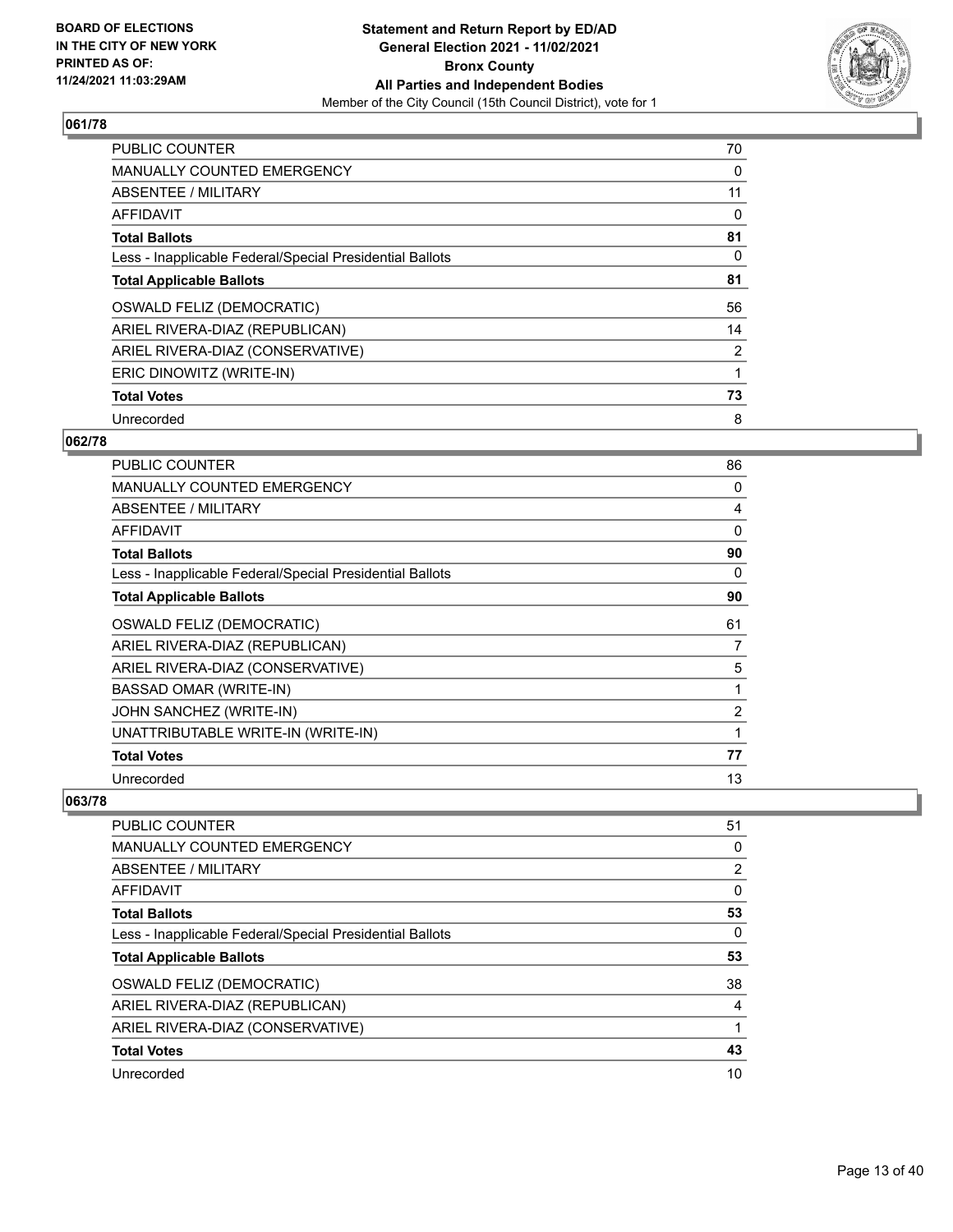

| <b>PUBLIC COUNTER</b>                                    | 69             |
|----------------------------------------------------------|----------------|
| <b>MANUALLY COUNTED EMERGENCY</b>                        | $\Omega$       |
| ABSENTEE / MILITARY                                      |                |
| AFFIDAVIT                                                | $\Omega$       |
| <b>Total Ballots</b>                                     | 70             |
| Less - Inapplicable Federal/Special Presidential Ballots | 0              |
| <b>Total Applicable Ballots</b>                          | 70             |
| OSWALD FELIZ (DEMOCRATIC)                                | 54             |
| ARIEL RIVERA-DIAZ (REPUBLICAN)                           | 5              |
| ARIEL RIVERA-DIAZ (CONSERVATIVE)                         | $\overline{2}$ |
| <b>Total Votes</b>                                       | 61             |
| Unrecorded                                               | 9              |

## **069/78**

| <b>PUBLIC COUNTER</b>                                    | 160      |
|----------------------------------------------------------|----------|
| <b>MANUALLY COUNTED EMERGENCY</b>                        | 0        |
| <b>ABSENTEE / MILITARY</b>                               | 11       |
| <b>AFFIDAVIT</b>                                         | $\Omega$ |
| <b>Total Ballots</b>                                     | 171      |
| Less - Inapplicable Federal/Special Presidential Ballots | $\Omega$ |
| <b>Total Applicable Ballots</b>                          | 171      |
| OSWALD FELIZ (DEMOCRATIC)                                | 147      |
| ARIEL RIVERA-DIAZ (REPUBLICAN)                           | 5        |
| ARIEL RIVERA-DIAZ (CONSERVATIVE)                         |          |
| <b>Total Votes</b>                                       | 153      |
| Unrecorded                                               | 18       |

| PUBLIC COUNTER                                           | 92               |
|----------------------------------------------------------|------------------|
| <b>MANUALLY COUNTED EMERGENCY</b>                        | 0                |
| ABSENTEE / MILITARY                                      | $\overline{7}$   |
| <b>AFFIDAVIT</b>                                         | 3                |
| <b>Total Ballots</b>                                     | 102              |
| Less - Inapplicable Federal/Special Presidential Ballots | $\Omega$         |
| <b>Total Applicable Ballots</b>                          | 102 <sub>2</sub> |
| OSWALD FELIZ (DEMOCRATIC)                                | 69               |
| ARIEL RIVERA-DIAZ (REPUBLICAN)                           | 14               |
| ARIEL RIVERA-DIAZ (CONSERVATIVE)                         | 2                |
| <b>Total Votes</b>                                       | 85               |
| Unrecorded                                               | 17               |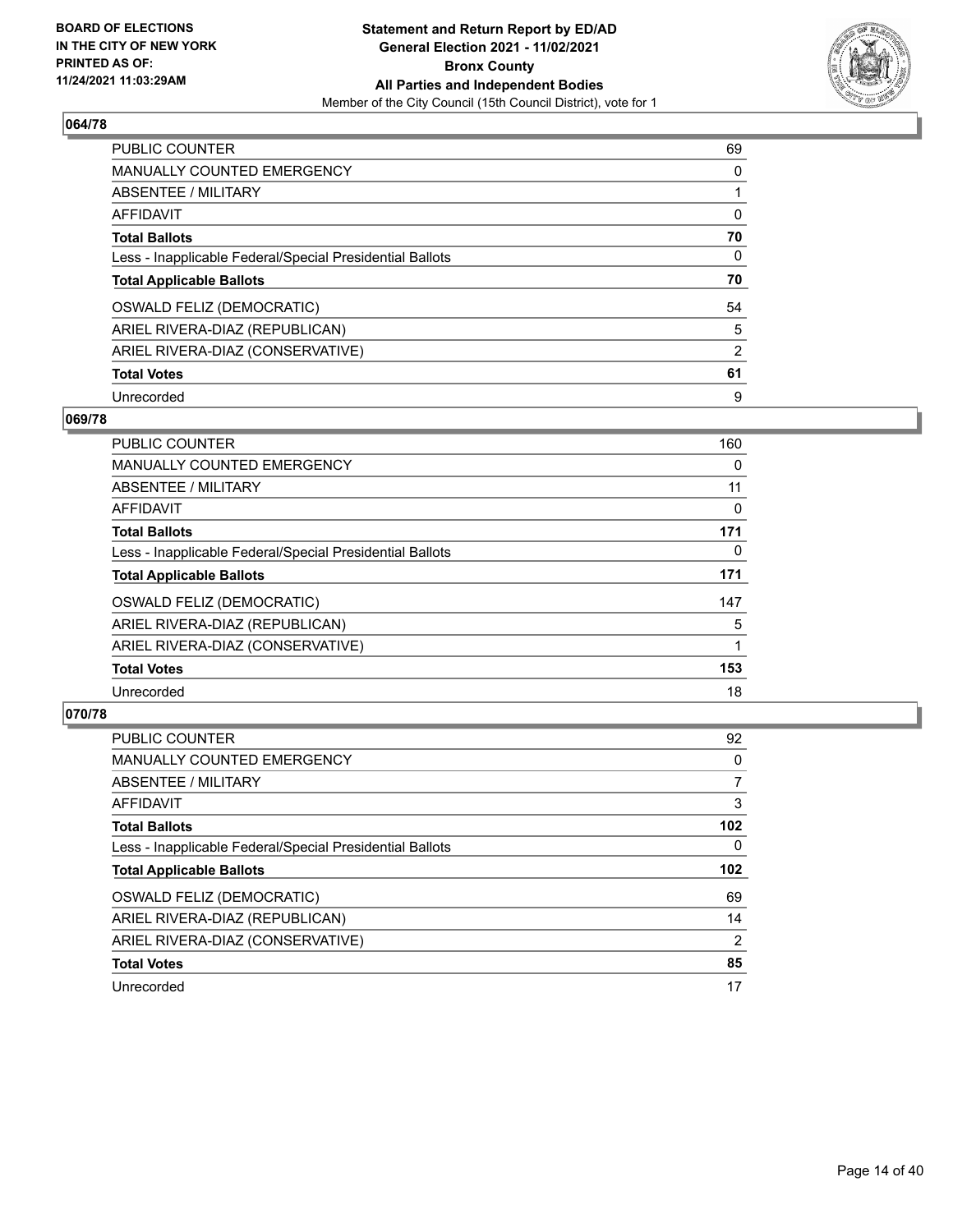

| <b>PUBLIC COUNTER</b>                                    | 67 |
|----------------------------------------------------------|----|
| <b>MANUALLY COUNTED EMERGENCY</b>                        | 0  |
| ABSENTEE / MILITARY                                      |    |
| <b>AFFIDAVIT</b>                                         | 3  |
| <b>Total Ballots</b>                                     | 77 |
| Less - Inapplicable Federal/Special Presidential Ballots | 0  |
| <b>Total Applicable Ballots</b>                          | 77 |
| OSWALD FELIZ (DEMOCRATIC)                                | 47 |
| ARIEL RIVERA-DIAZ (REPUBLICAN)                           | 13 |
| ARIEL RIVERA-DIAZ (CONSERVATIVE)                         | 4  |
| <b>Total Votes</b>                                       | 64 |
| Unrecorded                                               | 13 |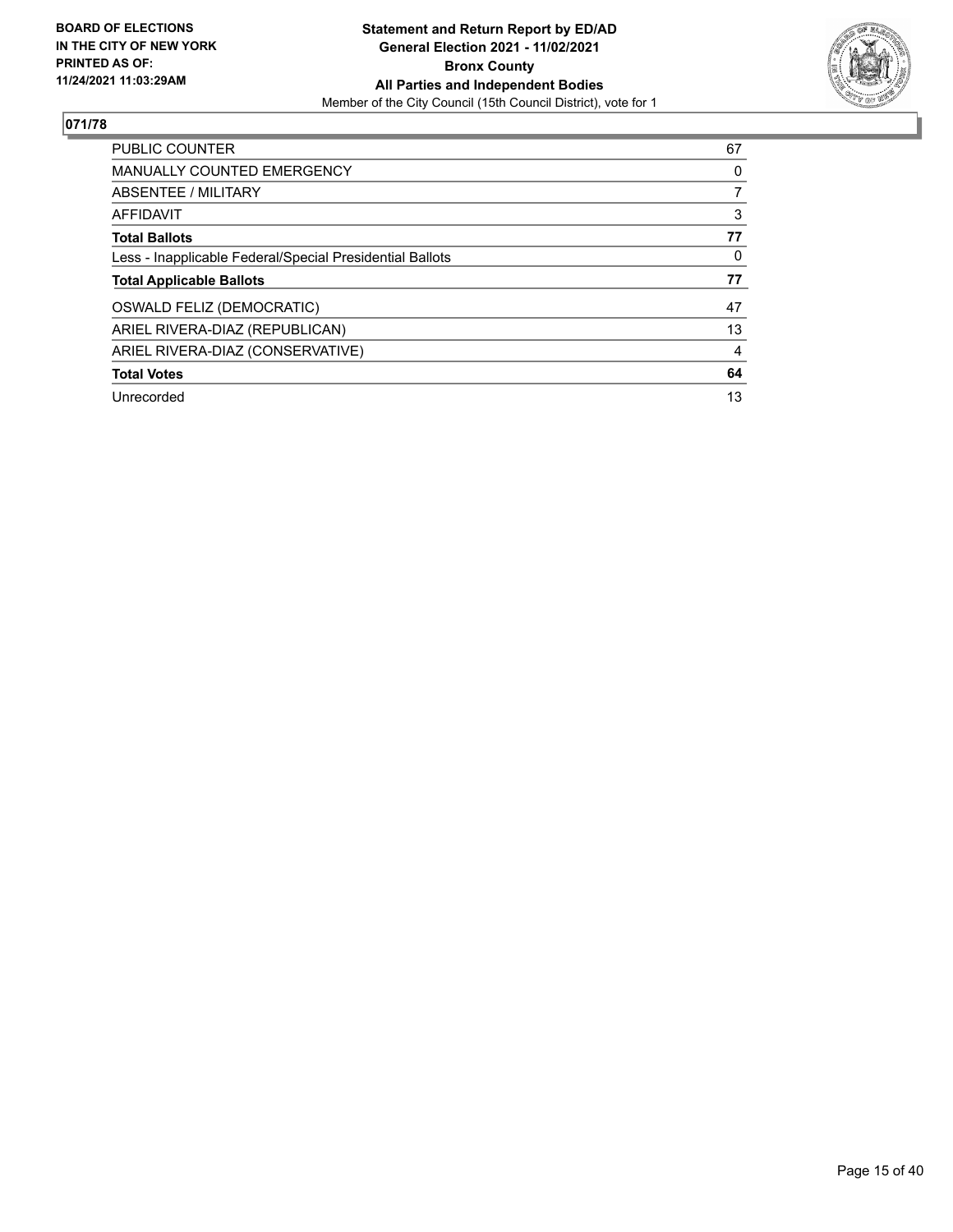

| <b>PUBLIC COUNTER</b>                                    | 87             |
|----------------------------------------------------------|----------------|
| <b>MANUALLY COUNTED EMERGENCY</b>                        | 0              |
| ABSENTEE / MILITARY                                      | $\overline{2}$ |
| AFFIDAVIT                                                |                |
| <b>Total Ballots</b>                                     | 90             |
| Less - Inapplicable Federal/Special Presidential Ballots | $\Omega$       |
| <b>Total Applicable Ballots</b>                          | 90             |
| OSWALD FELIZ (DEMOCRATIC)                                | 69             |
| ARIEL RIVERA-DIAZ (REPUBLICAN)                           | 10             |
| ARIEL RIVERA-DIAZ (CONSERVATIVE)                         | 2              |
| <b>Total Votes</b>                                       | 81             |
| Unrecorded                                               | 9              |

## **002/79**

| <b>PUBLIC COUNTER</b>                                    | 143            |
|----------------------------------------------------------|----------------|
| <b>MANUALLY COUNTED EMERGENCY</b>                        | $\Omega$       |
| ABSENTEE / MILITARY                                      | 13             |
| <b>AFFIDAVIT</b>                                         | $\overline{2}$ |
| <b>Total Ballots</b>                                     | 158            |
| Less - Inapplicable Federal/Special Presidential Ballots | $\Omega$       |
| <b>Total Applicable Ballots</b>                          | 158            |
| <b>OSWALD FELIZ (DEMOCRATIC)</b>                         | 118            |
| ARIEL RIVERA-DIAZ (REPUBLICAN)                           | 13             |
| ARIEL RIVERA-DIAZ (CONSERVATIVE)                         | $\overline{2}$ |
| <b>Total Votes</b>                                       | 133            |
| Unrecorded                                               | 25             |

| <b>PUBLIC COUNTER</b>                                    | 156      |
|----------------------------------------------------------|----------|
| <b>MANUALLY COUNTED EMERGENCY</b>                        | $\Omega$ |
| ABSENTEE / MILITARY                                      | 16       |
| <b>AFFIDAVIT</b>                                         |          |
| <b>Total Ballots</b>                                     | 173      |
| Less - Inapplicable Federal/Special Presidential Ballots | 0        |
| <b>Total Applicable Ballots</b>                          | 173      |
| OSWALD FELIZ (DEMOCRATIC)                                | 126      |
| ARIEL RIVERA-DIAZ (REPUBLICAN)                           | 12       |
| ARIEL RIVERA-DIAZ (CONSERVATIVE)                         | 5        |
| <b>Total Votes</b>                                       | 143      |
| Unrecorded                                               | 30       |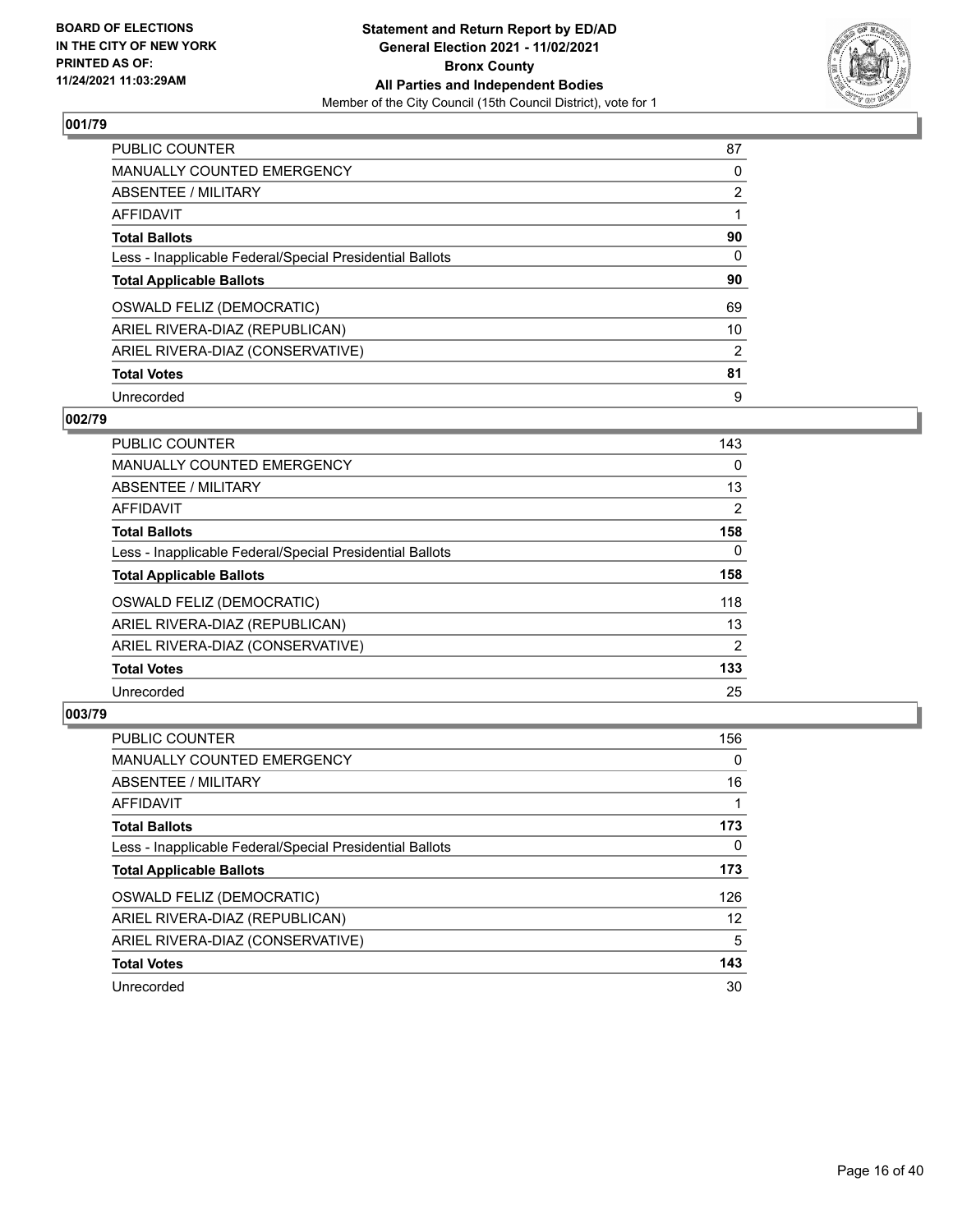

| <b>PUBLIC COUNTER</b>                                    | 53             |
|----------------------------------------------------------|----------------|
| MANUALLY COUNTED EMERGENCY                               | 0              |
| ABSENTEE / MILITARY                                      | $\overline{2}$ |
| <b>AFFIDAVIT</b>                                         | 0              |
| <b>Total Ballots</b>                                     | 55             |
| Less - Inapplicable Federal/Special Presidential Ballots | 0              |
| <b>Total Applicable Ballots</b>                          | 55             |
| OSWALD FELIZ (DEMOCRATIC)                                | 40             |
| ARIEL RIVERA-DIAZ (REPUBLICAN)                           | 0              |
| ARIEL RIVERA-DIAZ (CONSERVATIVE)                         | 2              |
| UNATTRIBUTABLE WRITE-IN (WRITE-IN)                       |                |
| <b>Total Votes</b>                                       | 43             |
| Unrecorded                                               | 12             |
| 029/79 COMBINED into: 077/79                             |                |

# **067/79**

| <b>PUBLIC COUNTER</b>                                    | 80       |
|----------------------------------------------------------|----------|
| <b>MANUALLY COUNTED EMERGENCY</b>                        | 0        |
| ABSENTEE / MILITARY                                      | 2        |
| AFFIDAVIT                                                |          |
| <b>Total Ballots</b>                                     | 83       |
| Less - Inapplicable Federal/Special Presidential Ballots | 0        |
| <b>Total Applicable Ballots</b>                          | 83       |
| OSWALD FELIZ (DEMOCRATIC)                                | 57       |
| ARIEL RIVERA-DIAZ (REPUBLICAN)                           | 14       |
| ARIEL RIVERA-DIAZ (CONSERVATIVE)                         | $\Omega$ |
| <b>Total Votes</b>                                       | 71       |
| Unrecorded                                               | 12       |

| <b>PUBLIC COUNTER</b>                                    | 56 |
|----------------------------------------------------------|----|
| <b>MANUALLY COUNTED EMERGENCY</b>                        | 0  |
| ABSENTEE / MILITARY                                      | 0  |
| AFFIDAVIT                                                | 0  |
| <b>Total Ballots</b>                                     | 56 |
| Less - Inapplicable Federal/Special Presidential Ballots | 0  |
| <b>Total Applicable Ballots</b>                          | 56 |
| OSWALD FELIZ (DEMOCRATIC)                                | 48 |
| ARIEL RIVERA-DIAZ (REPUBLICAN)                           |    |
| ARIEL RIVERA-DIAZ (CONSERVATIVE)                         |    |
| <b>Total Votes</b>                                       | 50 |
| Unrecorded                                               | 6  |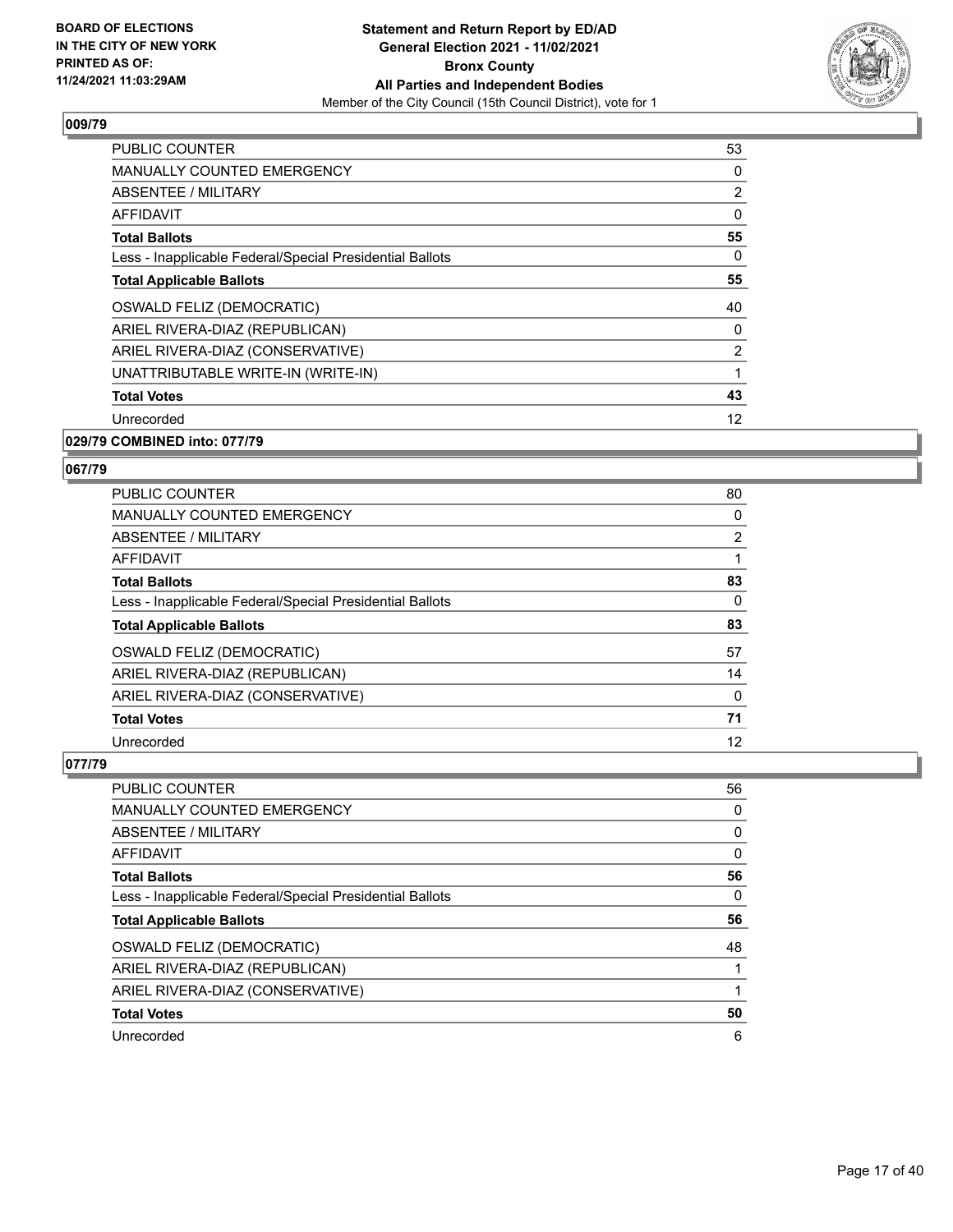

| <b>PUBLIC COUNTER</b>                                    | 69             |
|----------------------------------------------------------|----------------|
| <b>MANUALLY COUNTED EMERGENCY</b>                        | 0              |
| ABSENTEE / MILITARY                                      | $\overline{2}$ |
| <b>AFFIDAVIT</b>                                         | 0              |
| <b>Total Ballots</b>                                     | 71             |
| Less - Inapplicable Federal/Special Presidential Ballots | 0              |
| <b>Total Applicable Ballots</b>                          | 71             |
| OSWALD FELIZ (DEMOCRATIC)                                | 55             |
| ARIEL RIVERA-DIAZ (REPUBLICAN)                           | 6              |
| ARIEL RIVERA-DIAZ (CONSERVATIVE)                         | 4              |
| <b>Total Votes</b>                                       | 65             |
| Unrecorded                                               | 6              |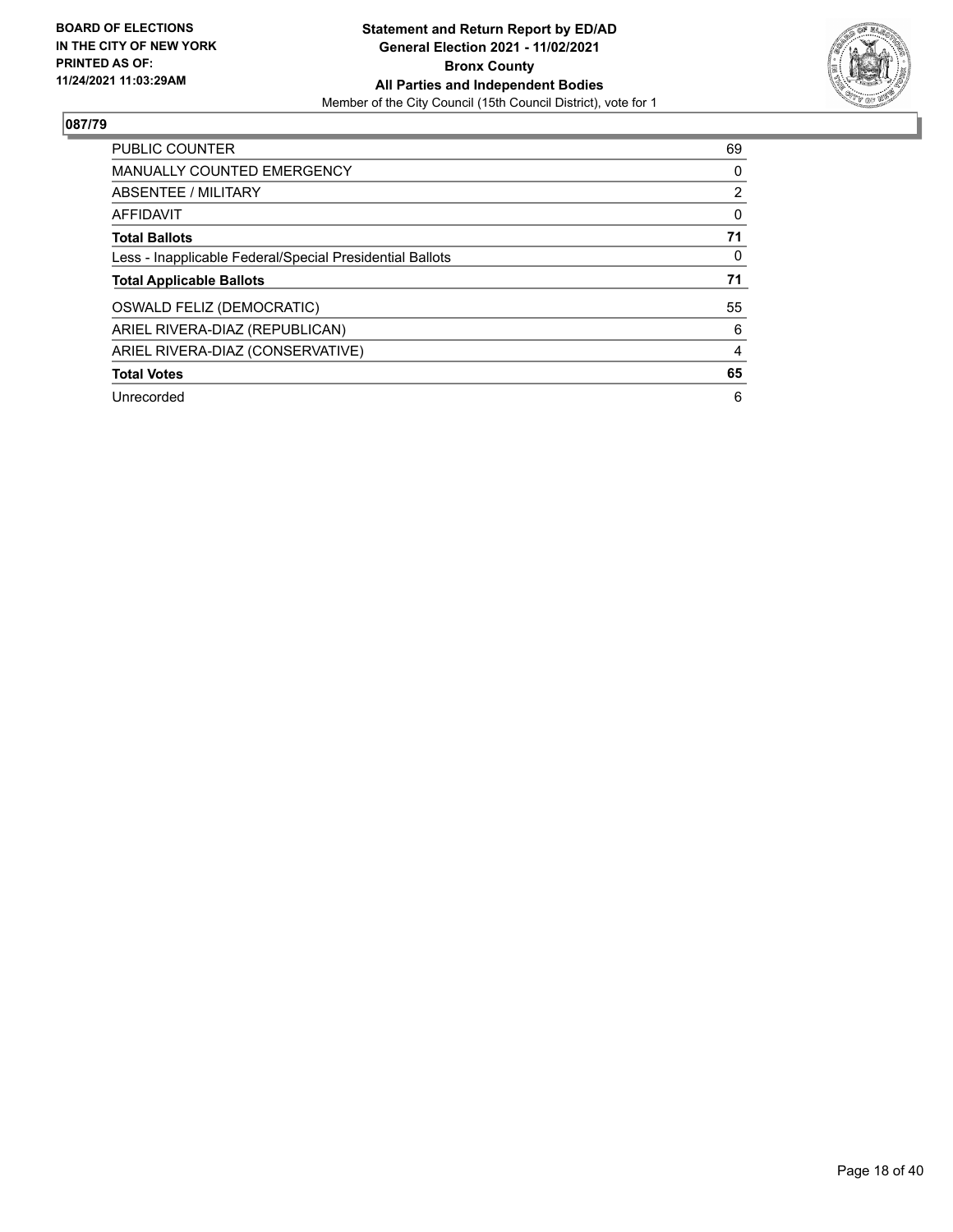

| <b>PUBLIC COUNTER</b>                                    | 64       |
|----------------------------------------------------------|----------|
| <b>MANUALLY COUNTED EMERGENCY</b>                        | $\Omega$ |
| ABSENTEE / MILITARY                                      | 3        |
| AFFIDAVIT                                                | 0        |
| <b>Total Ballots</b>                                     | 67       |
| Less - Inapplicable Federal/Special Presidential Ballots | 0        |
| <b>Total Applicable Ballots</b>                          | 67       |
| OSWALD FELIZ (DEMOCRATIC)                                | 41       |
| ARIEL RIVERA-DIAZ (REPUBLICAN)                           | 11       |
| ARIEL RIVERA-DIAZ (CONSERVATIVE)                         | 3        |
| <b>Total Votes</b>                                       | 55       |
|                                                          |          |

#### **013/80**

| PUBLIC COUNTER                                           | 101 |
|----------------------------------------------------------|-----|
| <b>MANUALLY COUNTED EMERGENCY</b>                        | 0   |
| ABSENTEE / MILITARY                                      | 0   |
| AFFIDAVIT                                                | 0   |
| <b>Total Ballots</b>                                     | 101 |
| Less - Inapplicable Federal/Special Presidential Ballots | 0   |
| <b>Total Applicable Ballots</b>                          | 101 |
| OSWALD FELIZ (DEMOCRATIC)                                | 63  |
| ARIEL RIVERA-DIAZ (REPUBLICAN)                           | 18  |
| ARIEL RIVERA-DIAZ (CONSERVATIVE)                         | 6   |
| UNATTRIBUTABLE WRITE-IN (WRITE-IN)                       | 1   |
| <b>Total Votes</b>                                       | 88  |
| Unrecorded                                               | 13  |

| <b>PUBLIC COUNTER</b>                                    | 114            |
|----------------------------------------------------------|----------------|
| <b>MANUALLY COUNTED EMERGENCY</b>                        | 0              |
| ABSENTEE / MILITARY                                      | 5              |
| AFFIDAVIT                                                |                |
| <b>Total Ballots</b>                                     | 120            |
| Less - Inapplicable Federal/Special Presidential Ballots | 0              |
|                                                          |                |
| <b>Total Applicable Ballots</b>                          | 120            |
| OSWALD FELIZ (DEMOCRATIC)                                | 94             |
| ARIEL RIVERA-DIAZ (REPUBLICAN)                           | 9              |
| ARIEL RIVERA-DIAZ (CONSERVATIVE)                         | $\overline{2}$ |
| <b>Total Votes</b>                                       | 105            |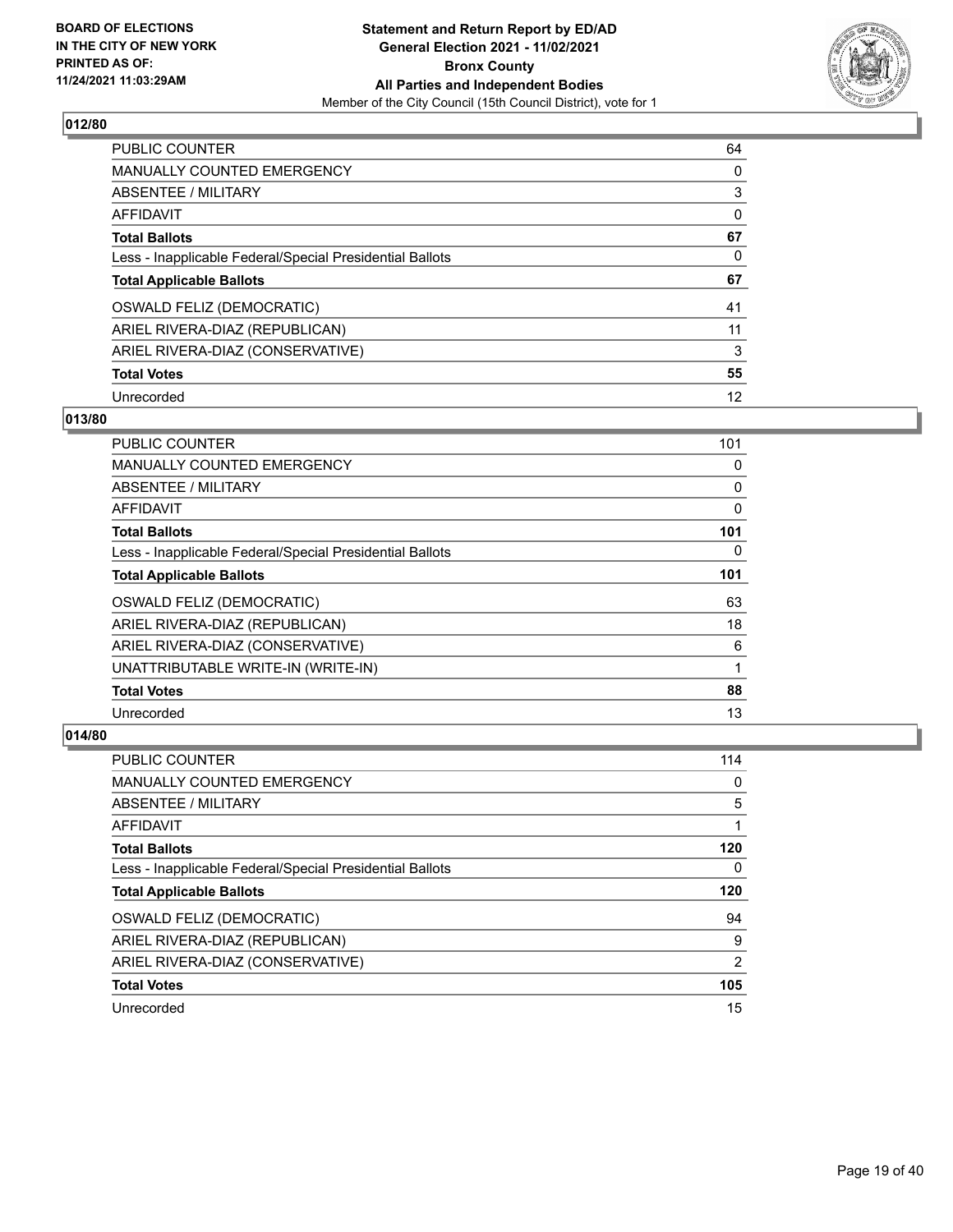

| <b>PUBLIC COUNTER</b>                                    | 48       |
|----------------------------------------------------------|----------|
| <b>MANUALLY COUNTED EMERGENCY</b>                        | $\Omega$ |
| ABSENTEE / MILITARY                                      | 6        |
| AFFIDAVIT                                                | $\Omega$ |
| <b>Total Ballots</b>                                     | 54       |
| Less - Inapplicable Federal/Special Presidential Ballots | 0        |
| <b>Total Applicable Ballots</b>                          | 54       |
| OSWALD FELIZ (DEMOCRATIC)                                | 36       |
| ARIEL RIVERA-DIAZ (REPUBLICAN)                           | 10       |
| ARIEL RIVERA-DIAZ (CONSERVATIVE)                         | 3        |
| <b>Total Votes</b>                                       | 49       |
| Unrecorded                                               | 5        |

#### **046/80**

| <b>PUBLIC COUNTER</b>                                    | 57       |
|----------------------------------------------------------|----------|
| <b>MANUALLY COUNTED EMERGENCY</b>                        | 0        |
| ABSENTEE / MILITARY                                      | 7        |
| <b>AFFIDAVIT</b>                                         |          |
| <b>Total Ballots</b>                                     | 65       |
| Less - Inapplicable Federal/Special Presidential Ballots | $\Omega$ |
| <b>Total Applicable Ballots</b>                          | 65       |
| OSWALD FELIZ (DEMOCRATIC)                                | 47       |
| ARIEL RIVERA-DIAZ (REPUBLICAN)                           | 7        |
| ARIEL RIVERA-DIAZ (CONSERVATIVE)                         | 5        |
| <b>Total Votes</b>                                       | 59       |
| Unrecorded                                               | 6        |

| <b>PUBLIC COUNTER</b>                                    | 110            |
|----------------------------------------------------------|----------------|
| <b>MANUALLY COUNTED EMERGENCY</b>                        | $\Omega$       |
| ABSENTEE / MILITARY                                      | 17             |
| AFFIDAVIT                                                | 0              |
| <b>Total Ballots</b>                                     | 127            |
| Less - Inapplicable Federal/Special Presidential Ballots | 0              |
| <b>Total Applicable Ballots</b>                          | 127            |
|                                                          |                |
| OSWALD FELIZ (DEMOCRATIC)                                | 84             |
| ARIEL RIVERA-DIAZ (REPUBLICAN)                           | 20             |
| ARIEL RIVERA-DIAZ (CONSERVATIVE)                         | $\overline{4}$ |
| <b>Total Votes</b>                                       | 108            |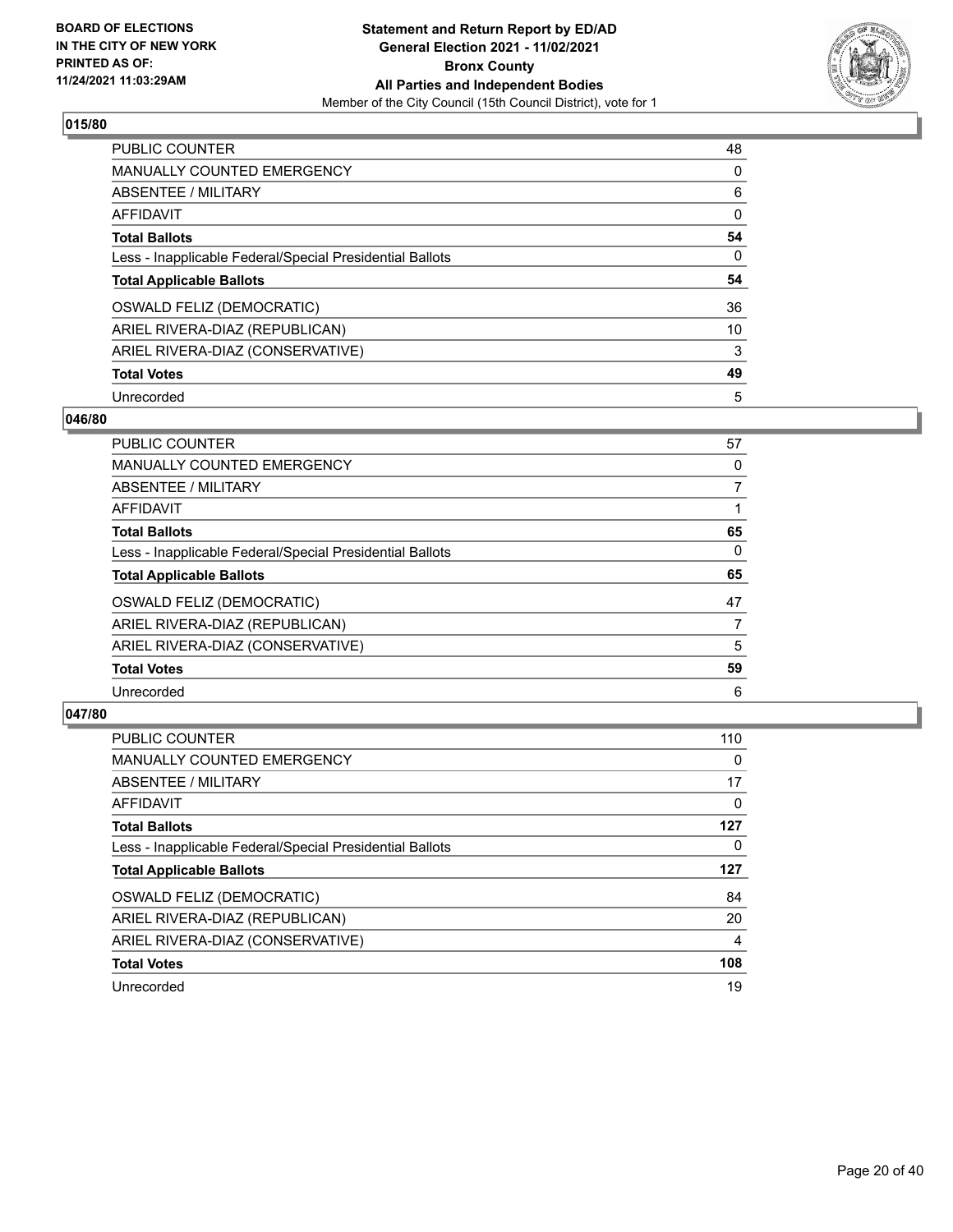

| PUBLIC COUNTER                                           | 152            |
|----------------------------------------------------------|----------------|
| <b>MANUALLY COUNTED EMERGENCY</b>                        | $\Omega$       |
| ABSENTEE / MILITARY                                      | 14             |
| <b>AFFIDAVIT</b>                                         | $\overline{2}$ |
| <b>Total Ballots</b>                                     | 168            |
| Less - Inapplicable Federal/Special Presidential Ballots | 0              |
| <b>Total Applicable Ballots</b>                          | 168            |
| OSWALD FELIZ (DEMOCRATIC)                                | 114            |
| ARIEL RIVERA-DIAZ (REPUBLICAN)                           | 20             |
| ARIEL RIVERA-DIAZ (CONSERVATIVE)                         | 11             |
| <b>Total Votes</b>                                       | 145            |
| Unrecorded                                               | 23             |

#### **049/80**

| PUBLIC COUNTER                                           |   |
|----------------------------------------------------------|---|
| <b>MANUALLY COUNTED EMERGENCY</b>                        | 0 |
| ABSENTEE / MILITARY                                      | 0 |
| AFFIDAVIT                                                | 0 |
| <b>Total Ballots</b>                                     |   |
| Less - Inapplicable Federal/Special Presidential Ballots | 0 |
| <b>Total Applicable Ballots</b>                          |   |
| OSWALD FELIZ (DEMOCRATIC)                                | 0 |
| ARIEL RIVERA-DIAZ (REPUBLICAN)                           | 0 |
| ARIEL RIVERA-DIAZ (CONSERVATIVE)                         | 0 |
| <b>Total Votes</b>                                       | 0 |
| Unrecorded                                               |   |
|                                                          |   |

| <b>PUBLIC COUNTER</b>                                    | 68                |
|----------------------------------------------------------|-------------------|
| <b>MANUALLY COUNTED EMERGENCY</b>                        | 0                 |
| ABSENTEE / MILITARY                                      | 4                 |
| AFFIDAVIT                                                | $\Omega$          |
| <b>Total Ballots</b>                                     | 72                |
| Less - Inapplicable Federal/Special Presidential Ballots | $\Omega$          |
| <b>Total Applicable Ballots</b>                          | 72                |
| OSWALD FELIZ (DEMOCRATIC)                                | 52                |
| ARIEL RIVERA-DIAZ (REPUBLICAN)                           | $12 \overline{ }$ |
| ARIEL RIVERA-DIAZ (CONSERVATIVE)                         |                   |
| <b>Total Votes</b>                                       | 65                |
| Unrecorded                                               |                   |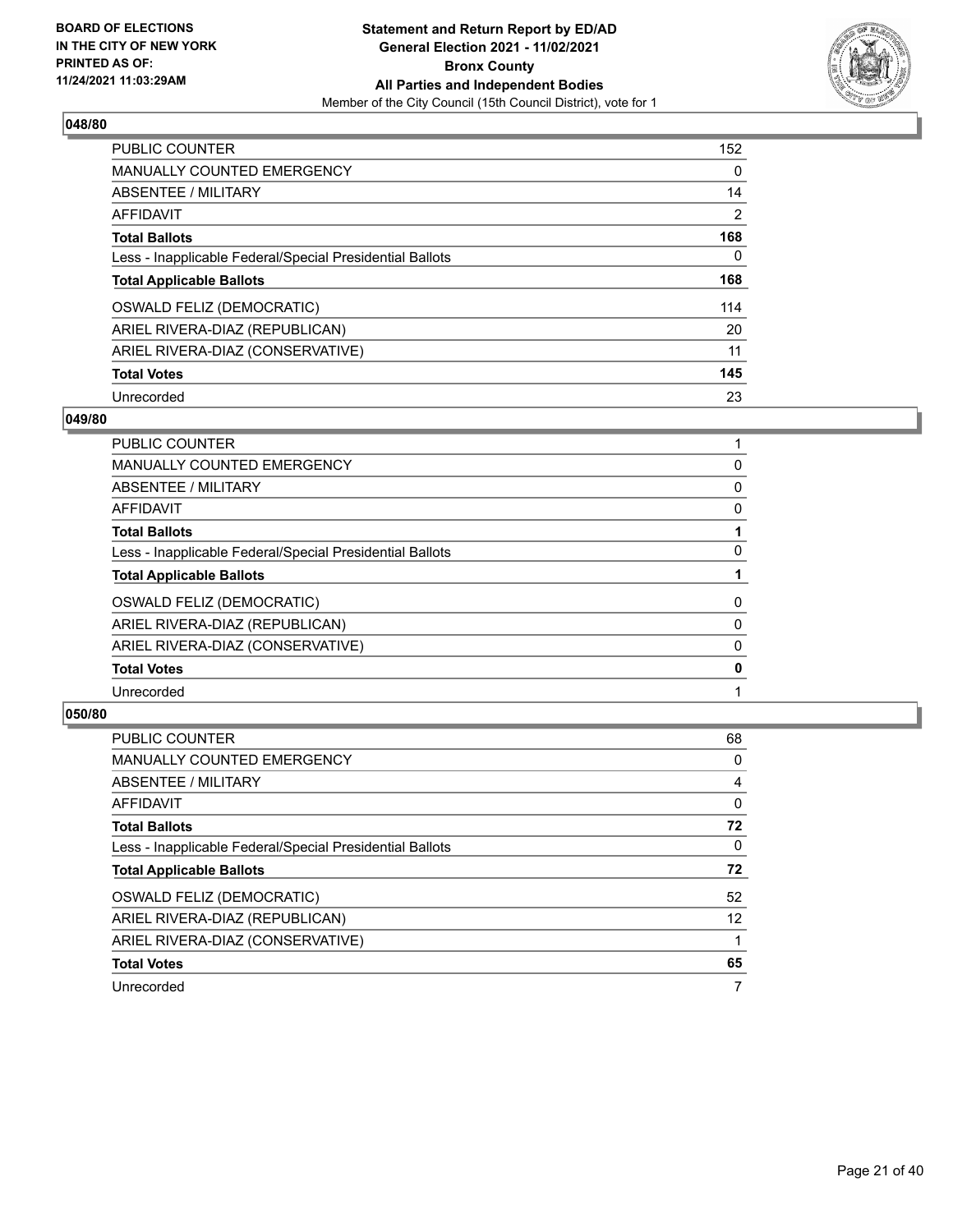

| <b>PUBLIC COUNTER</b>                                    | 101            |
|----------------------------------------------------------|----------------|
| <b>MANUALLY COUNTED EMERGENCY</b>                        | 0              |
| ABSENTEE / MILITARY                                      | 11             |
| <b>AFFIDAVIT</b>                                         | 3              |
| <b>Total Ballots</b>                                     | 115            |
| Less - Inapplicable Federal/Special Presidential Ballots | 0              |
| <b>Total Applicable Ballots</b>                          | 115            |
| OSWALD FELIZ (DEMOCRATIC)                                | 83             |
| ARIEL RIVERA-DIAZ (REPUBLICAN)                           | 12             |
| ARIEL RIVERA-DIAZ (CONSERVATIVE)                         | $\overline{2}$ |
| UNATTRIBUTABLE WRITE-IN (WRITE-IN)                       |                |
| <b>Total Votes</b>                                       | 98             |
| Unrecorded                                               | 17             |

# **053/80**

| <b>PUBLIC COUNTER</b>                                    | 79 |
|----------------------------------------------------------|----|
| <b>MANUALLY COUNTED EMERGENCY</b>                        | 0  |
| ABSENTEE / MILITARY                                      | 11 |
| AFFIDAVIT                                                |    |
| <b>Total Ballots</b>                                     | 91 |
| Less - Inapplicable Federal/Special Presidential Ballots | 0  |
| <b>Total Applicable Ballots</b>                          | 91 |
| OSWALD FELIZ (DEMOCRATIC)                                | 66 |
| ARIEL RIVERA-DIAZ (REPUBLICAN)                           | 9  |
| ARIEL RIVERA-DIAZ (CONSERVATIVE)                         | 3  |
| <b>Total Votes</b>                                       | 78 |
| Unrecorded                                               | 13 |

| <b>PUBLIC COUNTER</b>                                    | 150 |
|----------------------------------------------------------|-----|
| <b>MANUALLY COUNTED EMERGENCY</b>                        | 0   |
| ABSENTEE / MILITARY                                      | 13  |
| AFFIDAVIT                                                | 3   |
| <b>Total Ballots</b>                                     | 166 |
| Less - Inapplicable Federal/Special Presidential Ballots | 0   |
| <b>Total Applicable Ballots</b>                          | 166 |
| OSWALD FELIZ (DEMOCRATIC)                                | 120 |
| ARIEL RIVERA-DIAZ (REPUBLICAN)                           | 18  |
| ARIEL RIVERA-DIAZ (CONSERVATIVE)                         | 0   |
| <b>Total Votes</b>                                       | 138 |
| Unrecorded                                               | 28  |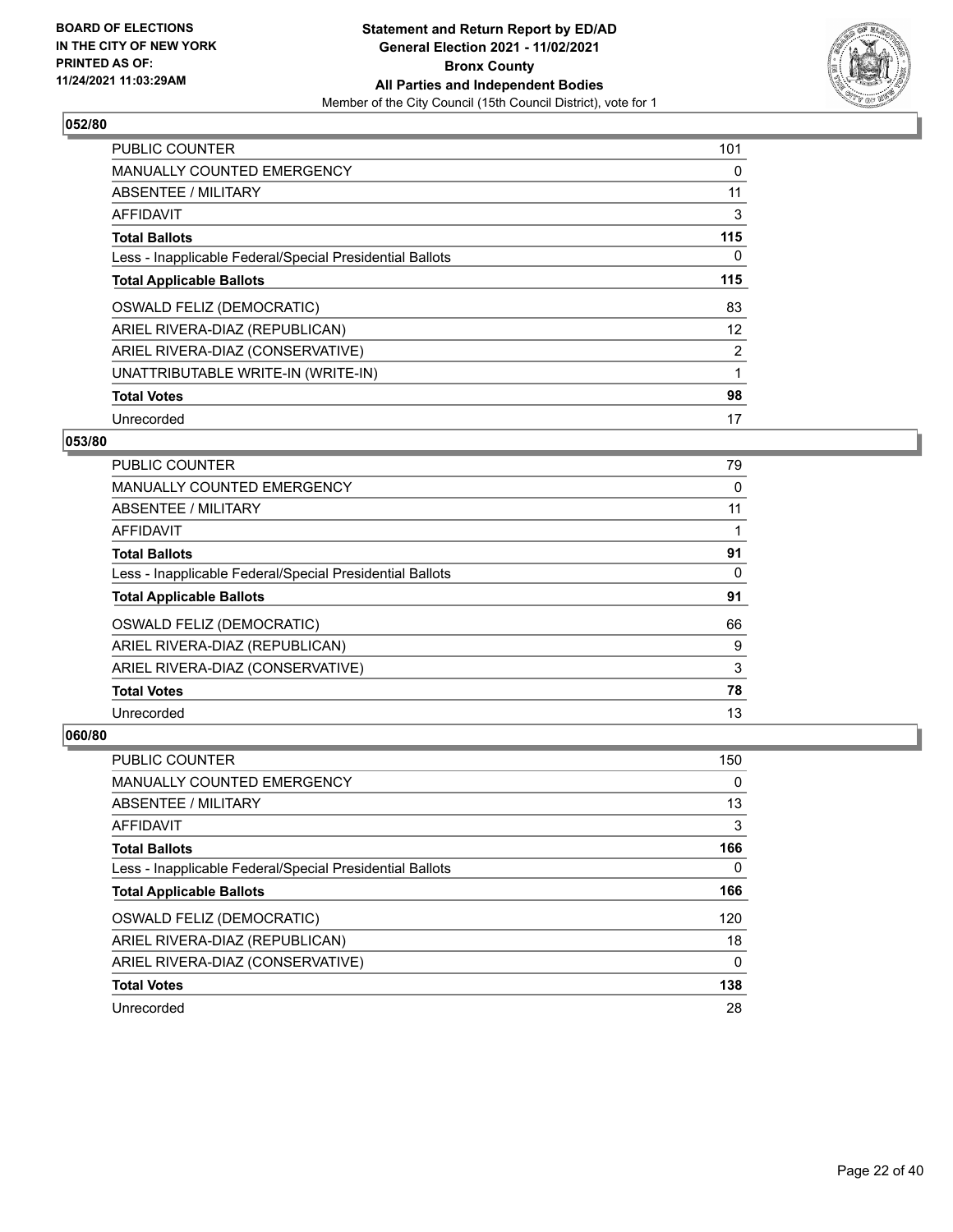

| <b>PUBLIC COUNTER</b>                                    | 131            |
|----------------------------------------------------------|----------------|
| <b>MANUALLY COUNTED EMERGENCY</b>                        | $\Omega$       |
| ABSENTEE / MILITARY                                      | 9              |
| AFFIDAVIT                                                | $\overline{2}$ |
| <b>Total Ballots</b>                                     | 142            |
| Less - Inapplicable Federal/Special Presidential Ballots | 0              |
| <b>Total Applicable Ballots</b>                          | 142            |
| OSWALD FELIZ (DEMOCRATIC)                                | 111            |
| ARIEL RIVERA-DIAZ (REPUBLICAN)                           | 15             |
| ARIEL RIVERA-DIAZ (CONSERVATIVE)                         |                |
| <b>Total Votes</b>                                       | 127            |
| Unrecorded                                               | 15             |

## **063/80**

| <b>PUBLIC COUNTER</b>                                    | 184            |
|----------------------------------------------------------|----------------|
| <b>MANUALLY COUNTED EMERGENCY</b>                        | 0              |
| ABSENTEE / MILITARY                                      | 17             |
| <b>AFFIDAVIT</b>                                         |                |
| <b>Total Ballots</b>                                     | 202            |
| Less - Inapplicable Federal/Special Presidential Ballots | $\Omega$       |
| <b>Total Applicable Ballots</b>                          | 202            |
| OSWALD FELIZ (DEMOCRATIC)                                | 156            |
| ARIEL RIVERA-DIAZ (REPUBLICAN)                           | 17             |
| ARIEL RIVERA-DIAZ (CONSERVATIVE)                         | $\overline{2}$ |
| <b>Total Votes</b>                                       | 175            |
| Unrecorded                                               | 27             |

| PUBLIC COUNTER                                           | 133 |
|----------------------------------------------------------|-----|
| <b>MANUALLY COUNTED EMERGENCY</b>                        | 0   |
| ABSENTEE / MILITARY                                      | 8   |
| AFFIDAVIT                                                |     |
| <b>Total Ballots</b>                                     | 142 |
| Less - Inapplicable Federal/Special Presidential Ballots | 0   |
| <b>Total Applicable Ballots</b>                          | 142 |
| OSWALD FELIZ (DEMOCRATIC)                                | 107 |
| ARIEL RIVERA-DIAZ (REPUBLICAN)                           | 13  |
| ARIEL RIVERA-DIAZ (CONSERVATIVE)                         |     |
| UNATTRIBUTABLE WRITE-IN (WRITE-IN)                       |     |
| <b>Total Votes</b>                                       | 122 |
| Unrecorded                                               | 20  |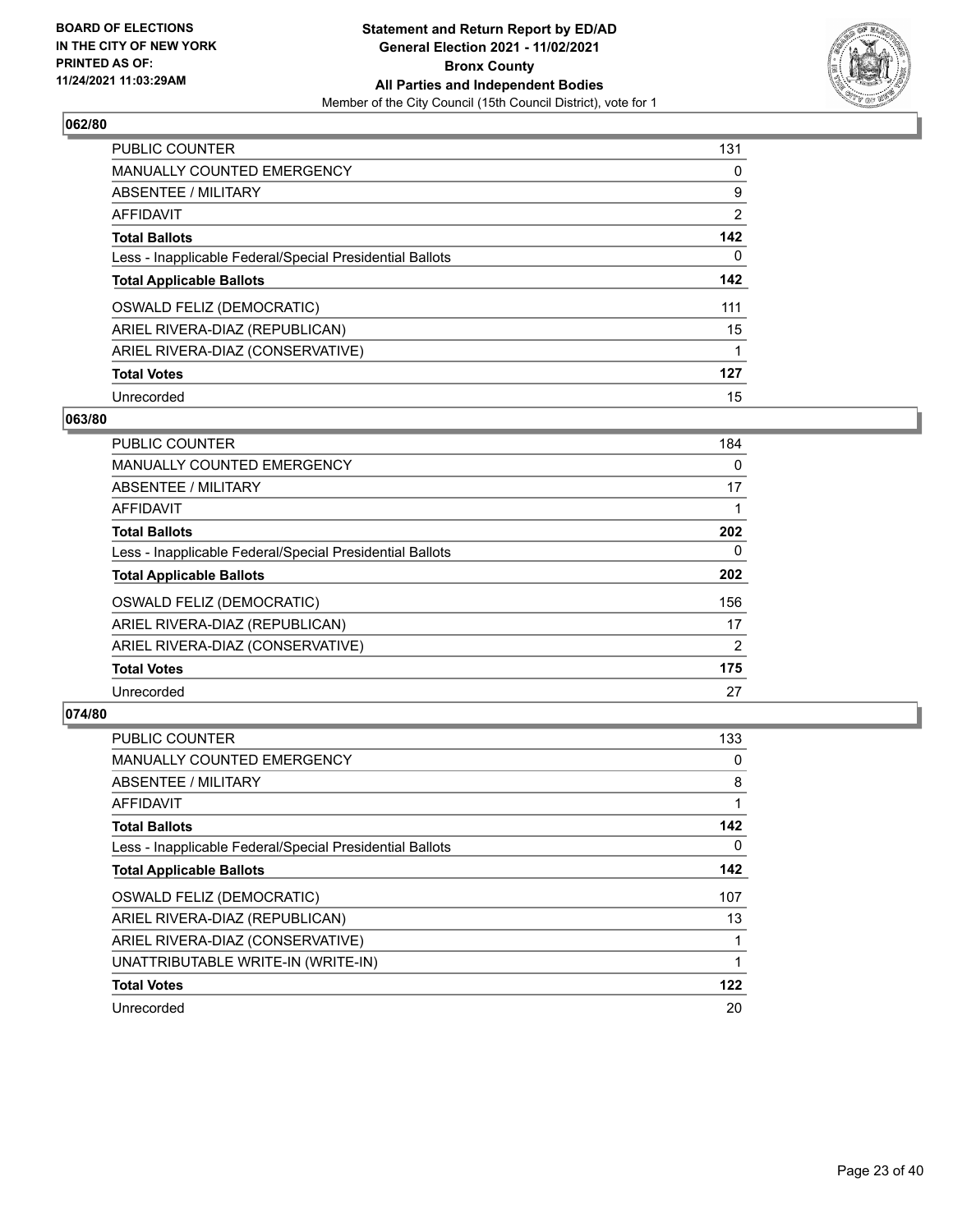

| <b>PUBLIC COUNTER</b>                                    | 0 |
|----------------------------------------------------------|---|
| <b>MANUALLY COUNTED EMERGENCY</b>                        | 0 |
| ABSENTEE / MILITARY                                      | 0 |
| <b>AFFIDAVIT</b>                                         | 0 |
| <b>Total Ballots</b>                                     | 0 |
| Less - Inapplicable Federal/Special Presidential Ballots | 0 |
| <b>Total Applicable Ballots</b>                          | 0 |
| OSWALD FELIZ (DEMOCRATIC)                                | 0 |
| ARIEL RIVERA-DIAZ (REPUBLICAN)                           | 0 |
| ARIEL RIVERA-DIAZ (CONSERVATIVE)                         | 0 |
| <b>Total Votes</b>                                       | 0 |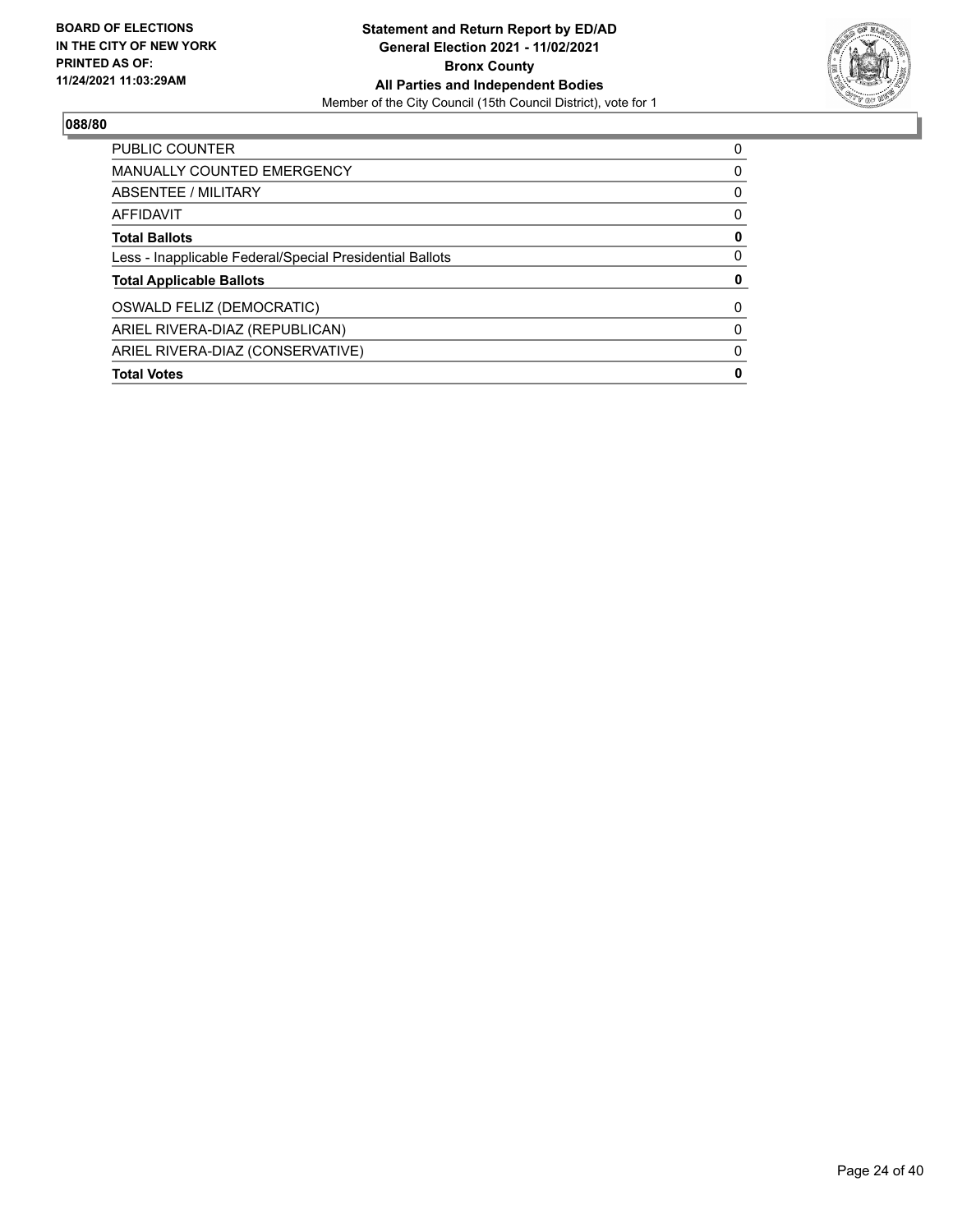

| <b>PUBLIC COUNTER</b>                                    | 95  |
|----------------------------------------------------------|-----|
| <b>MANUALLY COUNTED EMERGENCY</b>                        | 0   |
| ABSENTEE / MILITARY                                      | 19  |
| AFFIDAVIT                                                | 0   |
| <b>Total Ballots</b>                                     | 114 |
| Less - Inapplicable Federal/Special Presidential Ballots | 0   |
| <b>Total Applicable Ballots</b>                          | 114 |
| OSWALD FELIZ (DEMOCRATIC)                                | 78  |
| ARIEL RIVERA-DIAZ (REPUBLICAN)                           | 13  |
| ARIEL RIVERA-DIAZ (CONSERVATIVE)                         |     |
|                                                          |     |
| <b>Total Votes</b>                                       | 92  |

#### **030/86**

| <b>PUBLIC COUNTER</b>                                    | 90       |
|----------------------------------------------------------|----------|
| <b>MANUALLY COUNTED EMERGENCY</b>                        | 0        |
| ABSENTEE / MILITARY                                      | 4        |
| <b>AFFIDAVIT</b>                                         |          |
| <b>Total Ballots</b>                                     | 95       |
| Less - Inapplicable Federal/Special Presidential Ballots | $\Omega$ |
| <b>Total Applicable Ballots</b>                          | 95       |
| OSWALD FELIZ (DEMOCRATIC)                                | 65       |
| ARIEL RIVERA-DIAZ (REPUBLICAN)                           | 11       |
| ARIEL RIVERA-DIAZ (CONSERVATIVE)                         | 0        |
| <b>Total Votes</b>                                       | 76       |
| Unrecorded                                               | 19       |

| <b>PUBLIC COUNTER</b>                                    | 175      |
|----------------------------------------------------------|----------|
| <b>MANUALLY COUNTED EMERGENCY</b>                        | $\Omega$ |
| ABSENTEE / MILITARY                                      | 10       |
| <b>AFFIDAVIT</b>                                         | $\Omega$ |
| <b>Total Ballots</b>                                     | 185      |
| Less - Inapplicable Federal/Special Presidential Ballots | 0        |
| <b>Total Applicable Ballots</b>                          | 185      |
| OSWALD FELIZ (DEMOCRATIC)                                | 90       |
| ARIEL RIVERA-DIAZ (REPUBLICAN)                           | 11       |
| ARIEL RIVERA-DIAZ (CONSERVATIVE)                         | 3        |
| <b>Total Votes</b>                                       | 104      |
| Unrecorded                                               | 81       |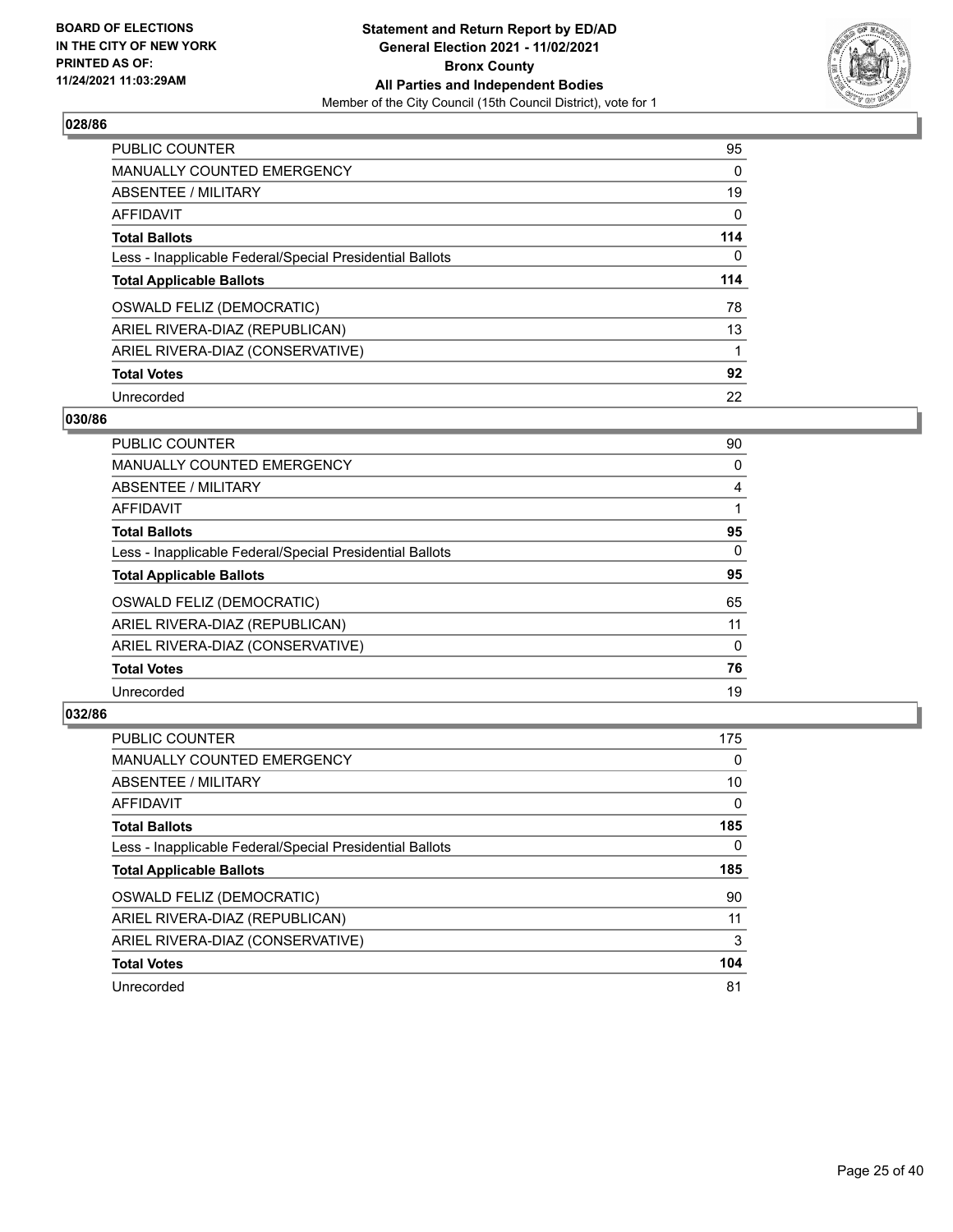

| <b>PUBLIC COUNTER</b>                                    | 98       |
|----------------------------------------------------------|----------|
| <b>MANUALLY COUNTED EMERGENCY</b>                        | $\Omega$ |
| ABSENTEE / MILITARY                                      |          |
| AFFIDAVIT                                                | 0        |
| <b>Total Ballots</b>                                     | 99       |
| Less - Inapplicable Federal/Special Presidential Ballots | 0        |
| <b>Total Applicable Ballots</b>                          | 99       |
| OSWALD FELIZ (DEMOCRATIC)                                | 56       |
| ARIEL RIVERA-DIAZ (REPUBLICAN)                           | 13       |
| ARIEL RIVERA-DIAZ (CONSERVATIVE)                         | 6        |
| <b>Total Votes</b>                                       | 75       |
| Unrecorded                                               | 24       |

#### **036/86**

| PUBLIC COUNTER                                           | 114            |
|----------------------------------------------------------|----------------|
| <b>MANUALLY COUNTED EMERGENCY</b>                        | 0              |
| ABSENTEE / MILITARY                                      | $\overline{2}$ |
| <b>AFFIDAVIT</b>                                         | $\Omega$       |
| <b>Total Ballots</b>                                     | 116            |
| Less - Inapplicable Federal/Special Presidential Ballots | $\Omega$       |
| <b>Total Applicable Ballots</b>                          | 116            |
| OSWALD FELIZ (DEMOCRATIC)                                | 80             |
| ARIEL RIVERA-DIAZ (REPUBLICAN)                           | 10             |
| ARIEL RIVERA-DIAZ (CONSERVATIVE)                         |                |
| <b>Total Votes</b>                                       | 91             |
| Unrecorded                                               | 25             |

| <b>PUBLIC COUNTER</b>                                    | 62       |
|----------------------------------------------------------|----------|
| <b>MANUALLY COUNTED EMERGENCY</b>                        | $\Omega$ |
| ABSENTEE / MILITARY                                      |          |
| <b>AFFIDAVIT</b>                                         |          |
| <b>Total Ballots</b>                                     | 70       |
| Less - Inapplicable Federal/Special Presidential Ballots | 0        |
| <b>Total Applicable Ballots</b>                          | 70       |
| OSWALD FELIZ (DEMOCRATIC)                                | 51       |
| ARIEL RIVERA-DIAZ (REPUBLICAN)                           |          |
| ARIEL RIVERA-DIAZ (CONSERVATIVE)                         |          |
| <b>Total Votes</b>                                       | 59       |
| Unrecorded                                               | 11       |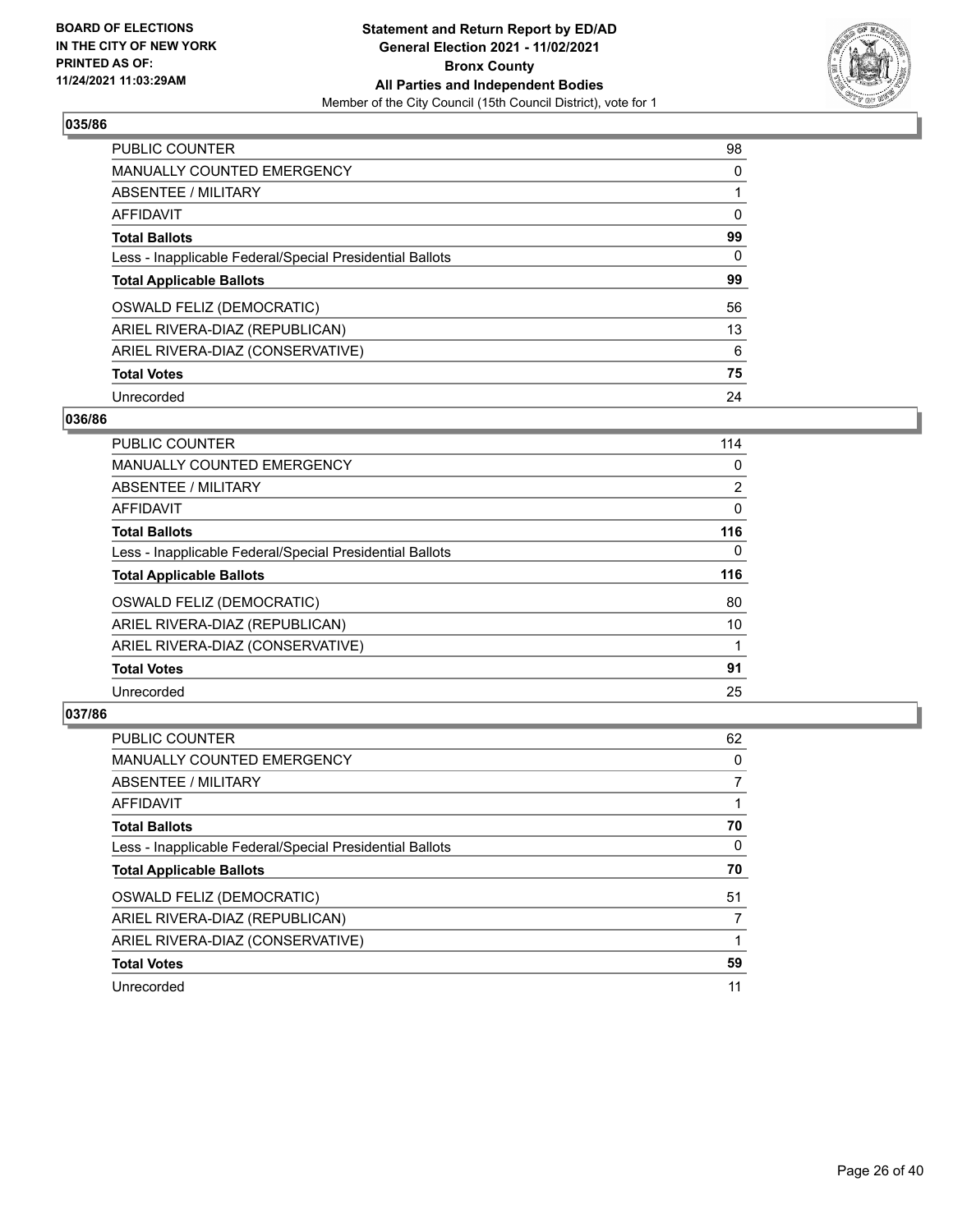

| PUBLIC COUNTER                                           | 87       |
|----------------------------------------------------------|----------|
| <b>MANUALLY COUNTED EMERGENCY</b>                        | $\Omega$ |
| ABSENTEE / MILITARY                                      | 19       |
| <b>AFFIDAVIT</b>                                         | $\Omega$ |
| <b>Total Ballots</b>                                     | 106      |
| Less - Inapplicable Federal/Special Presidential Ballots | 0        |
| <b>Total Applicable Ballots</b>                          | 106      |
| OSWALD FELIZ (DEMOCRATIC)                                | 68       |
| ARIEL RIVERA-DIAZ (REPUBLICAN)                           | 8        |
| ARIEL RIVERA-DIAZ (CONSERVATIVE)                         | 4        |
| <b>Total Votes</b>                                       | 80       |
| Unrecorded                                               | 26       |

#### **039/86**

| <b>PUBLIC COUNTER</b>                                    | 74 |
|----------------------------------------------------------|----|
| MANUALLY COUNTED EMERGENCY                               | 0  |
| ABSENTEE / MILITARY                                      | 11 |
| <b>AFFIDAVIT</b>                                         | 2  |
| <b>Total Ballots</b>                                     | 87 |
| Less - Inapplicable Federal/Special Presidential Ballots | 0  |
| <b>Total Applicable Ballots</b>                          | 87 |
| OSWALD FELIZ (DEMOCRATIC)                                | 63 |
| ARIEL RIVERA-DIAZ (REPUBLICAN)                           | 9  |
| ARIEL RIVERA-DIAZ (CONSERVATIVE)                         | 3  |
| <b>Total Votes</b>                                       | 75 |
| Unrecorded                                               | 12 |

| <b>PUBLIC COUNTER</b>                                    | 136            |
|----------------------------------------------------------|----------------|
| <b>MANUALLY COUNTED EMERGENCY</b>                        | 0              |
| ABSENTEE / MILITARY                                      | $\overline{2}$ |
| AFFIDAVIT                                                |                |
| <b>Total Ballots</b>                                     | 139            |
| Less - Inapplicable Federal/Special Presidential Ballots | $\Omega$       |
| <b>Total Applicable Ballots</b>                          | 139            |
| <b>OSWALD FELIZ (DEMOCRATIC)</b>                         | 100            |
| ARIEL RIVERA-DIAZ (REPUBLICAN)                           | 12             |
| ARIEL RIVERA-DIAZ (CONSERVATIVE)                         | $\overline{2}$ |
| <b>Total Votes</b>                                       | 114            |
| Unrecorded                                               | 25             |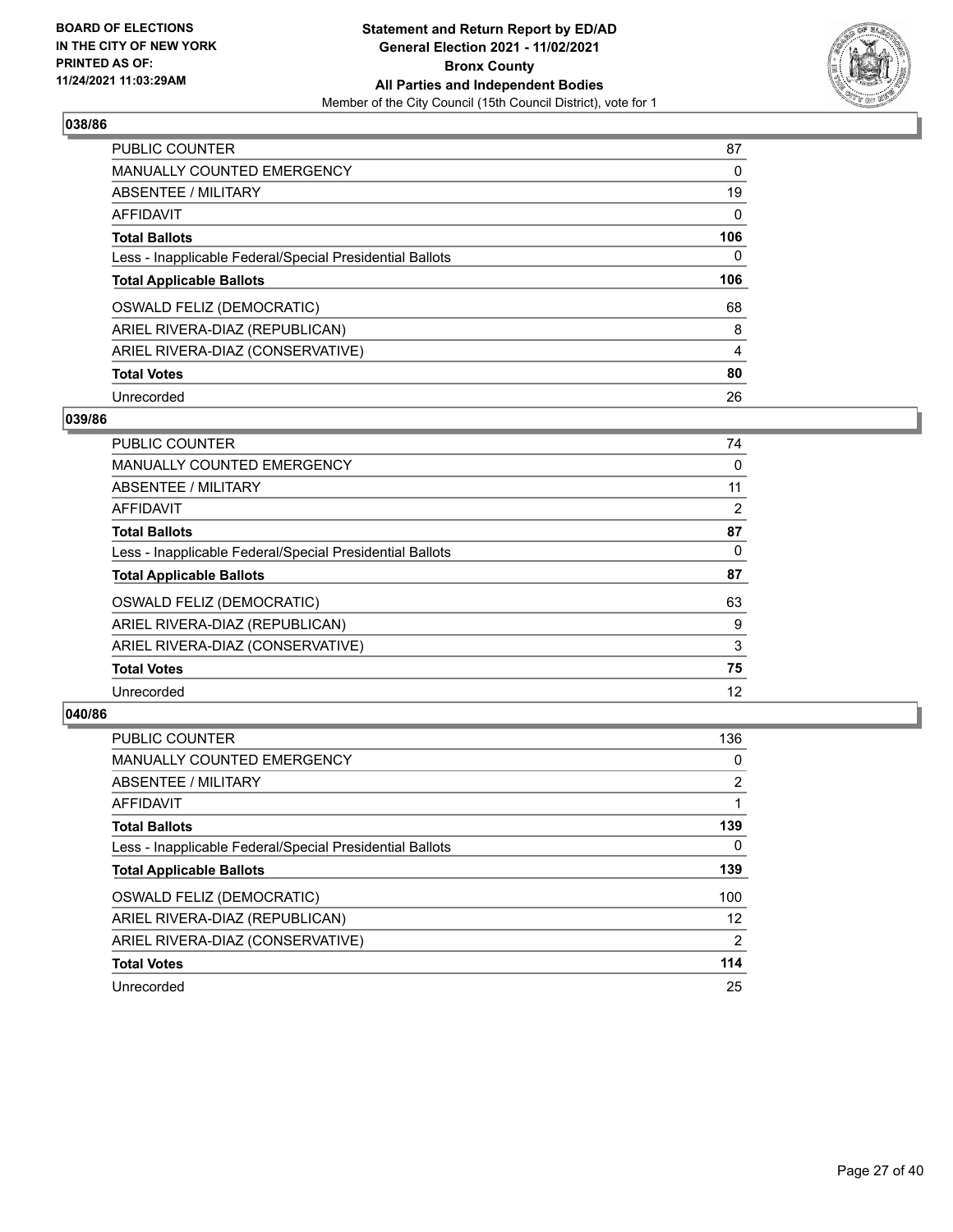

| <b>PUBLIC COUNTER</b>                                    | 79             |
|----------------------------------------------------------|----------------|
| MANUALLY COUNTED EMERGENCY                               | $\Omega$       |
| ABSENTEE / MILITARY                                      | 3              |
| AFFIDAVIT                                                |                |
| <b>Total Ballots</b>                                     | 83             |
| Less - Inapplicable Federal/Special Presidential Ballots | 0              |
| <b>Total Applicable Ballots</b>                          | 83             |
| OSWALD FELIZ (DEMOCRATIC)                                | 60             |
| ARIEL RIVERA-DIAZ (REPUBLICAN)                           | 6              |
| ARIEL RIVERA-DIAZ (CONSERVATIVE)                         | $\overline{2}$ |
| <b>Total Votes</b>                                       | 68             |
| Unrecorded                                               | 15             |

#### **044/86**

| PUBLIC COUNTER                                           | 45             |
|----------------------------------------------------------|----------------|
| <b>MANUALLY COUNTED EMERGENCY</b>                        | 0              |
| ABSENTEE / MILITARY                                      | 9              |
| <b>AFFIDAVIT</b>                                         | $\Omega$       |
| <b>Total Ballots</b>                                     | 54             |
| Less - Inapplicable Federal/Special Presidential Ballots | $\Omega$       |
| <b>Total Applicable Ballots</b>                          | 54             |
| OSWALD FELIZ (DEMOCRATIC)                                | 39             |
| ARIEL RIVERA-DIAZ (REPUBLICAN)                           | $\overline{2}$ |
| ARIEL RIVERA-DIAZ (CONSERVATIVE)                         | 2              |
| <b>Total Votes</b>                                       | 43             |
| Unrecorded                                               | 11             |

| <b>PUBLIC COUNTER</b>                                    | 191            |
|----------------------------------------------------------|----------------|
| <b>MANUALLY COUNTED EMERGENCY</b>                        | $\Omega$       |
| ABSENTEE / MILITARY                                      | 19             |
| <b>AFFIDAVIT</b>                                         | $\overline{2}$ |
| <b>Total Ballots</b>                                     | 212            |
| Less - Inapplicable Federal/Special Presidential Ballots | 0              |
| <b>Total Applicable Ballots</b>                          | 212            |
| OSWALD FELIZ (DEMOCRATIC)                                | 104            |
| ARIEL RIVERA-DIAZ (REPUBLICAN)                           | 13             |
| ARIEL RIVERA-DIAZ (CONSERVATIVE)                         | 7              |
| <b>Total Votes</b>                                       | 124            |
| Unrecorded                                               | 88             |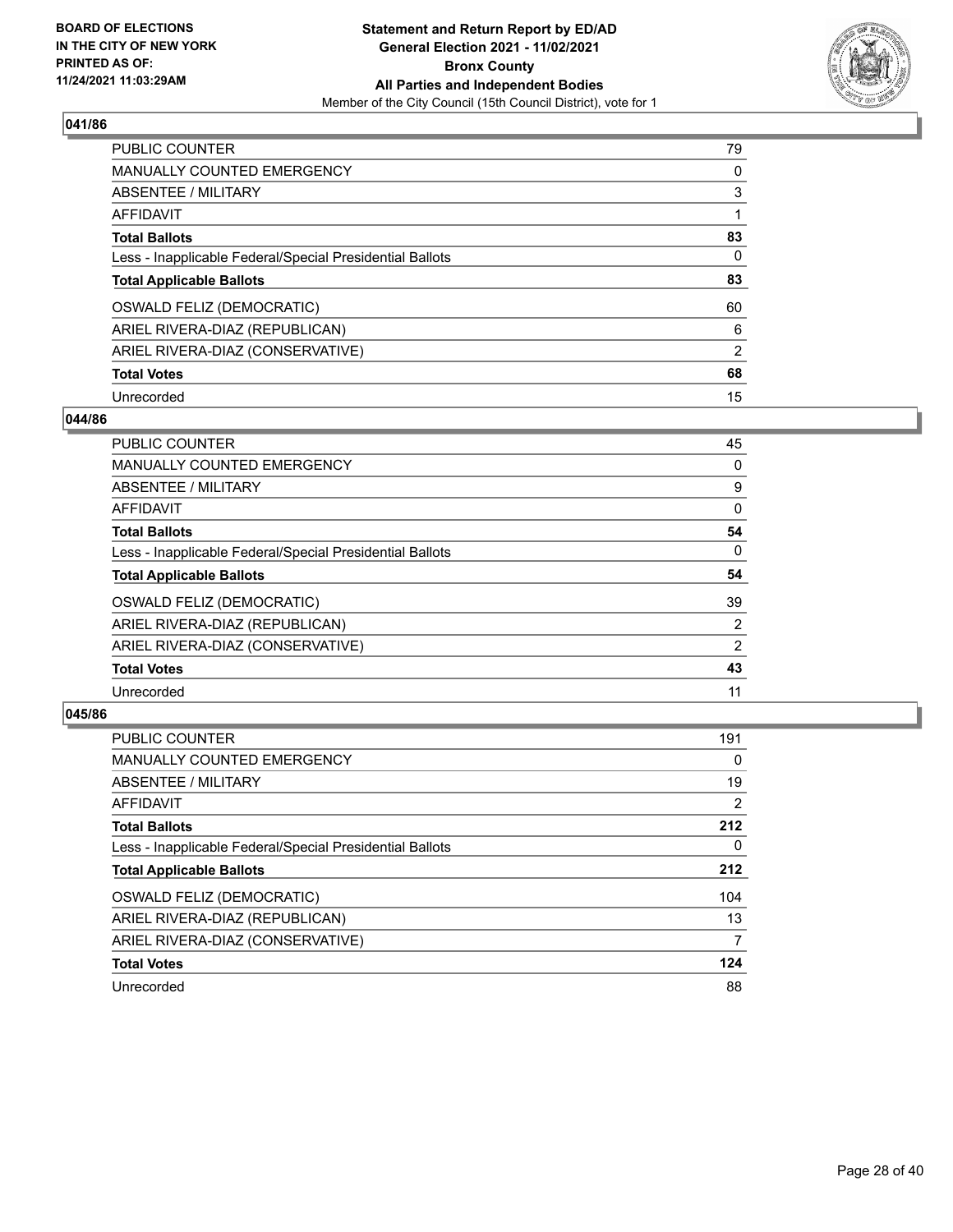

| <b>PUBLIC COUNTER</b>                                    | 90             |
|----------------------------------------------------------|----------------|
| <b>MANUALLY COUNTED EMERGENCY</b>                        | $\Omega$       |
| ABSENTEE / MILITARY                                      | 3              |
| AFFIDAVIT                                                | $\overline{2}$ |
| <b>Total Ballots</b>                                     | 95             |
| Less - Inapplicable Federal/Special Presidential Ballots | 0              |
| <b>Total Applicable Ballots</b>                          | 95             |
| OSWALD FELIZ (DEMOCRATIC)                                | 74             |
| ARIEL RIVERA-DIAZ (REPUBLICAN)                           | 7              |
| ARIEL RIVERA-DIAZ (CONSERVATIVE)                         | 3              |
| <b>Total Votes</b>                                       | 84             |
| Unrecorded                                               | 11             |

## **047/86**

| <b>PUBLIC COUNTER</b>                                    | 134      |
|----------------------------------------------------------|----------|
| MANUALLY COUNTED EMERGENCY                               | $\Omega$ |
| ABSENTEE / MILITARY                                      | 14       |
| <b>AFFIDAVIT</b>                                         |          |
| <b>Total Ballots</b>                                     | 149      |
| Less - Inapplicable Federal/Special Presidential Ballots | $\Omega$ |
| <b>Total Applicable Ballots</b>                          | 149      |
| OSWALD FELIZ (DEMOCRATIC)                                | 107      |
| ARIEL RIVERA-DIAZ (REPUBLICAN)                           | 7        |
| ARIEL RIVERA-DIAZ (CONSERVATIVE)                         |          |
| <b>Total Votes</b>                                       | 115      |
| Unrecorded                                               | 34       |

| PUBLIC COUNTER                                           | 79       |
|----------------------------------------------------------|----------|
| <b>MANUALLY COUNTED EMERGENCY</b>                        | 0        |
| ABSENTEE / MILITARY                                      | 3        |
| <b>AFFIDAVIT</b>                                         | $\Omega$ |
| <b>Total Ballots</b>                                     | 82       |
| Less - Inapplicable Federal/Special Presidential Ballots | $\Omega$ |
| <b>Total Applicable Ballots</b>                          | 82       |
| OSWALD FELIZ (DEMOCRATIC)                                | 53       |
| ARIEL RIVERA-DIAZ (REPUBLICAN)                           | 6        |
| ARIEL RIVERA-DIAZ (CONSERVATIVE)                         | 5        |
| <b>Total Votes</b>                                       | 64       |
| Unrecorded                                               | 18       |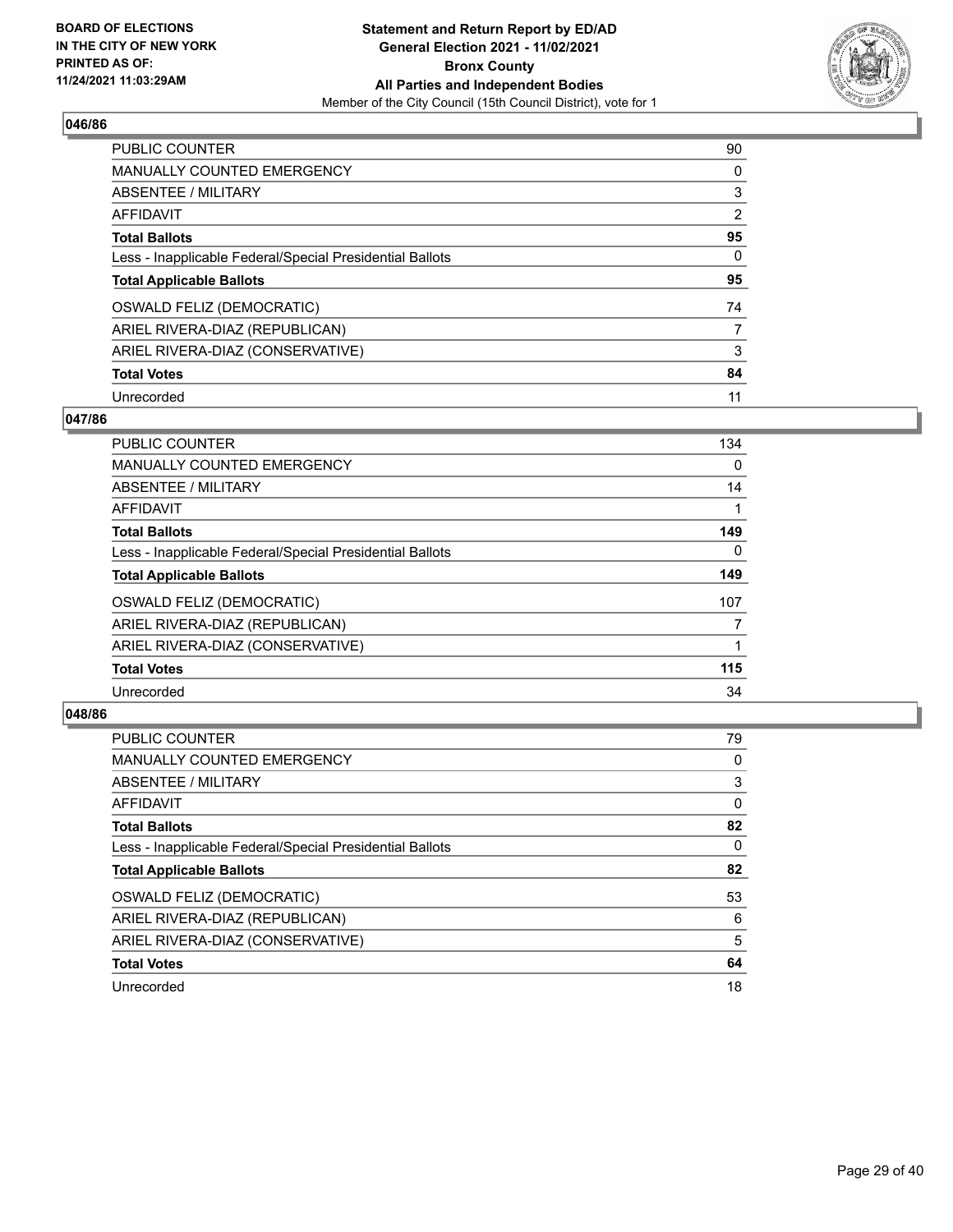

| <b>PUBLIC COUNTER</b>                                    | 83       |
|----------------------------------------------------------|----------|
| MANUALLY COUNTED EMERGENCY                               | $\Omega$ |
| ABSENTEE / MILITARY                                      | 5        |
| AFFIDAVIT                                                | $\Omega$ |
| <b>Total Ballots</b>                                     | 88       |
| Less - Inapplicable Federal/Special Presidential Ballots | 0        |
| <b>Total Applicable Ballots</b>                          | 88       |
| OSWALD FELIZ (DEMOCRATIC)                                | 58       |
| ARIEL RIVERA-DIAZ (REPUBLICAN)                           | 9        |
| ARIEL RIVERA-DIAZ (CONSERVATIVE)                         |          |
| <b>Total Votes</b>                                       | 68       |
| Unrecorded                                               | 20       |

#### **050/86**

| <b>PUBLIC COUNTER</b>                                    | 161      |
|----------------------------------------------------------|----------|
| <b>MANUALLY COUNTED EMERGENCY</b>                        | 0        |
| ABSENTEE / MILITARY                                      | 11       |
| <b>AFFIDAVIT</b>                                         | $\Omega$ |
| <b>Total Ballots</b>                                     | 172      |
| Less - Inapplicable Federal/Special Presidential Ballots | $\Omega$ |
| <b>Total Applicable Ballots</b>                          | 172      |
| OSWALD FELIZ (DEMOCRATIC)                                | 117      |
| ARIEL RIVERA-DIAZ (REPUBLICAN)                           | 23       |
| ARIEL RIVERA-DIAZ (CONSERVATIVE)                         | 4        |
| <b>Total Votes</b>                                       | 144      |
| Unrecorded                                               | 28       |

| PUBLIC COUNTER                                           | 106      |
|----------------------------------------------------------|----------|
| <b>MANUALLY COUNTED EMERGENCY</b>                        | 0        |
| ABSENTEE / MILITARY                                      | 11       |
| <b>AFFIDAVIT</b>                                         |          |
| <b>Total Ballots</b>                                     | 118      |
| Less - Inapplicable Federal/Special Presidential Ballots | $\Omega$ |
| <b>Total Applicable Ballots</b>                          | 118      |
| OSWALD FELIZ (DEMOCRATIC)                                | 85       |
| ARIEL RIVERA-DIAZ (REPUBLICAN)                           |          |
|                                                          | 16       |
| ARIEL RIVERA-DIAZ (CONSERVATIVE)                         | 0        |
| <b>Total Votes</b>                                       | 101      |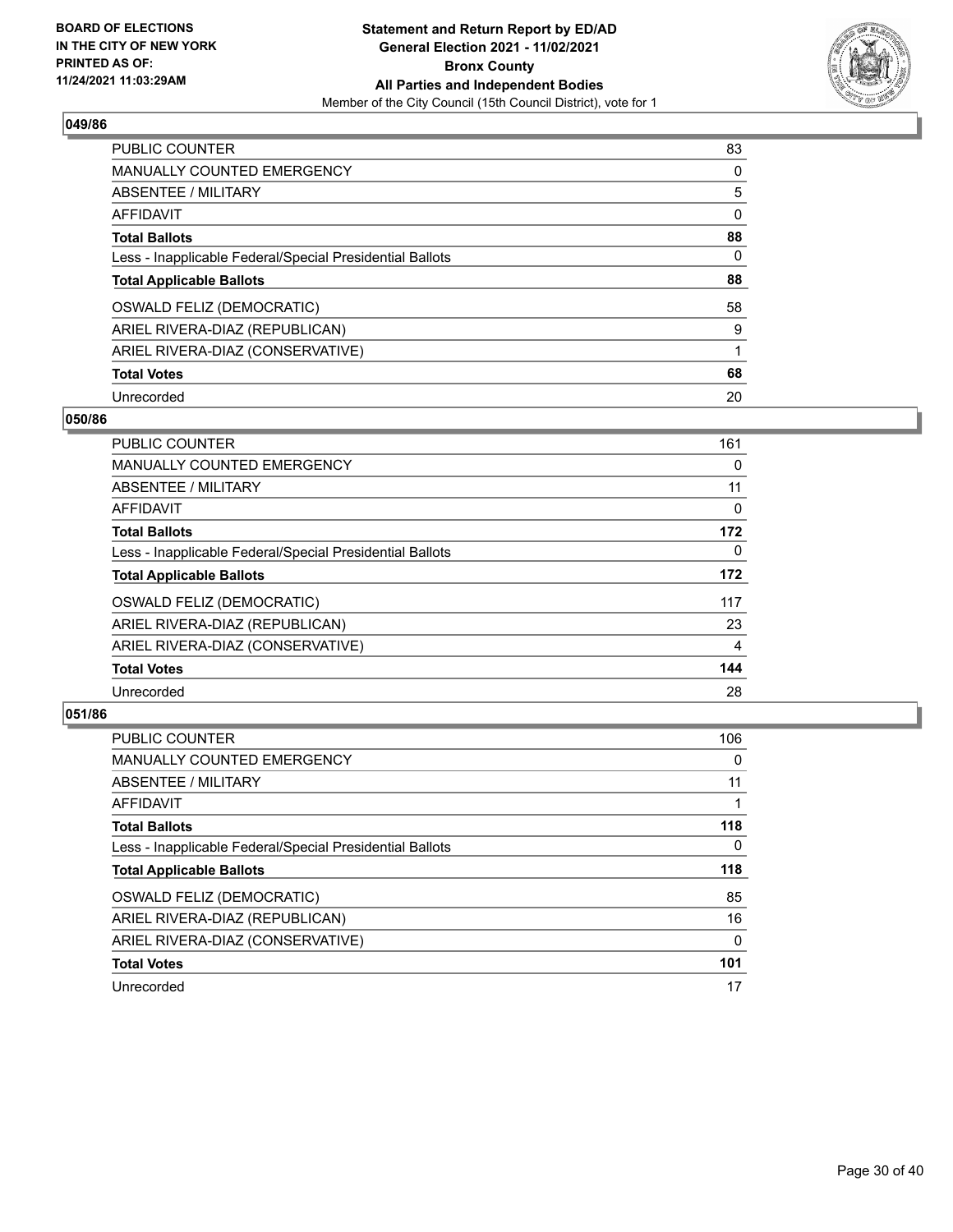

| <b>PUBLIC COUNTER</b>                                    | 104      |
|----------------------------------------------------------|----------|
| <b>MANUALLY COUNTED EMERGENCY</b>                        | $\Omega$ |
| ABSENTEE / MILITARY                                      | 13       |
| <b>AFFIDAVIT</b>                                         | 0        |
| <b>Total Ballots</b>                                     | 117      |
| Less - Inapplicable Federal/Special Presidential Ballots | 0        |
| <b>Total Applicable Ballots</b>                          | 117      |
| OSWALD FELIZ (DEMOCRATIC)                                | 86       |
| ARIEL RIVERA-DIAZ (REPUBLICAN)                           | 13       |
| ARIEL RIVERA-DIAZ (CONSERVATIVE)                         | 2        |
| UNATTRIBUTABLE WRITE-IN (WRITE-IN)                       |          |
| <b>Total Votes</b>                                       | 102      |
| Unrecorded                                               | 15       |

# **053/86**

| <b>PUBLIC COUNTER</b>                                    | 107 |
|----------------------------------------------------------|-----|
| <b>MANUALLY COUNTED EMERGENCY</b>                        | 0   |
| ABSENTEE / MILITARY                                      | 11  |
| AFFIDAVIT                                                | 0   |
| <b>Total Ballots</b>                                     | 118 |
| Less - Inapplicable Federal/Special Presidential Ballots | 0   |
| <b>Total Applicable Ballots</b>                          | 118 |
| <b>OSWALD FELIZ (DEMOCRATIC)</b>                         | 69  |
| ARIEL RIVERA-DIAZ (REPUBLICAN)                           | 15  |
| ARIEL RIVERA-DIAZ (CONSERVATIVE)                         | 3   |
| LATOYA RICHARDSON (WRITE-IN)                             | 1   |
| <b>Total Votes</b>                                       | 88  |
| Unrecorded                                               | 30  |

| <b>PUBLIC COUNTER</b>                                    | 47             |
|----------------------------------------------------------|----------------|
| <b>MANUALLY COUNTED EMERGENCY</b>                        | 0              |
| ABSENTEE / MILITARY                                      | $\overline{2}$ |
| AFFIDAVIT                                                | 0              |
| <b>Total Ballots</b>                                     | 49             |
| Less - Inapplicable Federal/Special Presidential Ballots | 0              |
| <b>Total Applicable Ballots</b>                          | 49             |
| OSWALD FELIZ (DEMOCRATIC)                                | 38             |
| ARIEL RIVERA-DIAZ (REPUBLICAN)                           | 5              |
| ARIEL RIVERA-DIAZ (CONSERVATIVE)                         |                |
| <b>Total Votes</b>                                       | 44             |
| Unrecorded                                               | 5              |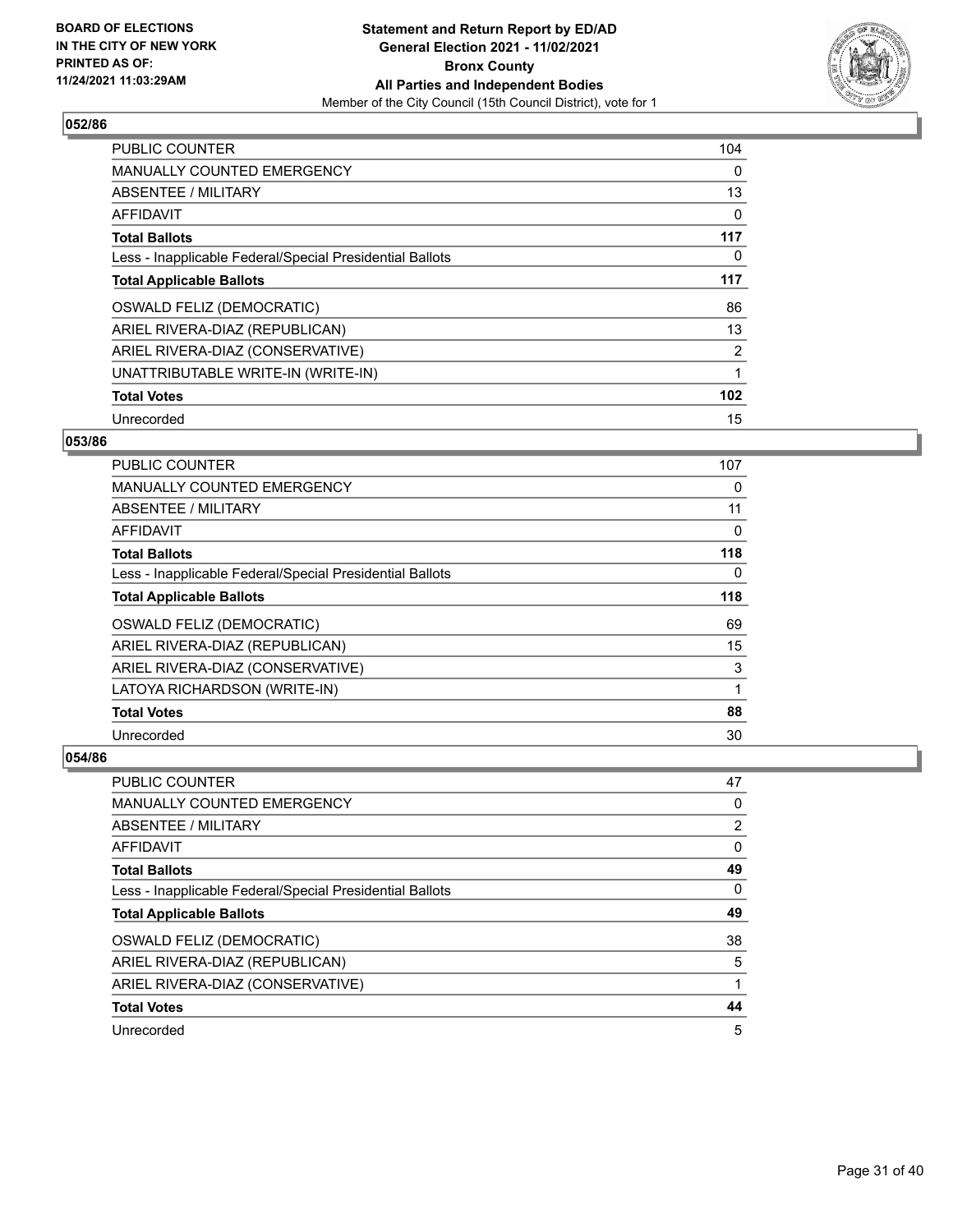

| <b>PUBLIC COUNTER</b>                                    | 128            |
|----------------------------------------------------------|----------------|
| MANUALLY COUNTED EMERGENCY                               | $\Omega$       |
| ABSENTEE / MILITARY                                      | 22             |
| AFFIDAVIT                                                | $\Omega$       |
| <b>Total Ballots</b>                                     | 150            |
| Less - Inapplicable Federal/Special Presidential Ballots | 0              |
| <b>Total Applicable Ballots</b>                          | 150            |
| OSWALD FELIZ (DEMOCRATIC)                                | 105            |
| ARIEL RIVERA-DIAZ (REPUBLICAN)                           | 14             |
| ARIEL RIVERA-DIAZ (CONSERVATIVE)                         | $\overline{4}$ |
| <b>Total Votes</b>                                       | 123            |
| Unrecorded                                               | 27             |

#### **056/86**

| <b>PUBLIC COUNTER</b>                                    | 98       |
|----------------------------------------------------------|----------|
| <b>MANUALLY COUNTED EMERGENCY</b>                        | 0        |
| ABSENTEE / MILITARY                                      | 13       |
| <b>AFFIDAVIT</b>                                         | 0        |
| <b>Total Ballots</b>                                     | 111      |
| Less - Inapplicable Federal/Special Presidential Ballots | $\Omega$ |
| <b>Total Applicable Ballots</b>                          | 111      |
| OSWALD FELIZ (DEMOCRATIC)                                | 82       |
| ARIEL RIVERA-DIAZ (REPUBLICAN)                           | 8        |
| ARIEL RIVERA-DIAZ (CONSERVATIVE)                         | 0        |
| <b>Total Votes</b>                                       | 90       |
| Unrecorded                                               | 21       |

| PUBLIC COUNTER                                           | 121 |
|----------------------------------------------------------|-----|
| <b>MANUALLY COUNTED EMERGENCY</b>                        | 0   |
| ABSENTEE / MILITARY                                      | 10  |
| <b>AFFIDAVIT</b>                                         | 0   |
| <b>Total Ballots</b>                                     | 131 |
| Less - Inapplicable Federal/Special Presidential Ballots | 0   |
| <b>Total Applicable Ballots</b>                          | 131 |
| OSWALD FELIZ (DEMOCRATIC)                                | 90  |
| ARIEL RIVERA-DIAZ (REPUBLICAN)                           | 19  |
| ARIEL RIVERA-DIAZ (CONSERVATIVE)                         | 2   |
| <b>Total Votes</b>                                       | 111 |
| Unrecorded                                               | 20  |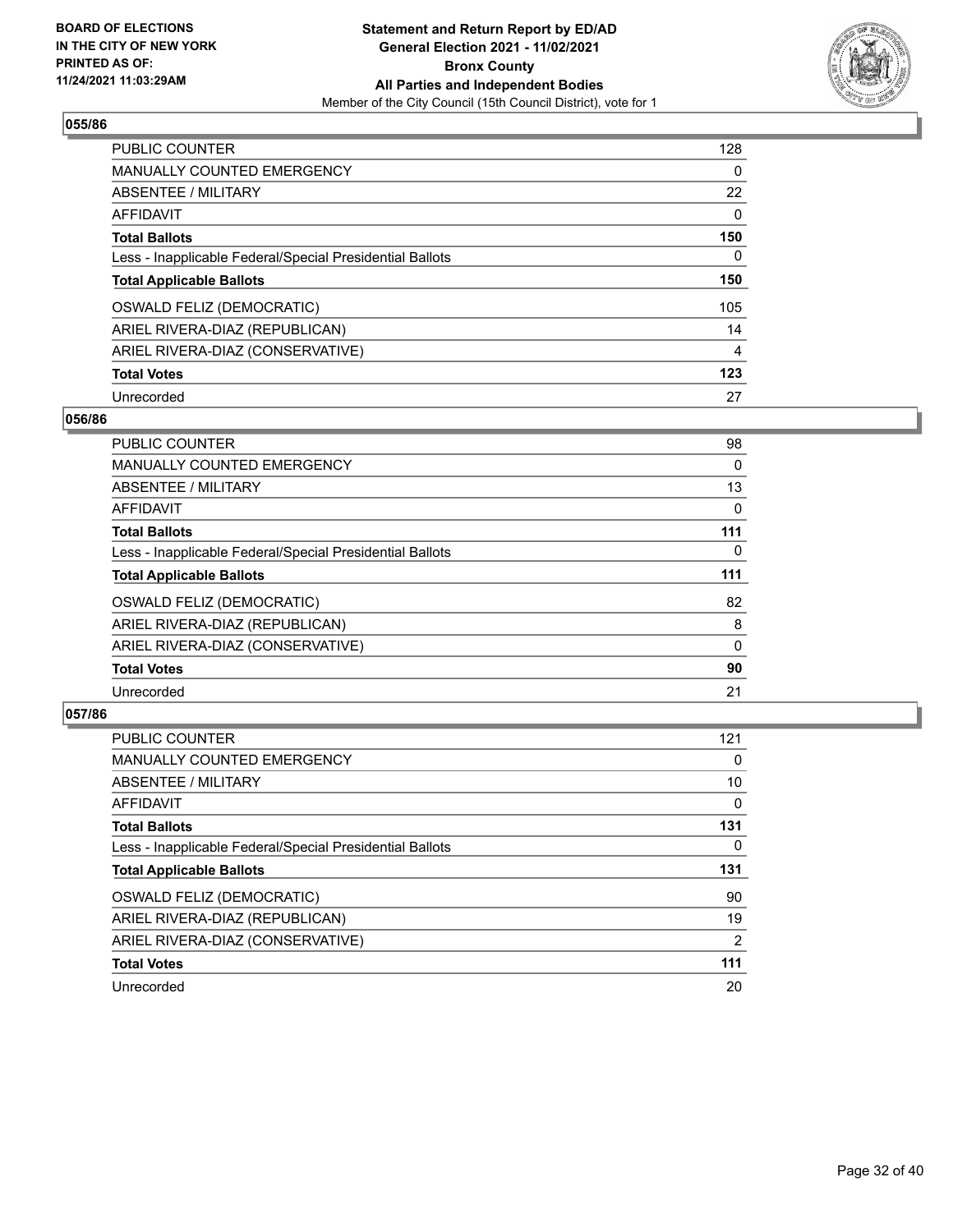

| <b>PUBLIC COUNTER</b>                                    | 166            |
|----------------------------------------------------------|----------------|
| <b>MANUALLY COUNTED EMERGENCY</b>                        | 0              |
| ABSENTEE / MILITARY                                      | 3              |
| <b>AFFIDAVIT</b>                                         | $\overline{2}$ |
| <b>Total Ballots</b>                                     | 171            |
| Less - Inapplicable Federal/Special Presidential Ballots | 0              |
| <b>Total Applicable Ballots</b>                          | 171            |
| OSWALD FELIZ (DEMOCRATIC)                                | 115            |
| ARIEL RIVERA-DIAZ (REPUBLICAN)                           | 17             |
| ARIEL RIVERA-DIAZ (CONSERVATIVE)                         | 4              |
| HARRY SUAREZ (WRITE-IN)                                  |                |
| <b>Total Votes</b>                                       | 137            |
| Unrecorded                                               | 34             |

## **064/86**

| <b>PUBLIC COUNTER</b>                                    | 137      |
|----------------------------------------------------------|----------|
| <b>MANUALLY COUNTED EMERGENCY</b>                        | 0        |
| ABSENTEE / MILITARY                                      | 17       |
| AFFIDAVIT                                                | $\Omega$ |
| <b>Total Ballots</b>                                     | 154      |
| Less - Inapplicable Federal/Special Presidential Ballots | 0        |
| <b>Total Applicable Ballots</b>                          | 154      |
| OSWALD FELIZ (DEMOCRATIC)                                | 109      |
| ARIEL RIVERA-DIAZ (REPUBLICAN)                           | 15       |
| ARIEL RIVERA-DIAZ (CONSERVATIVE)                         |          |
| <b>Total Votes</b>                                       | 125      |
| Unrecorded                                               | 29       |

| <b>PUBLIC COUNTER</b>                                    | 82       |
|----------------------------------------------------------|----------|
| <b>MANUALLY COUNTED EMERGENCY</b>                        | 0        |
| ABSENTEE / MILITARY                                      | 3        |
| AFFIDAVIT                                                | 0        |
| <b>Total Ballots</b>                                     | 85       |
| Less - Inapplicable Federal/Special Presidential Ballots | $\Omega$ |
| <b>Total Applicable Ballots</b>                          | 85       |
| OSWALD FELIZ (DEMOCRATIC)                                | 67       |
|                                                          |          |
| ARIEL RIVERA-DIAZ (REPUBLICAN)                           | 4        |
| ARIEL RIVERA-DIAZ (CONSERVATIVE)                         | 0        |
| <b>Total Votes</b>                                       | 71       |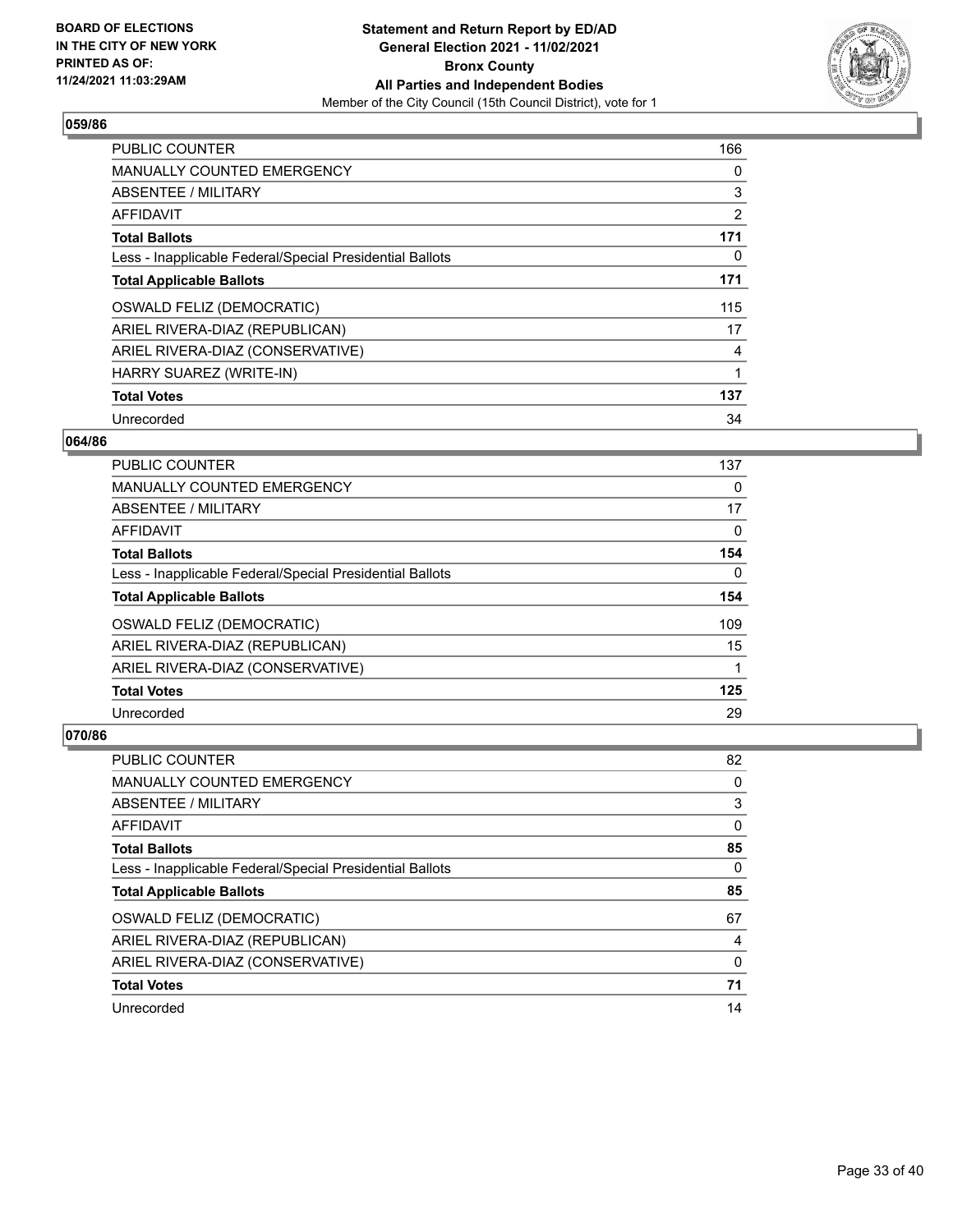

| PUBLIC COUNTER                                           | 96               |
|----------------------------------------------------------|------------------|
| <b>MANUALLY COUNTED EMERGENCY</b>                        | $\Omega$         |
| ABSENTEE / MILITARY                                      | 6                |
| <b>AFFIDAVIT</b>                                         | 0                |
| <b>Total Ballots</b>                                     | 102 <sub>2</sub> |
| Less - Inapplicable Federal/Special Presidential Ballots | 0                |
| <b>Total Applicable Ballots</b>                          | 102 <sub>2</sub> |
| OSWALD FELIZ (DEMOCRATIC)                                | 68               |
| ARIEL RIVERA-DIAZ (REPUBLICAN)                           | 7                |
| ARIEL RIVERA-DIAZ (CONSERVATIVE)                         | 3                |
| <b>Total Votes</b>                                       | 78               |
| Unrecorded                                               | 24               |

| <b>PUBLIC COUNTER</b>                                    | 81 |
|----------------------------------------------------------|----|
| <b>MANUALLY COUNTED EMERGENCY</b>                        | 0  |
| ABSENTEE / MILITARY                                      | 4  |
| AFFIDAVIT                                                | 0  |
| <b>Total Ballots</b>                                     | 85 |
| Less - Inapplicable Federal/Special Presidential Ballots | 0  |
| <b>Total Applicable Ballots</b>                          | 85 |
| OSWALD FELIZ (DEMOCRATIC)                                | 54 |
| ARIEL RIVERA-DIAZ (REPUBLICAN)                           | 5  |
| ARIEL RIVERA-DIAZ (CONSERVATIVE)                         | 2  |
| <b>Total Votes</b>                                       | 61 |
| Unrecorded                                               | 24 |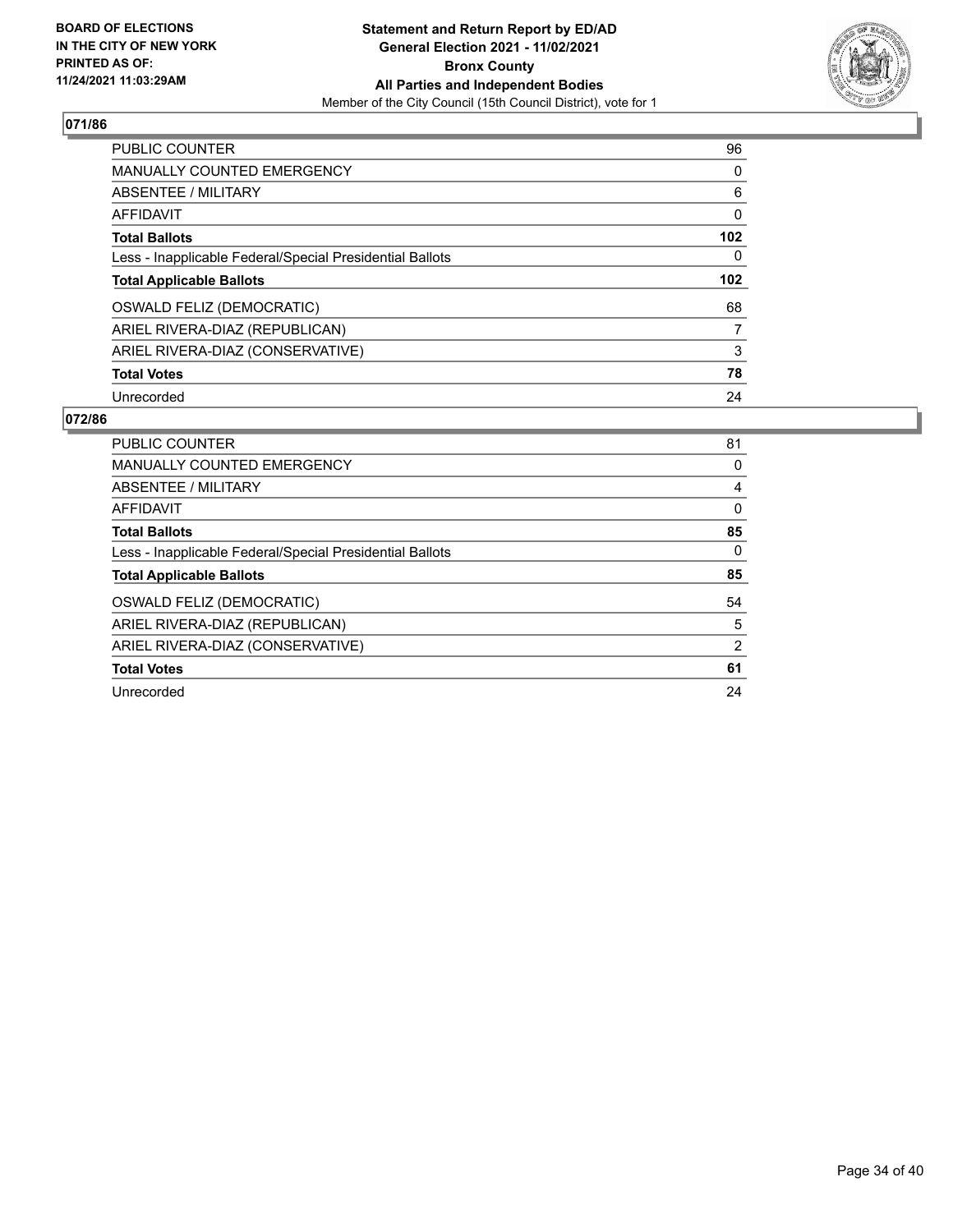

| <b>PUBLIC COUNTER</b>                                    | 50             |
|----------------------------------------------------------|----------------|
| <b>MANUALLY COUNTED EMERGENCY</b>                        | 0              |
| ABSENTEE / MILITARY                                      | $\overline{2}$ |
| AFFIDAVIT                                                |                |
| <b>Total Ballots</b>                                     | 53             |
| Less - Inapplicable Federal/Special Presidential Ballots | 0              |
| <b>Total Applicable Ballots</b>                          | 53             |
| OSWALD FELIZ (DEMOCRATIC)                                | 39             |
| ARIEL RIVERA-DIAZ (REPUBLICAN)                           | 5              |
| ARIEL RIVERA-DIAZ (CONSERVATIVE)                         |                |
| <b>Total Votes</b>                                       | 45             |
| Unrecorded                                               | 8              |

#### **004/87**

| <b>PUBLIC COUNTER</b>                                    | 96             |
|----------------------------------------------------------|----------------|
| <b>MANUALLY COUNTED EMERGENCY</b>                        | 0              |
| ABSENTEE / MILITARY                                      | $\overline{2}$ |
| <b>AFFIDAVIT</b>                                         |                |
| <b>Total Ballots</b>                                     | 99             |
| Less - Inapplicable Federal/Special Presidential Ballots | $\Omega$       |
| <b>Total Applicable Ballots</b>                          | 99             |
| OSWALD FELIZ (DEMOCRATIC)                                | 58             |
| ARIEL RIVERA-DIAZ (REPUBLICAN)                           | 13             |
| ARIEL RIVERA-DIAZ (CONSERVATIVE)                         | 3              |
| <b>Total Votes</b>                                       | 74             |
| Unrecorded                                               | 25             |

| <b>PUBLIC COUNTER</b>                                    | 76       |
|----------------------------------------------------------|----------|
| <b>MANUALLY COUNTED EMERGENCY</b>                        | 0        |
| ABSENTEE / MILITARY                                      | 8        |
| AFFIDAVIT                                                |          |
| <b>Total Ballots</b>                                     | 85       |
| Less - Inapplicable Federal/Special Presidential Ballots | $\Omega$ |
| <b>Total Applicable Ballots</b>                          | 85       |
| OSWALD FELIZ (DEMOCRATIC)                                | 66       |
| ARIEL RIVERA-DIAZ (REPUBLICAN)                           | 6        |
| ARIEL RIVERA-DIAZ (CONSERVATIVE)                         | 6        |
| <b>Total Votes</b>                                       | 78       |
| Unrecorded                                               | 7        |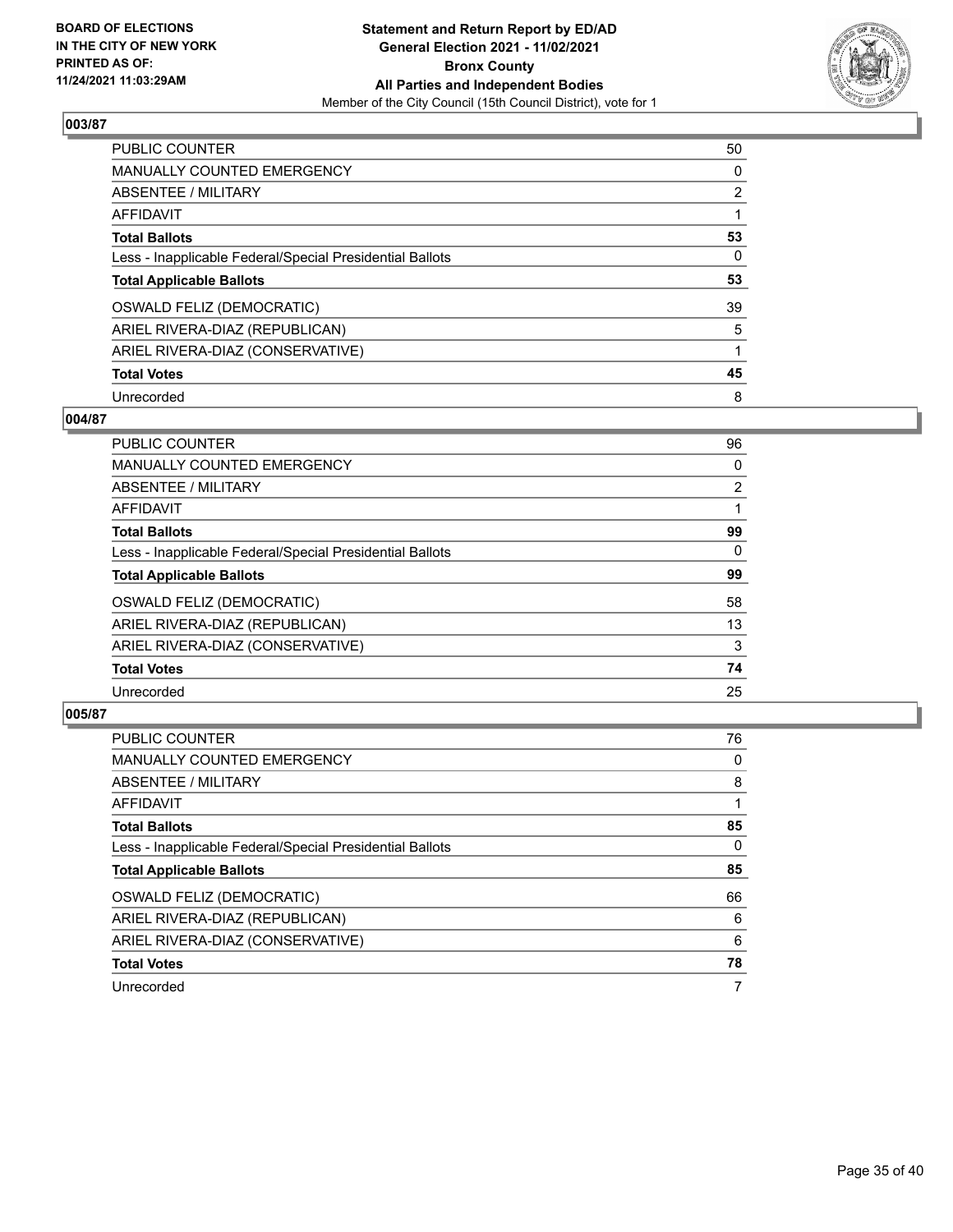

| <b>PUBLIC COUNTER</b>                                    | 106            |
|----------------------------------------------------------|----------------|
| MANUALLY COUNTED EMERGENCY                               | $\Omega$       |
| ABSENTEE / MILITARY                                      | 6              |
| AFFIDAVIT                                                | $\overline{2}$ |
| <b>Total Ballots</b>                                     | 114            |
| Less - Inapplicable Federal/Special Presidential Ballots | $\Omega$       |
| <b>Total Applicable Ballots</b>                          | 114            |
| OSWALD FELIZ (DEMOCRATIC)                                | 86             |
| ARIEL RIVERA-DIAZ (REPUBLICAN)                           | 9              |
| ARIEL RIVERA-DIAZ (CONSERVATIVE)                         | 3              |
| <b>Total Votes</b>                                       | 98             |
| Unrecorded                                               | 16             |

#### **009/87**

| PUBLIC COUNTER                                           | 97       |
|----------------------------------------------------------|----------|
| <b>MANUALLY COUNTED EMERGENCY</b>                        | 0        |
| ABSENTEE / MILITARY                                      | 5        |
| <b>AFFIDAVIT</b>                                         | 0        |
| <b>Total Ballots</b>                                     | 102      |
| Less - Inapplicable Federal/Special Presidential Ballots | $\Omega$ |
| <b>Total Applicable Ballots</b>                          | 102      |
| OSWALD FELIZ (DEMOCRATIC)                                | 77       |
| ARIEL RIVERA-DIAZ (REPUBLICAN)                           | 14       |
| ARIEL RIVERA-DIAZ (CONSERVATIVE)                         | 3        |
| <b>Total Votes</b>                                       | 94       |
| Unrecorded                                               | 8        |

| PUBLIC COUNTER                                           | 28       |
|----------------------------------------------------------|----------|
| <b>MANUALLY COUNTED EMERGENCY</b>                        | 0        |
| <b>ABSENTEE / MILITARY</b>                               | 2        |
| AFFIDAVIT                                                | $\Omega$ |
| <b>Total Ballots</b>                                     | 30       |
| Less - Inapplicable Federal/Special Presidential Ballots | 0        |
| <b>Total Applicable Ballots</b>                          | 30       |
| OSWALD FELIZ (DEMOCRATIC)                                | 27       |
| ARIEL RIVERA-DIAZ (REPUBLICAN)                           | 3        |
| ARIEL RIVERA-DIAZ (CONSERVATIVE)                         | 0        |
| <b>Total Votes</b>                                       | 30       |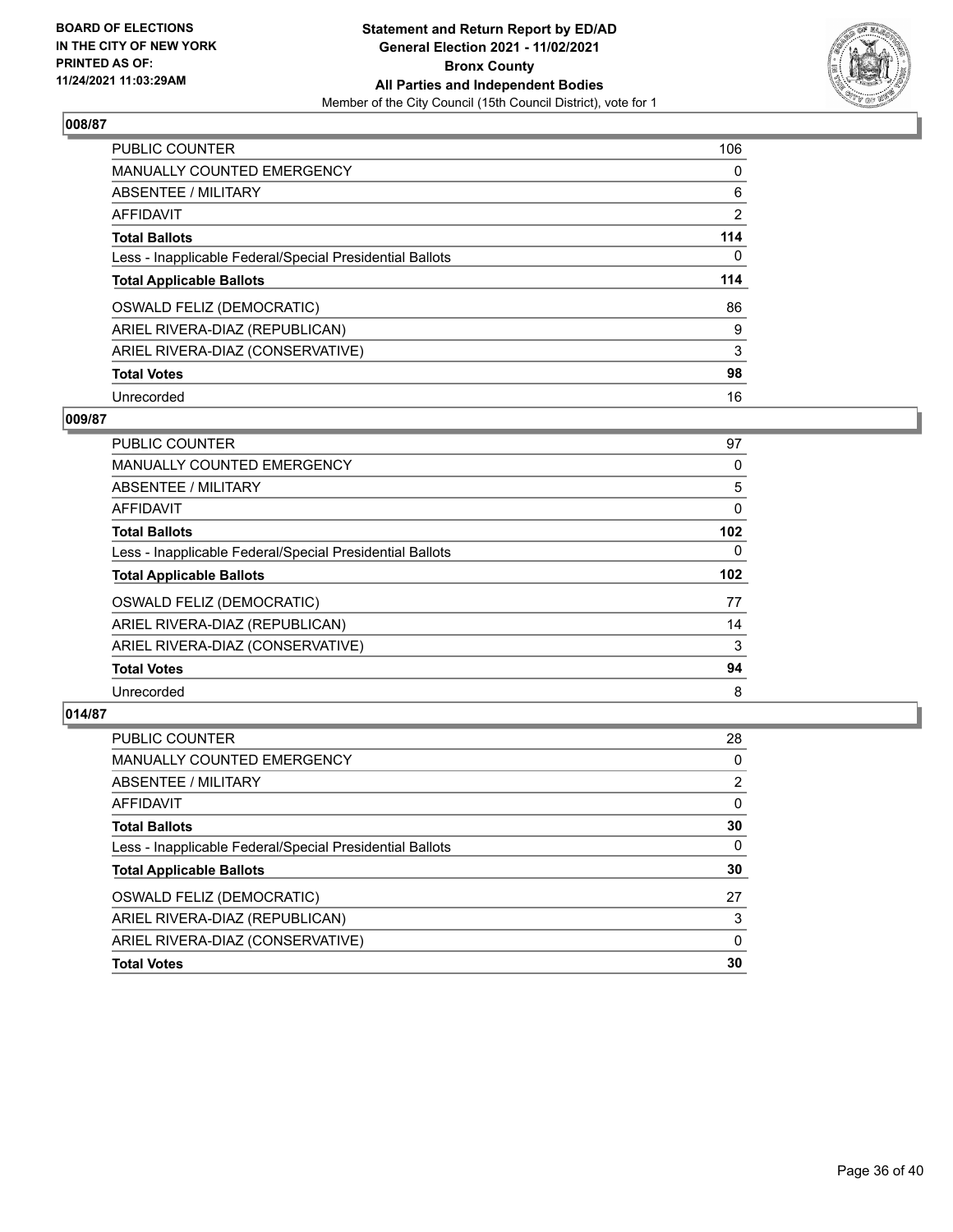

| <b>PUBLIC COUNTER</b>                                    | 9        |
|----------------------------------------------------------|----------|
| <b>MANUALLY COUNTED EMERGENCY</b>                        | 0        |
| ABSENTEE / MILITARY                                      |          |
| AFFIDAVIT                                                | 0        |
| <b>Total Ballots</b>                                     | 10       |
| Less - Inapplicable Federal/Special Presidential Ballots | $\Omega$ |
| <b>Total Applicable Ballots</b>                          | 10       |
| OSWALD FELIZ (DEMOCRATIC)                                | 8        |
| ARIEL RIVERA-DIAZ (REPUBLICAN)                           |          |
| ARIEL RIVERA-DIAZ (CONSERVATIVE)                         | 0        |
| <b>Total Votes</b>                                       | 9        |
| Unrecorded                                               |          |

## **016/87**

| <b>PUBLIC COUNTER</b>                                    | 29             |
|----------------------------------------------------------|----------------|
| <b>MANUALLY COUNTED EMERGENCY</b>                        | 0              |
| ABSENTEE / MILITARY                                      | 3              |
| AFFIDAVIT                                                | $\Omega$       |
| <b>Total Ballots</b>                                     | 32             |
| Less - Inapplicable Federal/Special Presidential Ballots | $\Omega$       |
| <b>Total Applicable Ballots</b>                          | 32             |
| OSWALD FELIZ (DEMOCRATIC)                                | 24             |
| ARIEL RIVERA-DIAZ (REPUBLICAN)                           | $\overline{2}$ |
| ARIEL RIVERA-DIAZ (CONSERVATIVE)                         | 2              |
| <b>Total Votes</b>                                       | 28             |
| Unrecorded                                               | 4              |

| <b>PUBLIC COUNTER</b>                                    | 41       |
|----------------------------------------------------------|----------|
| <b>MANUALLY COUNTED EMERGENCY</b>                        | 0        |
| ABSENTEE / MILITARY                                      | 0        |
| <b>AFFIDAVIT</b>                                         | 0        |
| <b>Total Ballots</b>                                     | 41       |
| Less - Inapplicable Federal/Special Presidential Ballots | 0        |
| <b>Total Applicable Ballots</b>                          | 41       |
| OSWALD FELIZ (DEMOCRATIC)                                | 32       |
| ARIEL RIVERA-DIAZ (REPUBLICAN)                           | 8        |
| ARIEL RIVERA-DIAZ (CONSERVATIVE)                         | $\Omega$ |
| <b>Total Votes</b>                                       | 40       |
| Unrecorded                                               |          |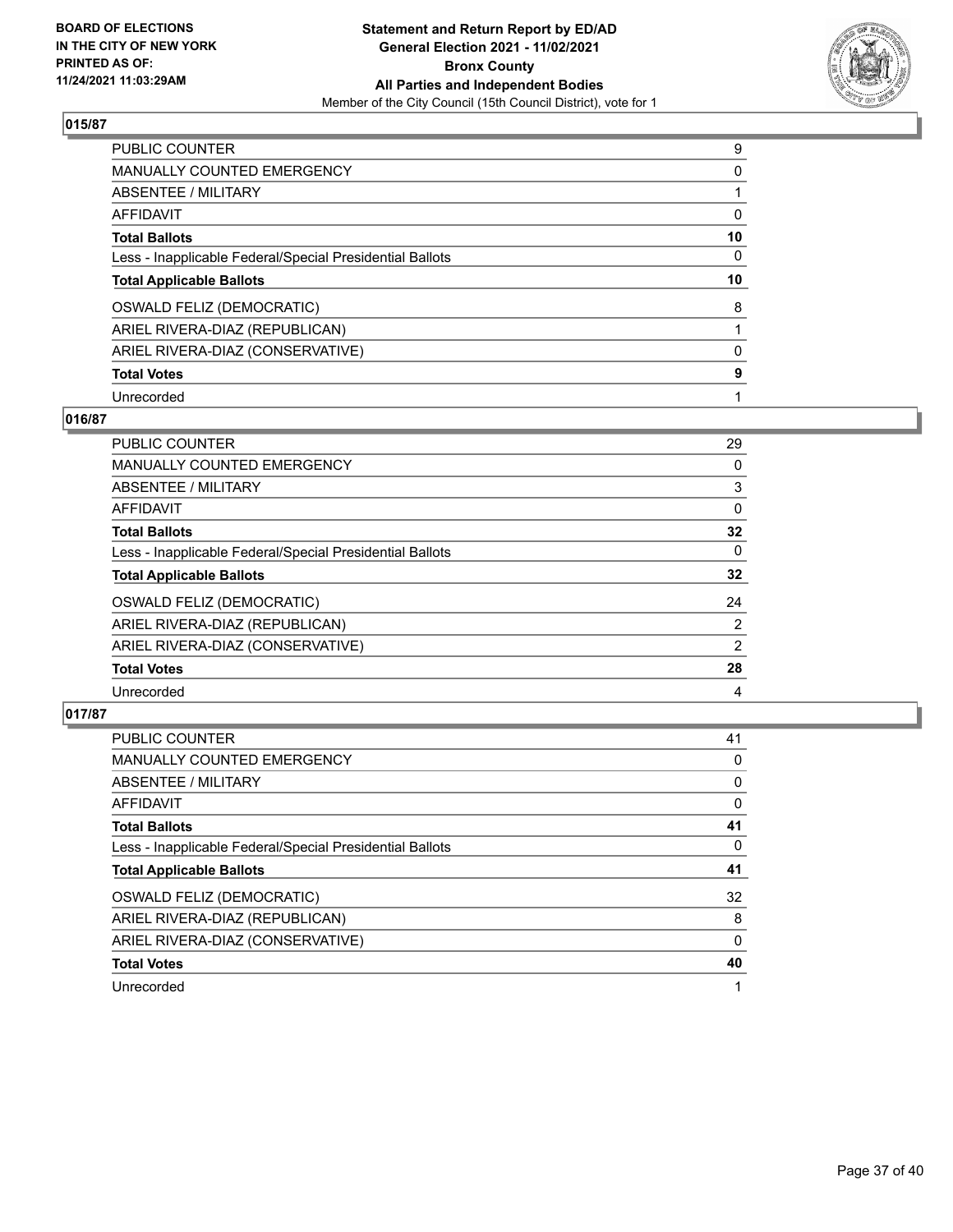

| <b>PUBLIC COUNTER</b>                                    | 97  |
|----------------------------------------------------------|-----|
| <b>MANUALLY COUNTED EMERGENCY</b>                        | 0   |
| ABSENTEE / MILITARY                                      | 8   |
| <b>AFFIDAVIT</b>                                         |     |
| <b>Total Ballots</b>                                     | 106 |
| Less - Inapplicable Federal/Special Presidential Ballots | 0   |
| <b>Total Applicable Ballots</b>                          | 106 |
| OSWALD FELIZ (DEMOCRATIC)                                | 74  |
| ARIEL RIVERA-DIAZ (REPUBLICAN)                           | 19  |
| ARIEL RIVERA-DIAZ (CONSERVATIVE)                         | 4   |
| ELSA CRESPO (WRITE-IN)                                   |     |
| <b>Total Votes</b>                                       | 98  |
| Unrecorded                                               | 8   |

# **019/87**

| <b>PUBLIC COUNTER</b>                                    | 98             |
|----------------------------------------------------------|----------------|
| MANUALLY COUNTED EMERGENCY                               | 0              |
| ABSENTEE / MILITARY                                      | 3              |
| AFFIDAVIT                                                | 2              |
| <b>Total Ballots</b>                                     | 103            |
| Less - Inapplicable Federal/Special Presidential Ballots | 0              |
| <b>Total Applicable Ballots</b>                          | 103            |
| OSWALD FELIZ (DEMOCRATIC)                                | 71             |
| ARIEL RIVERA-DIAZ (REPUBLICAN)                           | 12             |
| ARIEL RIVERA-DIAZ (CONSERVATIVE)                         | $\overline{2}$ |
| ERIC DINOWITZ (WRITE-IN)                                 | 2              |
| <b>Total Votes</b>                                       | 87             |
| Unrecorded                                               | 16             |

| PUBLIC COUNTER                                           | 113 |
|----------------------------------------------------------|-----|
| <b>MANUALLY COUNTED EMERGENCY</b>                        | 0   |
| ABSENTEE / MILITARY                                      | 12  |
| AFFIDAVIT                                                |     |
| <b>Total Ballots</b>                                     | 126 |
| Less - Inapplicable Federal/Special Presidential Ballots | 0   |
| <b>Total Applicable Ballots</b>                          | 126 |
| OSWALD FELIZ (DEMOCRATIC)                                | 81  |
| ARIEL RIVERA-DIAZ (REPUBLICAN)                           | 21  |
| ARIEL RIVERA-DIAZ (CONSERVATIVE)                         | 5   |
| <b>Total Votes</b>                                       | 107 |
|                                                          |     |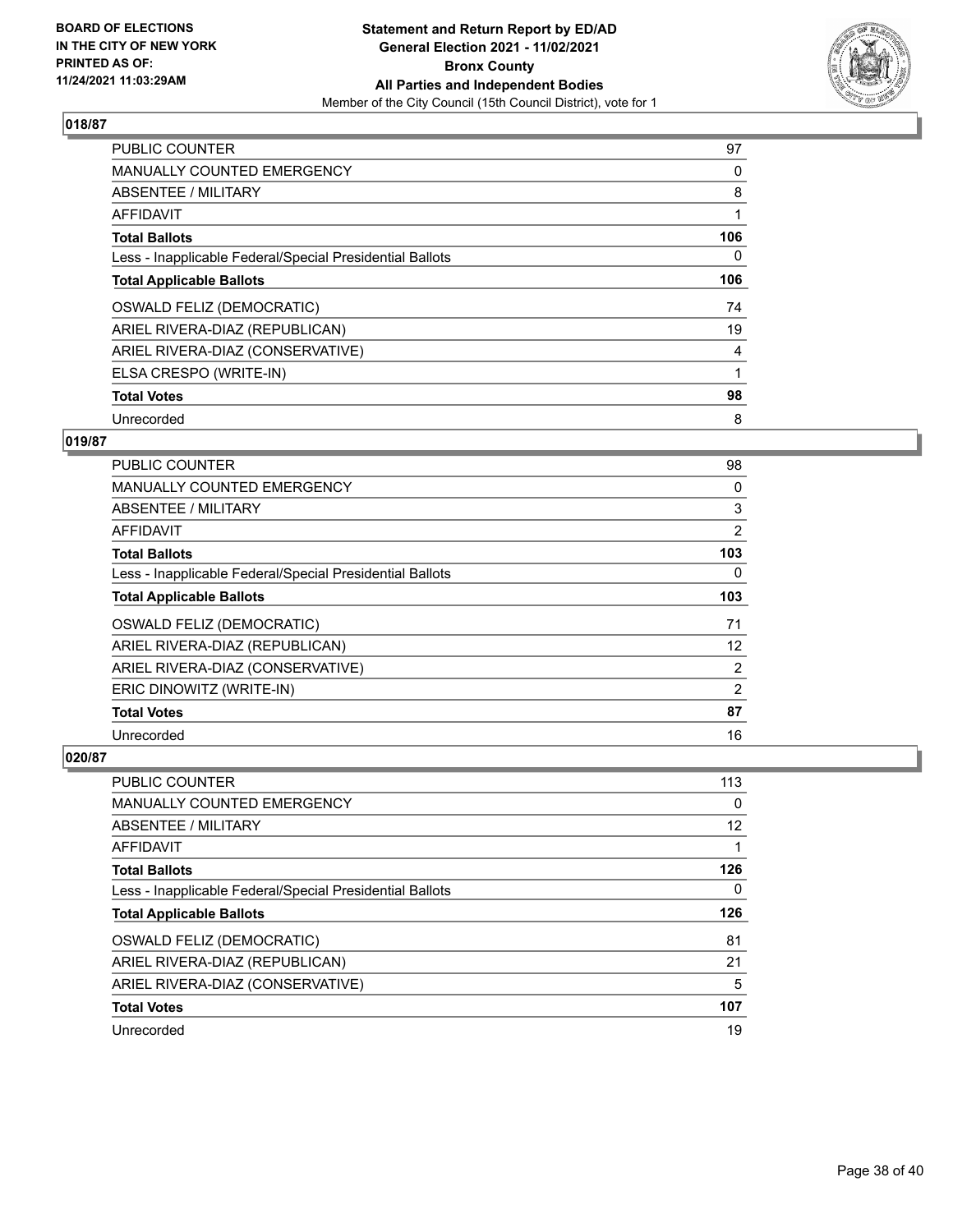

| PUBLIC COUNTER                                           | 0            |
|----------------------------------------------------------|--------------|
| MANUALLY COUNTED EMERGENCY                               | 0            |
| ABSENTEE / MILITARY                                      | 0            |
| AFFIDAVIT                                                | 0            |
| <b>Total Ballots</b>                                     | $\mathbf 0$  |
| Less - Inapplicable Federal/Special Presidential Ballots | $\mathbf{0}$ |
| <b>Total Applicable Ballots</b>                          | 0            |
| OSWALD FELIZ (DEMOCRATIC)                                | 0            |
| ARIEL RIVERA-DIAZ (REPUBLICAN)                           | 0            |
| ARIEL RIVERA-DIAZ (CONSERVATIVE)                         | 0            |
| <b>Total Votes</b>                                       | $\mathbf{0}$ |
| 093/87 COMBINED into: 017/87                             |              |